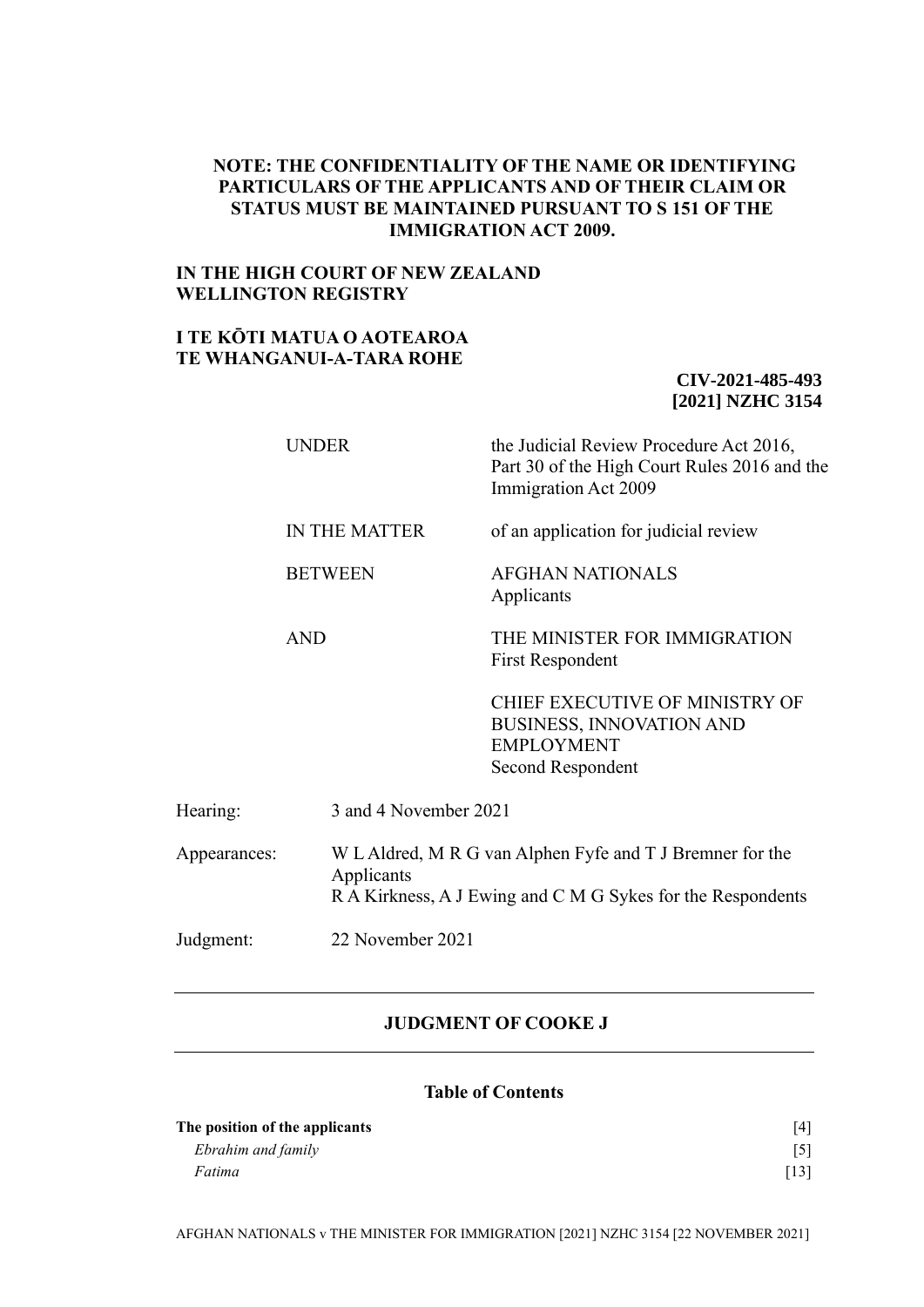| The fate of the applications                                                                 | $[20]$             |
|----------------------------------------------------------------------------------------------|--------------------|
| Relevance of fundamental rights                                                              | $[27]$             |
| International law obligations                                                                | $[29]$             |
| <b>Bill of Rights</b>                                                                        | $[36]$             |
| <b>Ouster clauses</b>                                                                        | [41]               |
| First challenged decisions: Failure to issue residence visas in Refugee Family Support       |                    |
| Category                                                                                     | $\lceil 51 \rceil$ |
| The border closure                                                                           | $[52]$             |
| The issue                                                                                    | [59]               |
| <i>INZ's argument</i>                                                                        | $[70]$             |
| Assessment                                                                                   | $[72]$             |
| Conclusion                                                                                   | [80]               |
| Second challenged decisions: Failure to issue critical purpose visitor visas on humanitarian |                    |
| grounds                                                                                      | [83]               |
| The humanitarian exception to the CPVV                                                       | [86]               |
| INZ's approach                                                                               | [90]               |
| Immigration New Zealand's argument                                                           | [96]               |
| <b>Assessment</b>                                                                            | $[97]$             |
| Third ground of challenge: Failure to grant residence visas under the humanitarian           |                    |
| exception                                                                                    | [109]              |
| Additional grounds of challenge raised by the applicants                                     | $[120]$            |
| Breach of natural justice                                                                    | $[121]$            |
| The five day window                                                                          | $[124]$            |
| Challenge to Cabinet decisions                                                               | [131]              |
| <b>Conclusion and remedies</b>                                                               | $[137]$            |

[1] The applicants for judicial review are two Afghan nationals who were in the process of potentially obtaining New Zealand residency and coming to New Zealand to join family members already settled here at the time of the COVID-19 outbreak and the effective closure of New Zealand's borders. Since the closure of the borders the occupation of Afghanistan an international coalition has ended, the local Afghan Government has fallen, and the Taliban have taken control. The applicants are now in grave danger in Afghanistan. But the respondents have not granted them permission to come to New Zealand to escape the new Afghan regime given the border closure.

[2] The applicants challenge the decision-making that has led to that outcome. Although there are two applicants for judicial review they represent a wider group in similar circumstances. That group comprises the wider family of Afghan nationals that assisted the New Zealand Defence Force (NZDF) when New Zealand forces were in Afghanistan. The direct family members performed roles such as interpreters and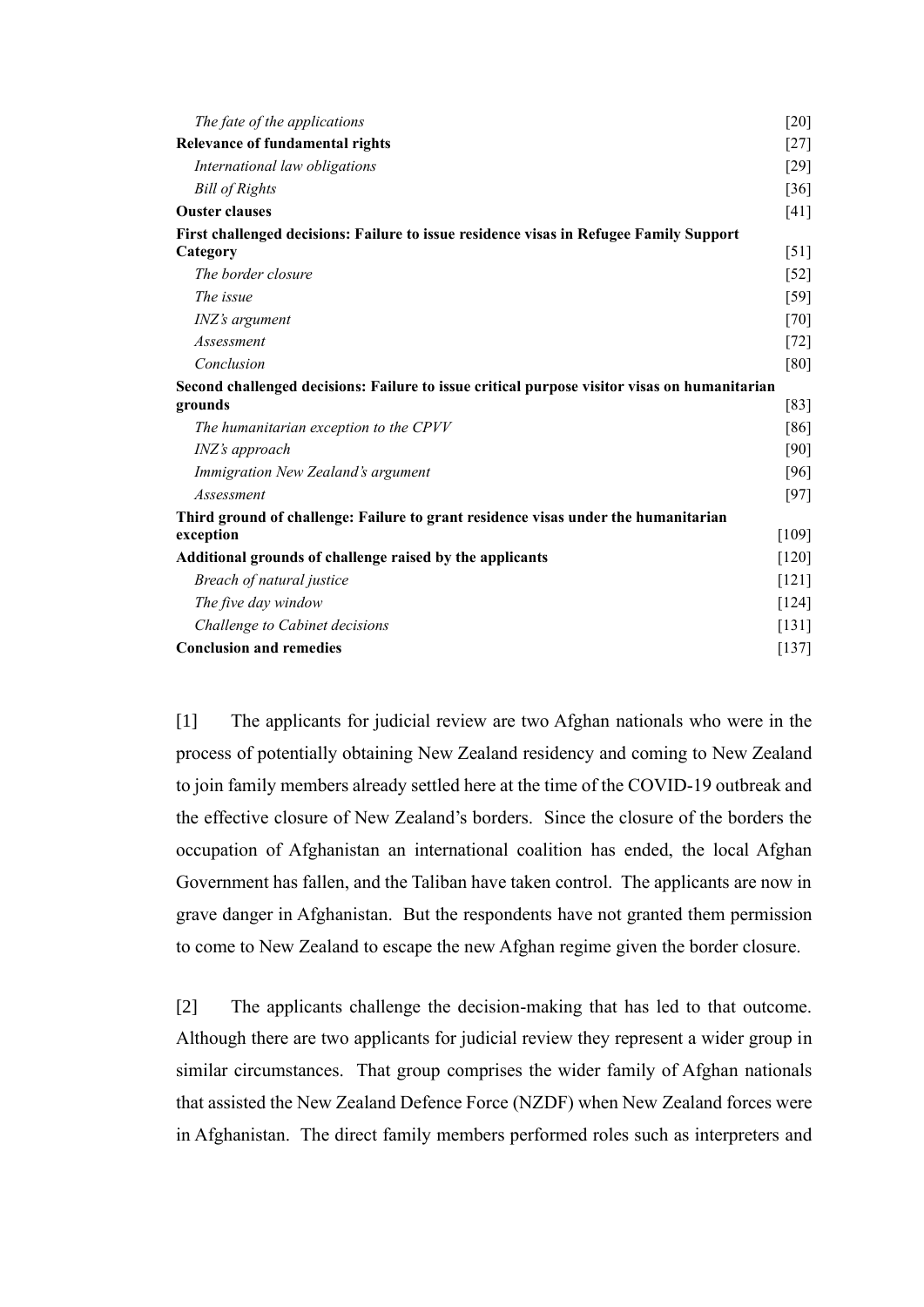they have been resettled in New Zealand. The wider family members are now at peril due to their familial links with those who performed those roles.

[3] These proceedings were filed at the last stages of the withdrawal of the coalition forces from Afghanistan. I heard an urgent application for interim relief at the time when the last flights were leaving and declined the application.<sup>1</sup> This judgment now deals with the substantive application for judicial review.

### <span id="page-2-0"></span>**The position of the applicants**

[4] I first outline the position of the two applicants, although as I note there are others who are in a similar position. I have made orders suppressing the identity of the applicants and their families. There will also be a direction that the Court file may not be searched without the leave of a Judge.

#### <span id="page-2-1"></span>*Ebrahim and family*

[5] The first applicants are Ebrahim, his wife Aila and their baby son Fawad.<sup>2</sup> Ebrahim's brother, Farid is a New Zealand citizen. Farid and his wife and family came to New Zealand in 2013. The wider family are Shi'a Muslim and part of an ethnic minority in Afghanistan known as the Hazara. In his affidavit Farid describes the persecution of Hazara people by the Taliban. This includes the Taliban killing Hazara because they were not regarded as true Muslim due to being Shi'a. He says that Hazara people have been massacred many times.

[6] Farid started working with the NZDF in 2006, and subsequently became an interpreter for them. His brother had started working for coalition forces at an earlier time. He describes the difficulties that were faced, including the risk of being killed by the Taliban. He explains that when the New Zealand Government closed their base in Afghanistan they asked to come to New Zealand and that he duly did so in April 2013 leaving his siblings behind.

<sup>&</sup>lt;sup>1</sup> *Afghan Nationals v The Minister for Immigration* [2021] NZHC 2261.

The names used in this judgment are not the true names of those involved.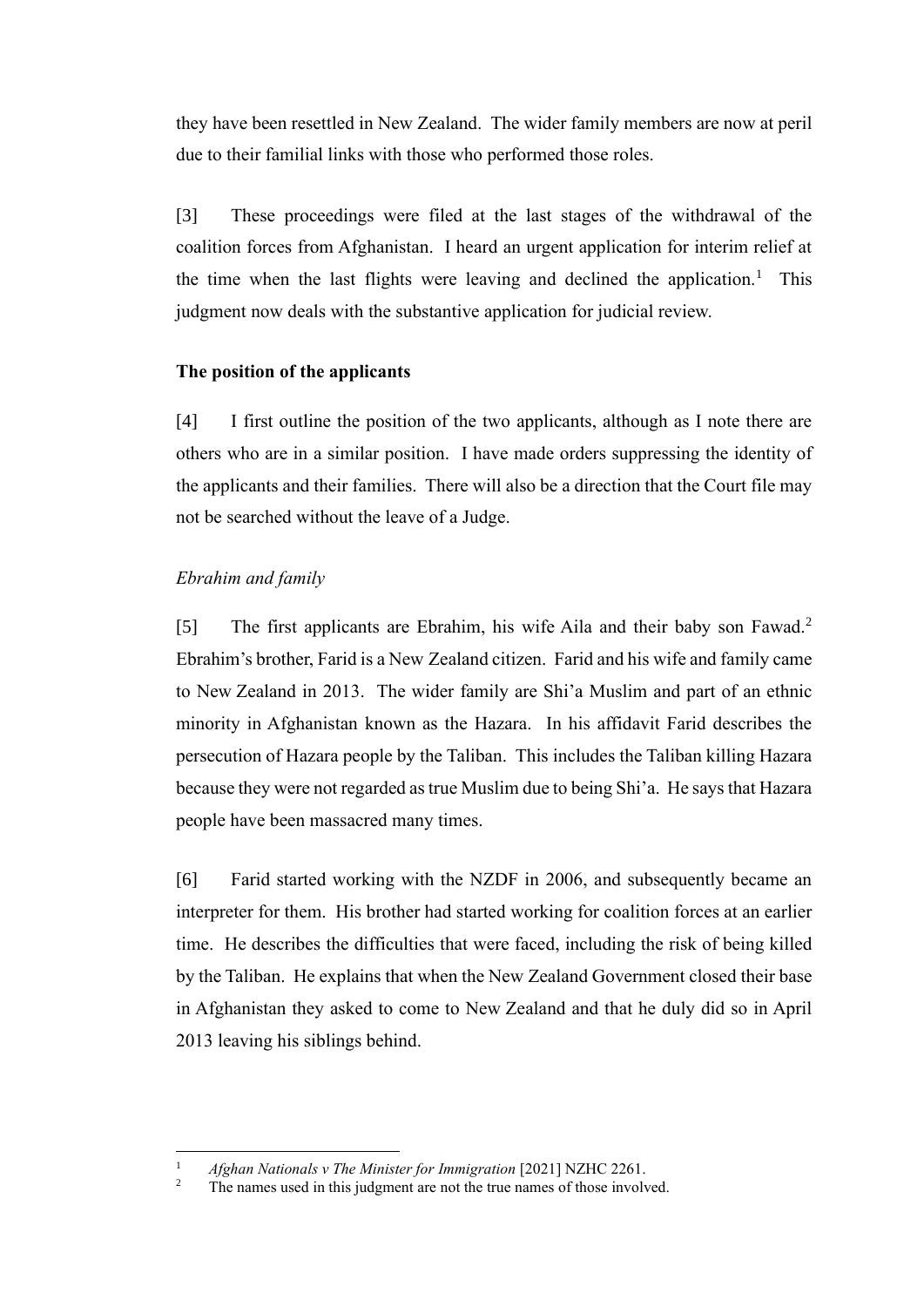[7] In 2016 Farid applied for Ebrahim and Aila to become New Zealand residents under the Refugee Family Support category. This is a residence category for the wider family members of those who have been granted residency as refugees. They are granted residency to give wider family support for the refugees in New Zealand. The application was placed in Tier 2 rather than Tier 1 as Farid already had family in New Zealand.

[8] The application was selected for processing by INZ in January 2019. A formal residency application in the Refugee Family Support category was then lodged in May 2019. Immigration New Zealand (INZ) sought further information which was provided in June. After a further assessment in November 2020, INZ sought more information before the application could be assessed relating to Ebrahim's accommodation plan, and more information of his relationship with Aila. The additional information was sent in December. In the meantime INZ asked that a medical assessment be completed for the family members.<sup>3</sup>

<span id="page-3-0"></span>[9] By email dated 9 December 2020 INZ advised that the application was the second in a queue awaiting allocation to an officer. The email then said:

Due to COVID-19 border restrictions Immigration New Zealand ceased allocation and processing of any offshore applications, however, we have now been given the go ahead to be able to start allocating RFSC applications to officers. We have a heavy backlog of applications and at this stage we will endeavour to allocate as soon as an officer is available. I am unable to offer a definitive timeframe on this process at this time.

Once allocated, the application can be processed just **no decision** can be made due to border restrictions.

[10] A decision on the application, and others in a similar state, have been placed on hold since that time.

[11] Farid explains the concern that he now has for Ebrahim, Aila and Fawad. He explains the risk to them generally as they are Hazara and of the Shi'a faith, both of whom are marginalised minorities in Afghanistan, but also because of the family association with NZDF and other allied forces. He says that the Taliban are

<sup>&</sup>lt;sup>3</sup> Fawad was later born in June 2021 and INZ were updated on this.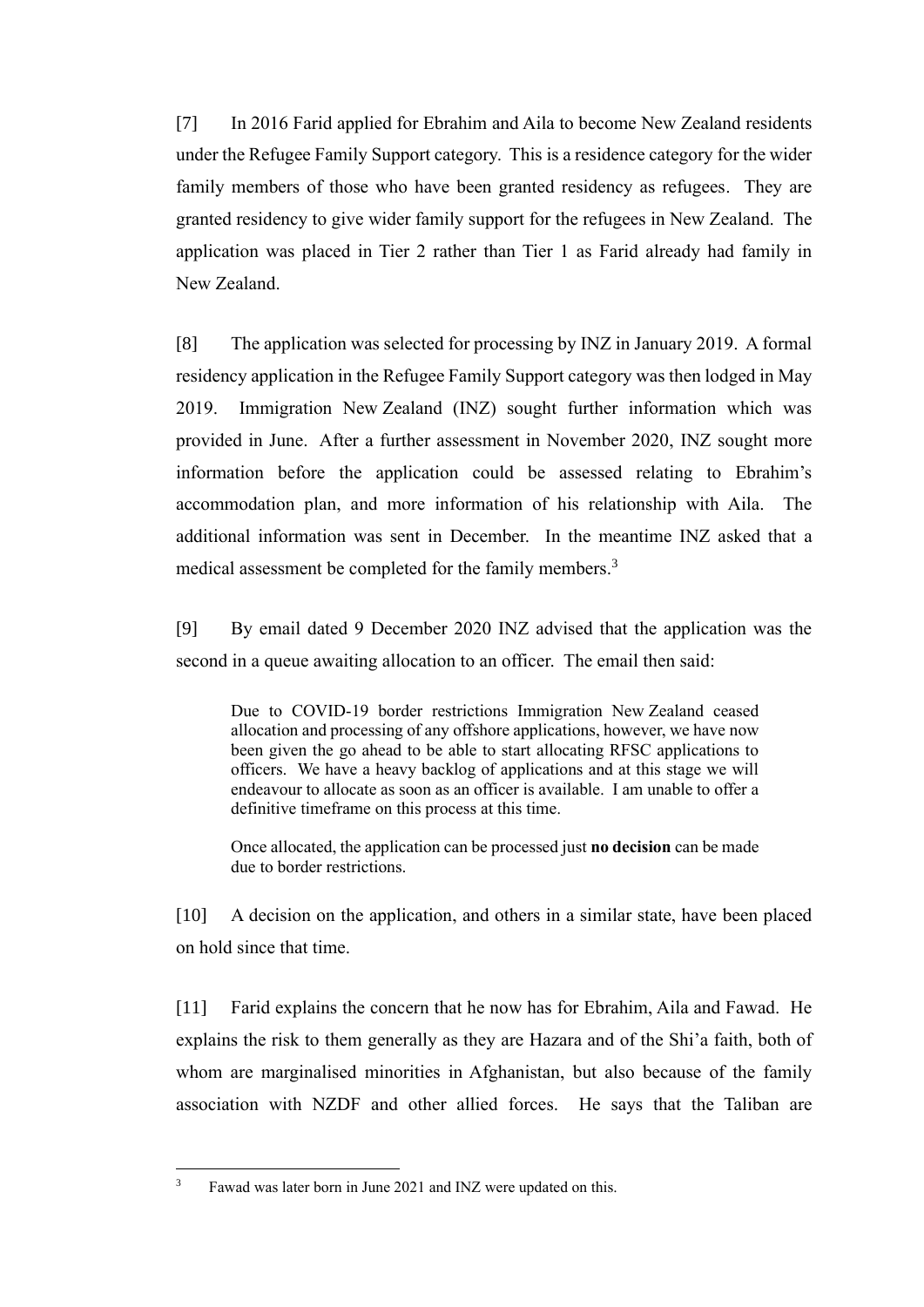everywhere, that they get information from locals, and that they have a list of those who worked for allied forces including the NZDF. He explains that when the United States forces left Afghanistan his family left their home and fled to the mountains. Neighbours have since reported that the Taliban has searched their family home and taken everything.

[12] He says that the family is now back hiding in Kabul. They cannot go into the street. They have seen Taliban hitting people from their house. The Taliban are patrolling the area and the family are staying hidden. He says if they are found the Taliban will kill them straight away because they are Hazara people and a part of a family that helped NZDF. He explains that he speaks to his brother on the phone once a week, and when he is unable to speak to him he is worried that they have been killed.

### <span id="page-4-0"></span>*Fatima*

[13] The second applicant is Fatima. Her sister Fazela is a New Zealand citizen married to Iqbal. They and their family are Tajik, another ethnic minority in Afghanistan which is associated with what has been called the Northern Alliance. It is also an ethnic group that is oppressed by the Taliban.

[14] In her affidavit Fazela describes how Tajik have been oppressed by the Taliban in Afghanistan. She married Iqbal in 2002 after allied forces occupied Afghanistan. Iqbal then started working for NZDF in 2003 in a senior position as a translator. In his position he not only worked as a translator, but also became involved in the interrogation of Taliban. They moved to New Zealand in May 2014.

[15] Fazela has sponsored the application for Fatima. The application is also for Fatima to be granted residence under the Refugee Family Support Tier 2 category. It was made in November 2017. The application was chosen for processing in approximately July 2018 and the formal application was filed and received by INZ in November 2018.

[16] Additional information was sought, and a security check was sought and given. In April 2019 INZ asked for a medical certificate, and Fatima went through a series of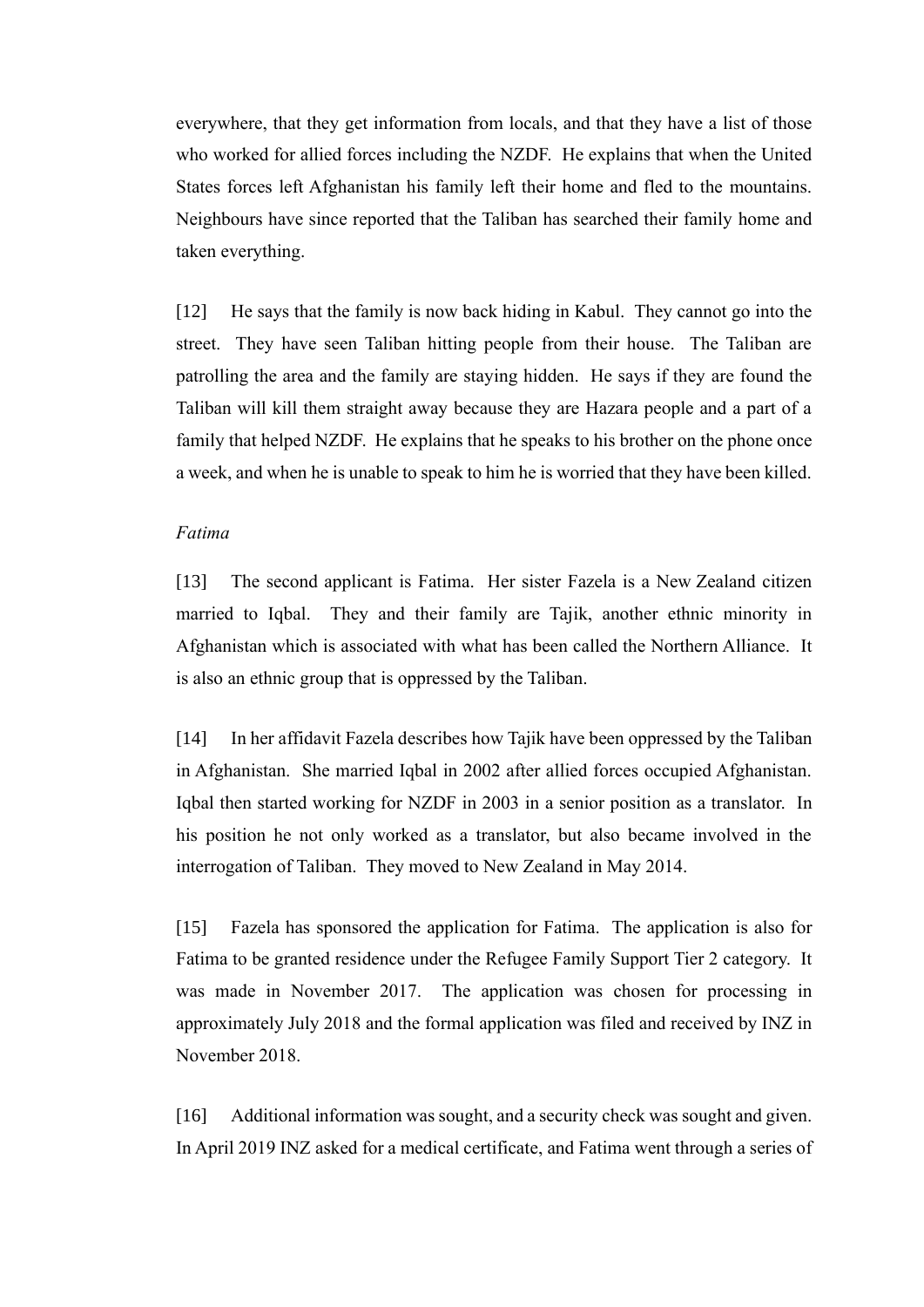tests. A medical assessment then indicated that Fatima might not be appropriate for approval. A second medical report was obtained and provided on her behalf.

[17] The application was declined on 18 December 2020 on the basis that Fatima did not have an acceptable standard of health. An appeal was then lodged with the Immigration Protection Tribunal. By decision dated 5 May 2021 the Tribunal held that INZ had not declined the application fairly. The medical advice that INZ had relied upon was internally inconsistent, and inconsistent with subsequent advice that had been obtained. No reasons had been given for preferring the first report which the Tribunal held was unreliable. The Tribunal concluded that INZ had not reached a correct conclusion and required INZ to reconsider the application, cancelling the decision and referring the matter back.<sup>4</sup>

[18] After the decision of the Tribunal no active steps had been taken by INZ given the border closure.

[19] Fazela now describes the circumstances facing Fatima. She says that she is now a target. She escaped from Parwan province when it was captured by the Taliban. The family have three houses in Kabul but she cannot live in any of them. The Taliban searched one of those houses in August. When they did so they made inquiries about where Iqbal was. The Taliban know about Iqbal who was in prison between 1997 and 2001. The Taliban are taking action against the Tajik, including beheading people in the villages, shooting people and leaving them dead in the street. She says if Fatima is found she will be killed. She is sure of that because of her connection to Iqbal and his work with NZDF, and because she is Tajik.

## <span id="page-5-0"></span>*The fate of the applications*

[20] The respondents' evidence describes what happened with the processing of applications such as those relating to Ebrahim and his family, and Fatima.

<span id="page-5-1"></span>[21] The National Manager (Business and Specialist) of Border and Visa Operations for INZ, Ms Stephanie Greathead first explains the practical difficulties that occurred

<sup>4</sup> *Re CM (Refugee Family Support)* [2021] NZIPT 206042.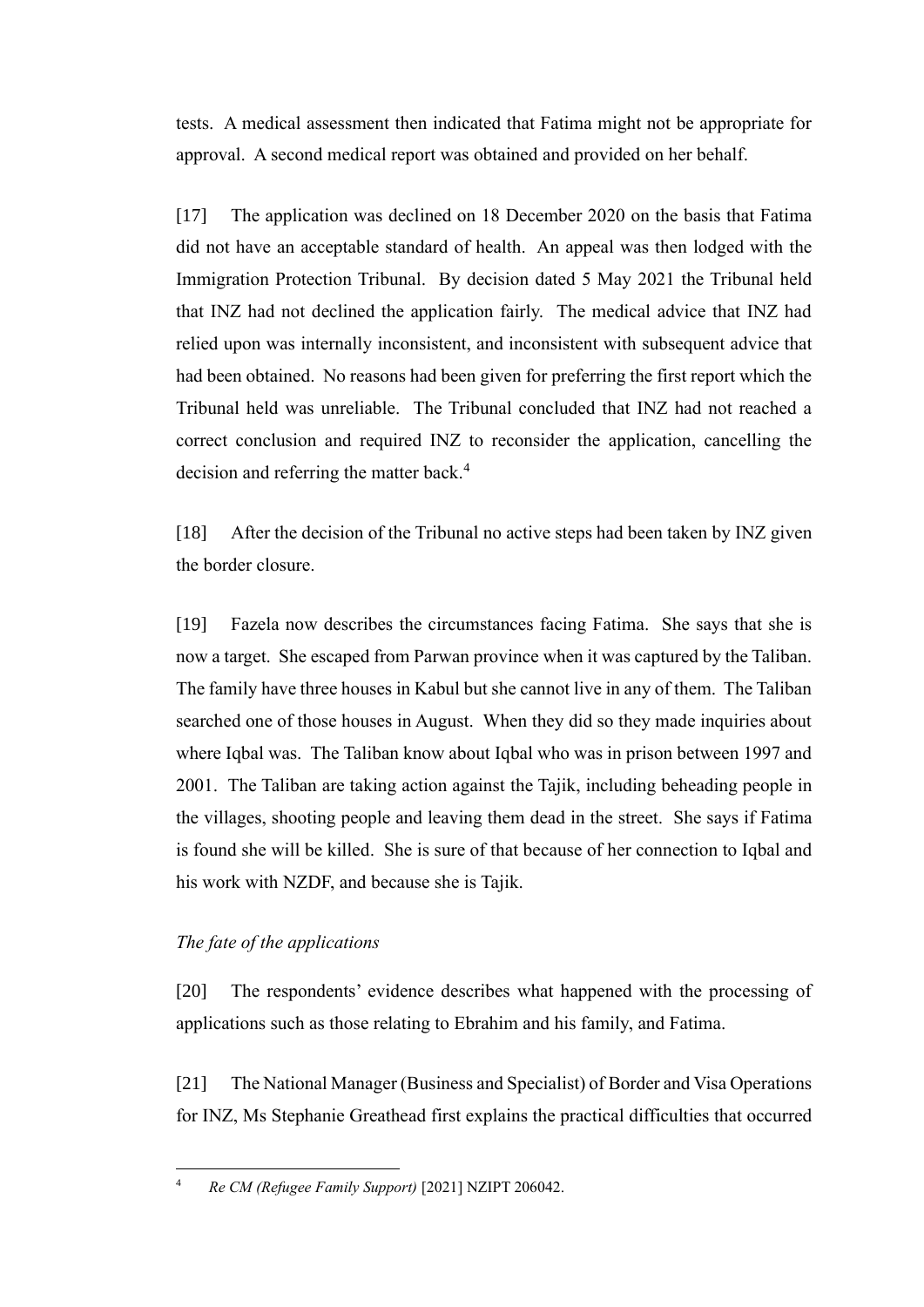with the closure of the borders surrounding the first COVID-19 lockdown in March 2020 which meant that applications were not processed. By May 2020 staff had returned to offices. But in June 2020 the view was taken that visas could not be granted because the applicants would not qualify for entry permission given a change to Immigration Instructions made in March.<sup>5</sup> Advice was given to all immigration officers on 19 June stating:

The Border Entry instructions at Y4.50 mean that the New Zealand border is currently closed to most travellers to help stop the spread of COVID-19. Due to these instructions, almost all applications for entry permission must be refused. Therefore, while the border closure is in effect, an offshore visa application cannot be approved, unless the application is approved under the Restricted Temporary Entry Instructions at H5.

[22] Ms Greathead explains that by February 2021 INZ had processed the application for Ebrahim and his family to the furthest point, and that any further processing was on hold due to COVID-19. On 1 April INZ wrote to Ebrahim's lawyer advising that the legislation did not allow INZ to grant the visa until current border restrictions were lifted. She also explains that following the Tribunal's decision, Fatima's application has not been allocated to an immigration officer, but given that applications are allocated in the date order from the oldest application, and that it had been returned by the Tribunal, it would likely be prioritised for allocation ahead of other applications.

[23] As I will outline in greater detail below, a new type of temporary visa — called the Critical Purpose Visitor Visa (the CPVV) — had been created in 2020. In effect it was created because of the difficulty of dealing with exceptions to the COVID-19 border closure at the border on arrival, or at airports overseas when passengers were boarding aircraft. Creating a class of temporary visa that could be obtained by applicants in advance of travelling to New Zealand allowed exceptions to the border closure to be addressed in an orderly way. An application for a CPVV was made by providing an Expression of Interest for the grant of such a visa.

[24] The CPVV was not a visa created to address the position in Afghanistan, but for the purpose of granting exemptions to the COVID-19 border closure more

<sup>5</sup> Immigration New Zealand (INZ) Operational Manual "Y4.50 People who must be refused entry permission: novel coronavirus (COVID-19) outbreak" (19 March 2020) – see [\[55\]](#page-16-0) below.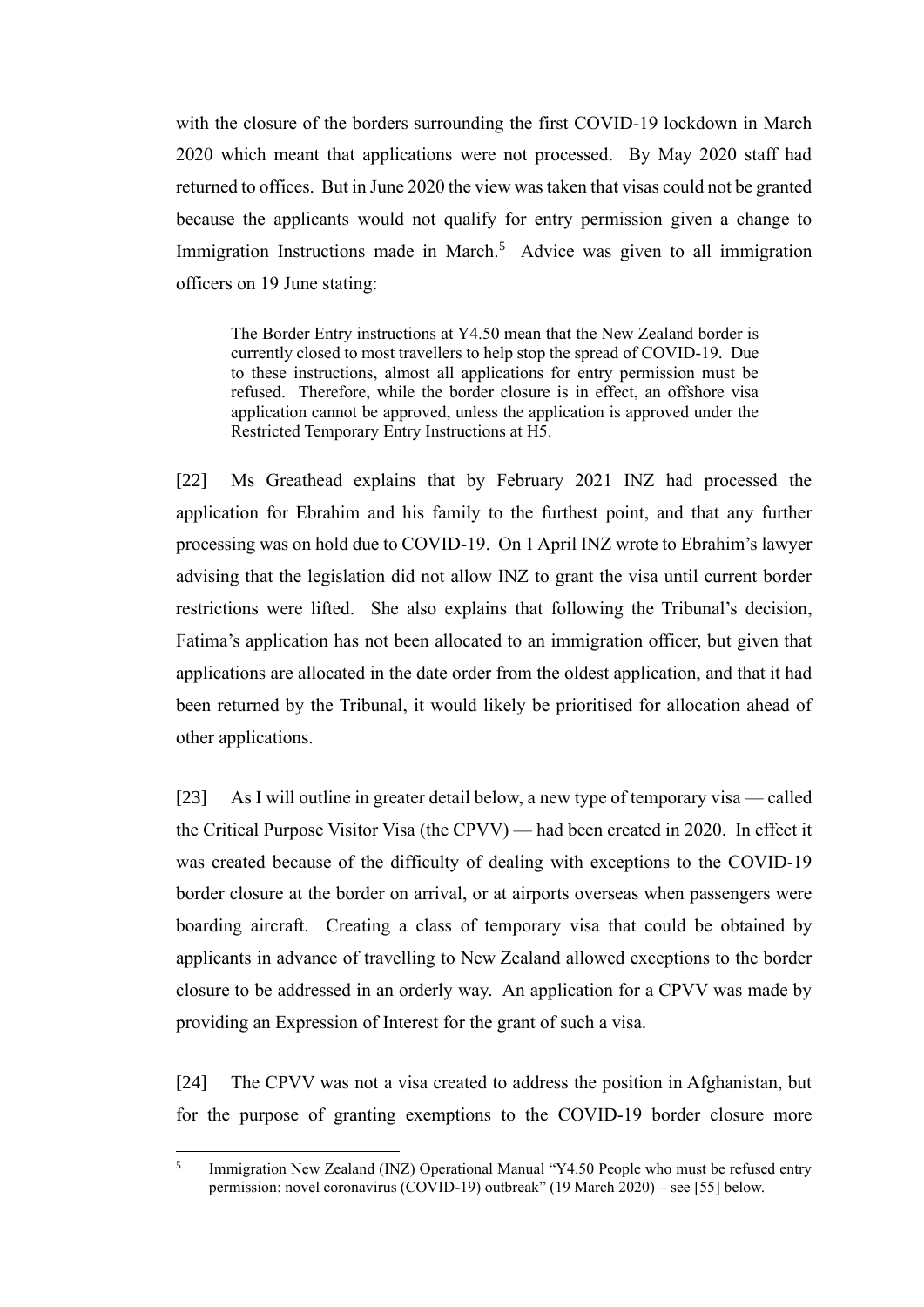generally. The withdrawal of coalition troops, and the subsequent fall of the Afghan Government to the Taliban in August 2021 created an immediate issue concerning the potential evacuation of Afghan nationals. On 16 August 2021 Cabinet met and agreed to deploy aircraft to evacuate New Zealand citizens and residents along with approved Afghan nationals. The Cabinet met again on 19 August and considered which Afghan nationals would qualify for evacuation if space permitted, determining they would be those that already held a valid New Zealand visa. Using the power under s 61A of the Immigration Act 2009 (the Act) the Immigration Instructions were amended accordingly. 6

[25] At the hearing of the interim relief application on 30 August I was advised that an appropriate pathway for the consideration of permission to enter New Zealand for the people in the position of the applicants was to respond to the expressions of interest for the CPVV. Ebrahim and his family and Fatima both applied for the CPVV visa by providing an expression of interest. But both have been declined for the reasons I will explore in greater detail below.

[26] The respondents' affidavits generally explain that the Government is well aware of, and concerned about the plight of those in Afghanistan. Steps have been taken in an attempt to address the situation, including by seeking to evacuate Afghan nationals with the rapid withdrawal from Afghanistan. 748 CPVV's were granted to Afghan nationals who met the Cabinet criteria. Around 259 of the persons granted visas have been evacuated to New Zealand at the time the respondents' evidence was sworn.

#### <span id="page-7-0"></span>**Relevance of fundamental rights**

[27] The parties submissions addressed two preliminary questions on the applicability of international law obligations and the New Zealand Bill of Rights Act 1990 (the Bill of Rights). If applicable such international obligations and/or the Bill of Rights have the capacity to influence the interpretation issues that are at the heart of this challenge.

<sup>6</sup> Adding instruction Y3.30.a.xii. This was subsequently amended on 26 August.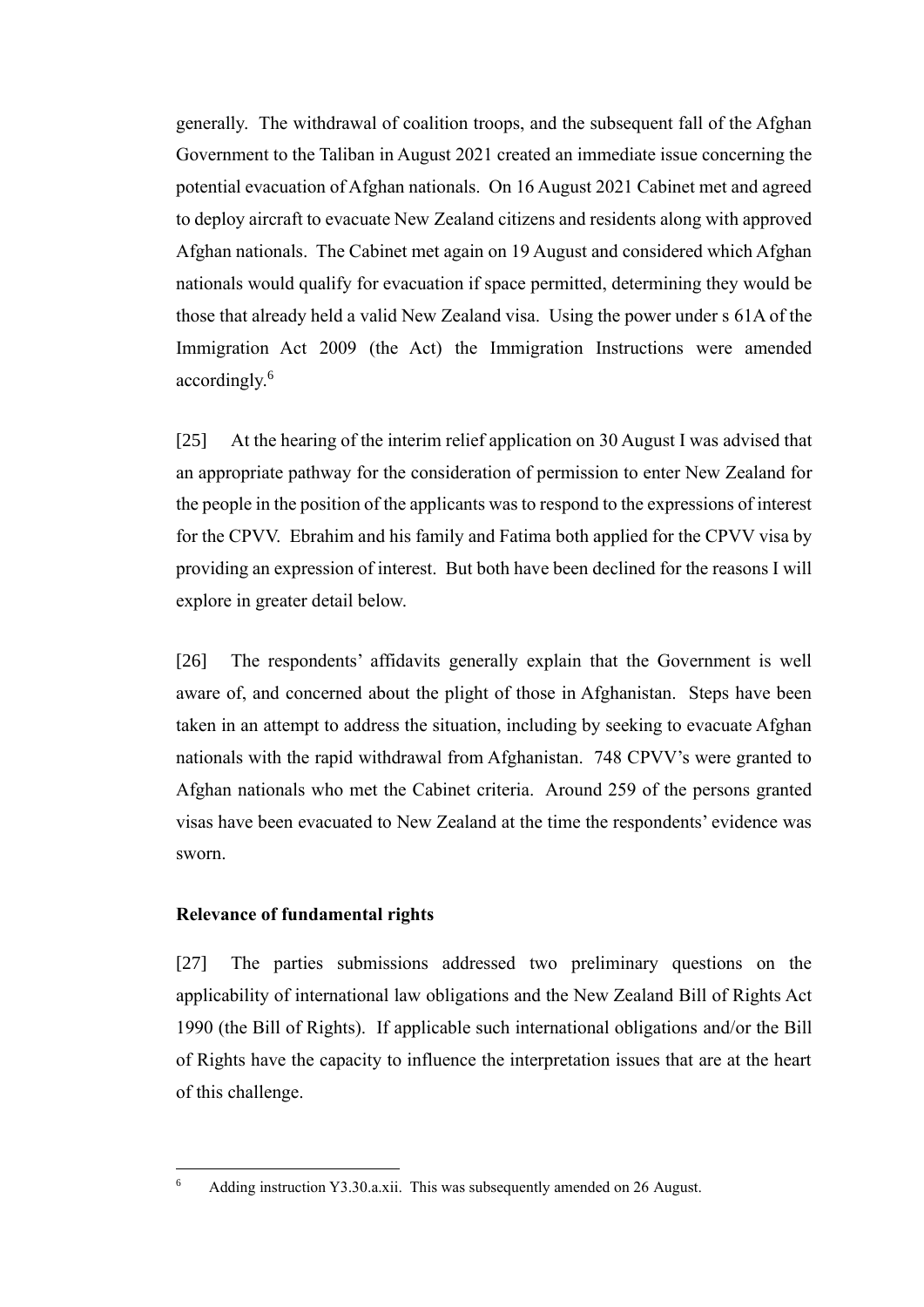[28] For reasons that I outline below it seems to me that the questions of interpretation are resolved in the applicants' favour irrespective of any potential applicability of obligations under international law, or arising under the Bill of Rights. For this reason I do not see these preliminary issues are important to the ultimate outcome of this challenge. I nevertheless accept that these are issues that should be addressed, albeit that I do so more briefly than I might have had they influenced the ultimate outcome.

### <span id="page-8-0"></span>*International law obligations*

[29] The applicants contend that the interpretation and application of the Act and Immigration Instructions should be influenced by the fact that New Zealand has international obligations to protect those in the position of the applicants. They say that international humanitarian law recognises a duty to protect a civilian population from harm arising during armed conflict, including duties under the Geneva Convention.

[30] Ms van Alphen Fyfe referred to commentators who refer to the obligation of States to protect civilian populations, including obligations that endure after the end of the armed conflict.<sup>7</sup> In addition to the Geneva Convention she also relied on other international obligations, including those arising under the International Covenant on Civil and Political Rights, the Convention on Elimination of All Forms of Discrimination Against Women, and the Convention on the Rights of the Child.

[31] Reliance was placed on the decision of the United Nations Human Rights Committee in *AS v Italy* where the Committee referred to links in a causal chain that made it possible for violations in another jurisdiction to become the responsibility of a State.<sup>8</sup> The Committee found Italy had breached the right to life under the International Covenant by failing to respond promptly to a vessel in distress notwithstanding that it was not in Italian waters.

Marko Milonovic "The end of application of international humanitarian law" (2014) 96 (893) International Review of the Red Cross 163 at 174-175; Dieter Fleck *The Handbook of International Humanitarian Law* (4th ed, Oxford University Press, 2021) at 8.02; Emily Crawford "The Temporal and Geographic Reach of International Humanitarian Law" in Ben Saul and Dapo Akande (ed) *The Oxford Guide to International Humanitarian Law* (Oxford University Press, 2020) 57 at 60-62.

<sup>8</sup> *AS v Italy* CCPR/C/130/DR/3042/2017 (Human Rights Committee, March 2020).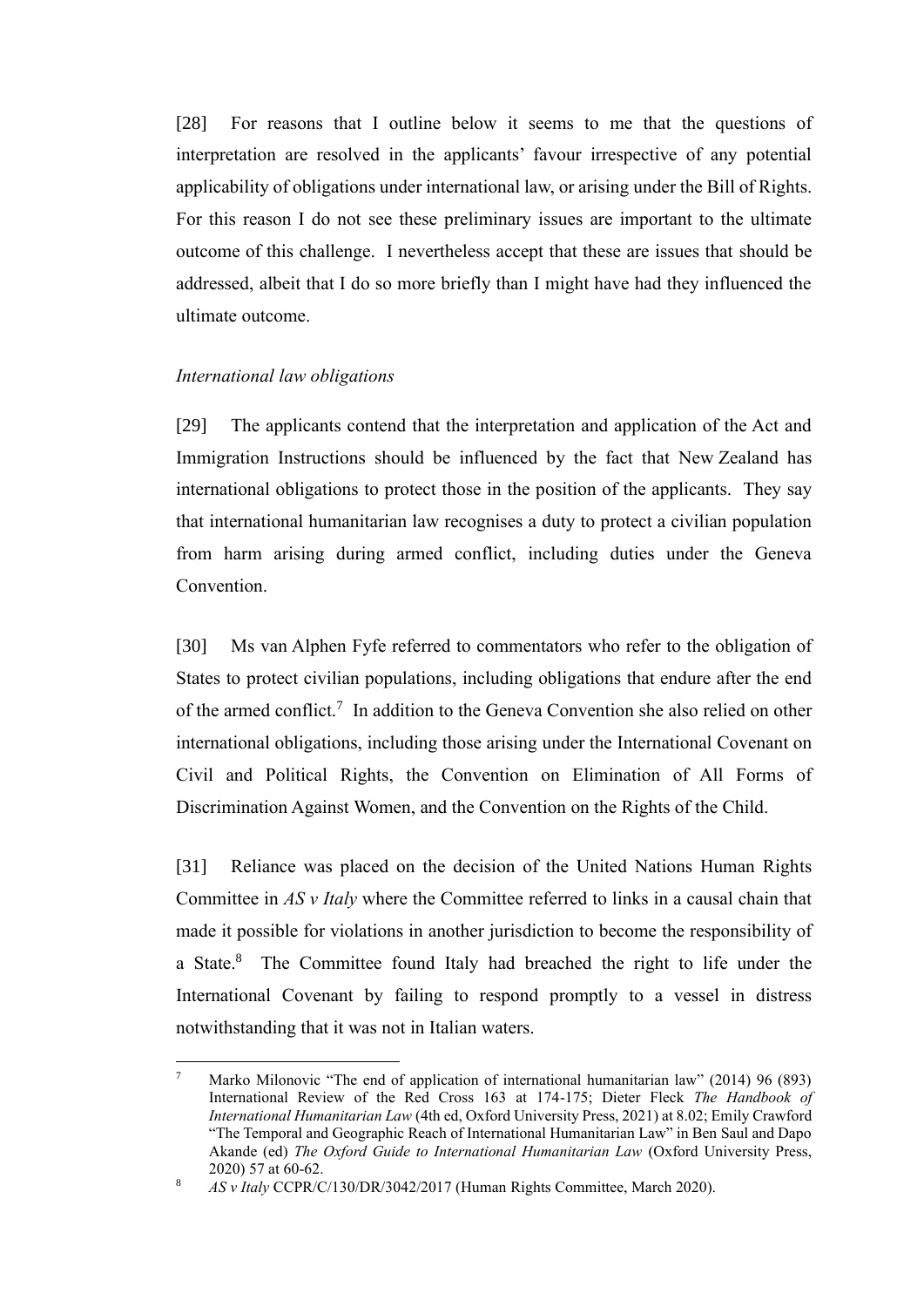[32] In response Mr Kirkness for the respondents argued that nothing in the Geneva Convention could apply as the conflict in Afghanistan was a non-international armed conflict, it had come to an end, and that no obligation to protect civilians could apply to State party participation in an armed conflict after it had ceased. Those in Afghanistan were not within New Zealand's jurisdiction as a matter of international law, and territoriality was the normal requirement for jurisdiction. Whilst extraterritorial responsibilities could arise they did not in the present case.

[33] It is clear that a State such as New Zealand can have responsibilities to civilian populations during an armed conflict. Given the nature of the conflict in Afghanistan it is an obligation that would most likely arise as a matter of customary international law. I also accept that such obligations could potentially continue after the cessation of hostilities. But without finally determining the point the circumstances here seem to me to be too remote for there to be any continuing international law obligation on New Zealand to effectively protect those remaining in Afghanistan. New Zealand has left that jurisdiction, and in relation to its last personnel it was forced to do so in 2021. New Zealand might be thought to have a form of moral responsibility for the citizens of Afghanistan who assisted them in the years while they were there, but the suggestion there is an international law obligation to the wider family of those persons after hostilities have ceased stretches the argument on international humanitarian law obligations too far.

[34] These realities are reflected in the immigration decisions that are currently in play. The people in the position of the applicants do not qualify as refugees. Their potential resettlement in New Zealand is through the Refugee Family Support category which is principally designed to provide wider family support to refugees who have already been resettled in New Zealand. The withdrawal of coalition forces from Afghanistan, and the humanitarian crisis now faced there involves a significant change of circumstances for those in the position of the applicants. That is so for many people in Afghanistan given the human rights conditions that now exist. But I do not accept that this creates an international law obligation arising from the need to protect civilian populations during armed conflict.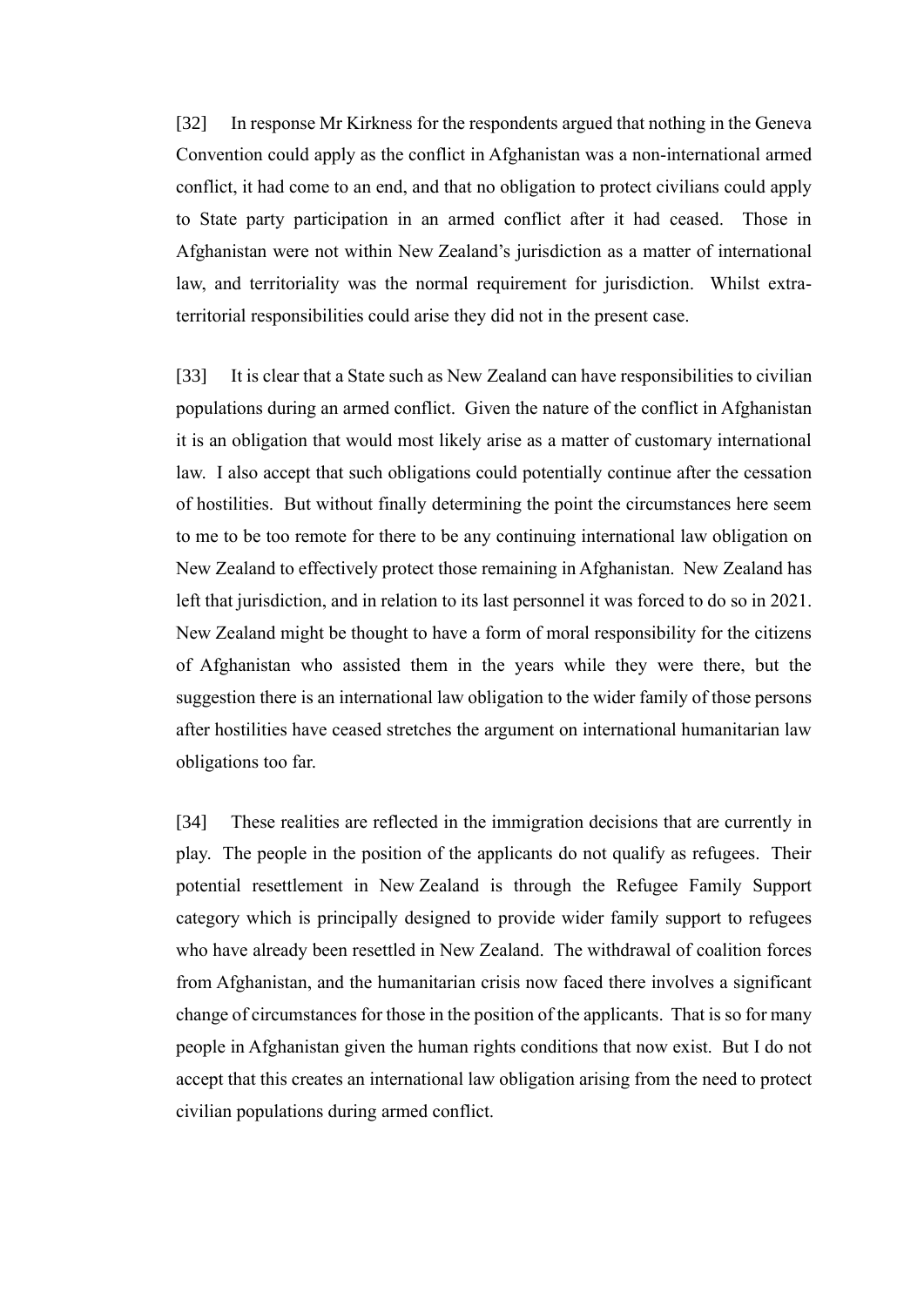[35] The position in *AS v Italy* involved a far closer, and immediate connection between the actions of Italy and those whose lives were at risk. I do not accept that the situation is sufficiently similar here for the reasoning to apply. There are now thousands of people in Afghanistan facing a human rights crisis. That does not seem to me to engage an international obligation on New Zealand.

## <span id="page-10-0"></span>*Bill of Rights*

[36] The parties were also in disagreement on whether the Bill of Rights applied in relation to the respondents' decisions. The respondents say the Bill of Rights has no application given that the people in the position of the applicants are overseas, and the Bill of Rights has no extra-territorial operation. The applicants disagree contending that the Bill of Rights does have extra-territorial operation, and that it applies in the circumstances of this case.

[37] The Bill of Rights applies to the executive branch, and to those exercising public functions, powers and duties imposed by law in accordance with s 3. It accordingly applies to the respondents. But the question is whether those in the position of the applicants can claim to be entitled to the rights set out in the Bill of Rights notwithstanding that they are not New Zealanders, and they are outside the jurisdiction.

[38] The applicants rely on New Zealand authorities that have accepted that the Bill of Rights may have extra-territorial operation. In *Young v Attorney-General* the Court of Appeal indicated that New Zealand officials could not avoid the application of the Bill of Rights simply by conducting inconsistent acts overseas.<sup>9</sup> Similarly in *Smith v Attorney-General* the Court of Appeal accepted that the Bill of Rights may have extraterritorial operation for similar reasons.<sup>10</sup> The respondents argue that these authorities are not comparable, and that Afghan Nationals in Afghanistan could not be properly considered to have rights under New Zealand's Bill of Rights.

<sup>9</sup> *Young v Attorney-General* [2018] NZCA 307, [2018] 3 NZLR 827 at [40].

Smith v Attorney-General [2020] NZCA 499 at [92].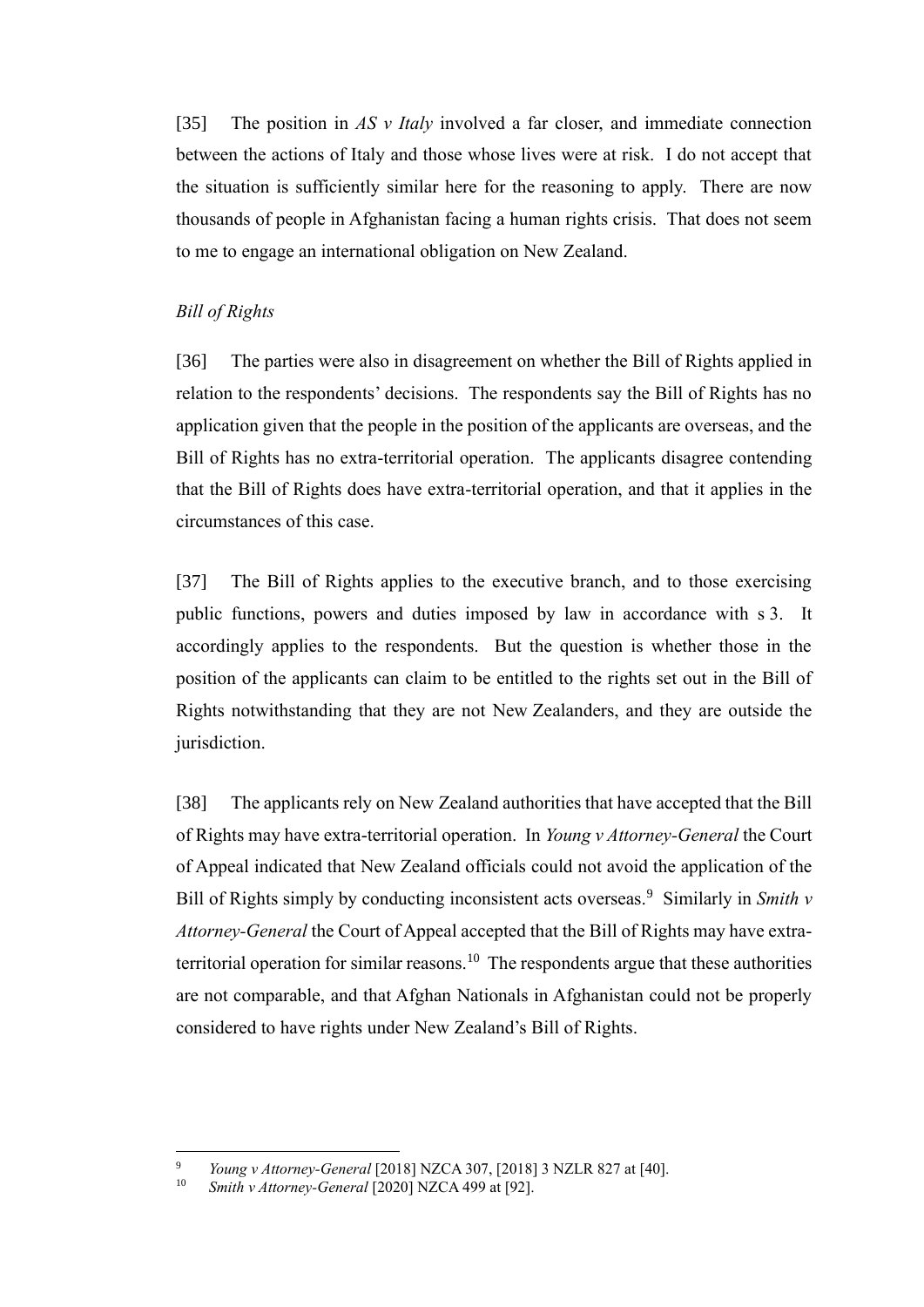[39] I accept the Bill of Rights can have some application here. It applies because New Zealand has chosen to apply the Act to the applicants, and address their circumstances under New Zealand law. New Zealand law must be interpreted and applied in accordance with the interpretative mandates set out in ss 4, 5 and 6 of the Bill of Rights. The proper interpretation of the Act cannot vary based on the physical location of the persons to whom is being applied. There is accordingly an assumption of personal jurisdiction over the applicants, and those exercising powers must do so in a manner that is consistent with the Act, as interpreted in accordance with the Bill of Rights. That means, for example, that the rights of natural justice referred to in s 27 are engaged.

[40] But the application of the Bill of Rights only arises to the extent that such jurisdiction has been assumed. I am not convinced that other rights in the Bill of Rights are materially engaged by the assumption of personal jurisdiction. The applicants rely on the right not to be deprived of life under s 8 of the Bill of Rights. I agree that there appears to be a threat to the lives of the people in the position of the applicants. I am less convinced that s 8 is engaged by the decision making under the Act in relation to the grant of permission to come to New Zealand. There might be an analogy with immigration decisions which involve deportation to countries that have the death penalty.<sup>11</sup> But the immigration decisions here still do not seem to me to engage the right not to be deprived of life except on such grounds as are established by law and are consistent with the principles of fundamental justice.

#### <span id="page-11-0"></span>**Ouster clauses**

[41] The Act includes ouster clauses which appear to restrict the ability to bring judicial review proceedings. With respect to the applications for residency the Act provides:

<sup>11</sup> See, for example, *Khadr v Canada* [2010] 1 SCR 44; and *Minister of Justice v Kim* [2021] NZSC 57 in relation to the rights under  $s$  9 of the Bill of Rights.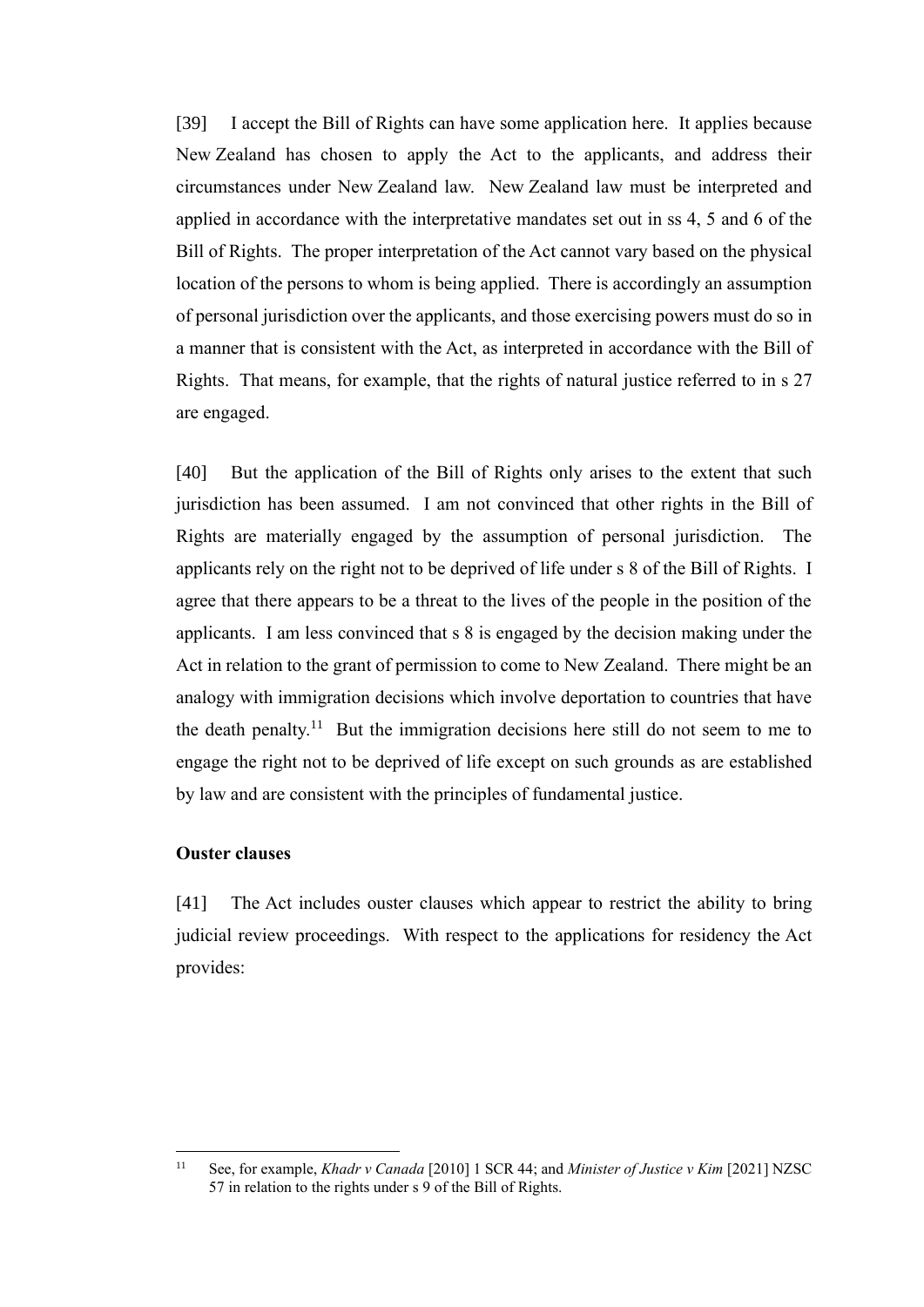#### *Appeals in relation to residence class visas*

#### **187 Rights of appeal in relation to decisions concerning residence class visas**

(1) There is a right of appeal to the Tribunal against a decision concerning a residence class visa in the following circumstances:

…

- (8) A person may bring review proceedings in a court in respect of a decision in relation to a residence class visa except if the decision is in relation to—
	- (a) the refusal or failure to grant a residence class visa to a person outside New Zealand; or
	- (b) the cancellation of a resident visa granted outside New Zealand before the holder of the visa first arrives in New Zealand as the holder of the visa.

[42] A similar provision exists in s 186(3) in relation to temporary entry class visa decisions. Further applications for the CPVV were made by responding to an expression of interest, and the Act also provides:

#### **191 No appeal or review rights in relation to invitations to apply**

- (1) No appeal lies against a decision of the Minister or an immigration officer on any matter in relation to whether to issue an invitation to apply for a visa, whether to a court, the Tribunal, the Minister, or otherwise.
- (2) No review proceedings may be brought in any court in respect of any refusal or failure of the Minister or an immigration officer to issue an invitation to apply for a visa or to revoke an invitation if an invitation is issued.

[43] On the face of these provisions the applicants would not be able to proceed with their judicial review claims. They are outside New Zealand such that their challenge to the visa decisions appears to be caught by s  $187(8)(a)$  and s  $186(3)(a)$ , and the relevant CPVV decisions involved an alleged failure by the respondents to offer an invitation to apply for such a visa within s 191(2).

[44] The respondents seek to rely on these provisions. Mr Kirkness and Ms Ewing argued that, properly interpreted, they prevent the Court from granting judicial review relief in relation to the individual applicants, although they did not prevent the Court addressing the questions of law that have been argued in this proceeding, and from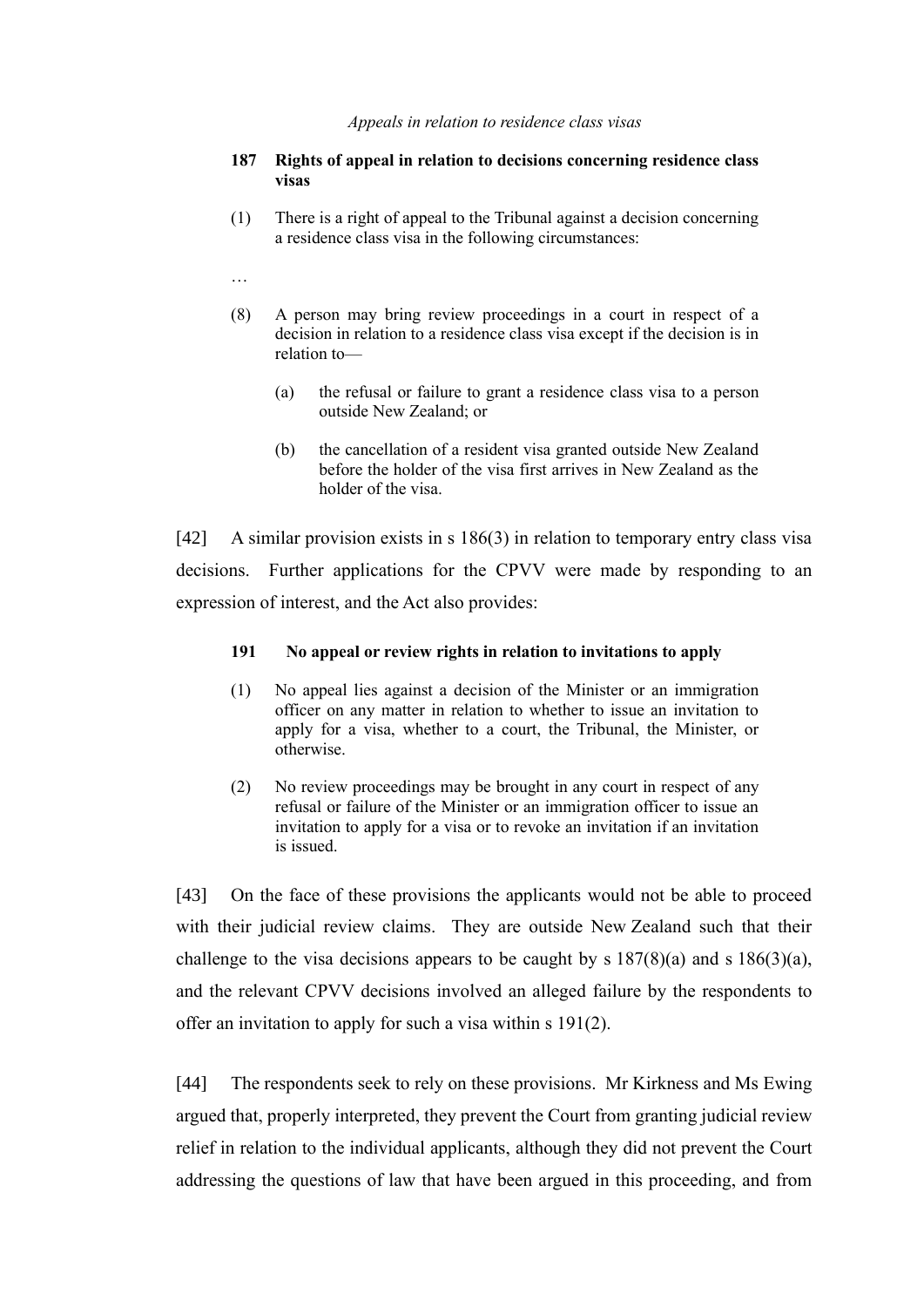giving more general declaratory relief. Ms Aldred argued that these provisions did not prevent the Court granting relief extending to the individual applicants.

[45] The effect of ouster or privative clauses has been addressed in a number of leading New Zealand authorities.<sup>12</sup> In *H (SC52/2018) v Refugee and Protection Officer* the Supreme Court said that Courts should be "slow to conclude that an ouster provision precludes applications to the High Court for judicial review alleging unlawfulness of any kind" and went on to find in that case:<sup>13</sup>

<span id="page-13-0"></span>… the privative clause does not prevent the Court from exercising its supervisory jurisdiction to ensure that the requirements of the Act are met and the applicant's claim is considered lawfully. Since the decision of the Court of Appeal in *Bulk Gas Users Group v Attorney-General*, it has been settled law that a privative provision does not necessarily prevent scrutiny of a decision based on an error of law on the part of the decision-maker that is otherwise reviewable. The Court may strike out review proceedings where the Court is satisfied that the available appeal rights provide a more appropriate pathway to a remedy than might otherwise have been sought in the review proceedings. But for the reasons given, the deprivation of first instance determination as required by the statute could not be remedied by the alternative pathway of appeal in the present case.

[46] A similar approach has been adopted in the United Kingdom. In *R (Privacy International) v Investigatory Powers Tribunal* the United Kingdom Supreme Court held that such clauses can only protect legally valid decisions.<sup>14</sup>

[47] I understand the authorities to mean that ouster clauses cannot be interpreted to exclude the Court's jurisdiction in its entirety. It is the constitutional function of the Court to ensure that the rule of law is observed. Decision makers must exercise powers lawfully, and cannot act above the law. So such clauses are not to be taken to mean that statutory decision makers are entitled to act inconsistently with the legislation from where they derive their power. That must be beyond Parliament's intent, and perhaps even its competence. As Lord Carnwath said in *Privacy International*: 15

<sup>12</sup> *Bulk Gas Users Group v Attorney-General* [1983] NZLR 129 (CA); *Tannadyce Investments Ltd v Commissioner of Inland Revenue* [2011] NZSC 158, [2012] 2 NZLR 159; *H (SC5 2/2018) v Refugee and Protection Officer* [2019] NZSC 13, [2019] 1 NZLR 433.

<sup>13</sup> *H (SC 52/2018) v Refugee and Protection Officer*, above n [12,](#page-13-0) at [63] and [78] (footnotes excluded).

<sup>&</sup>lt;sup>14</sup> *R (Privacy International) v Investigatory Powers Tribunal* [2019] UKSC 22, [2020] AC 491.<br><sup>15</sup> **At [144]** 

At  $[144]$ .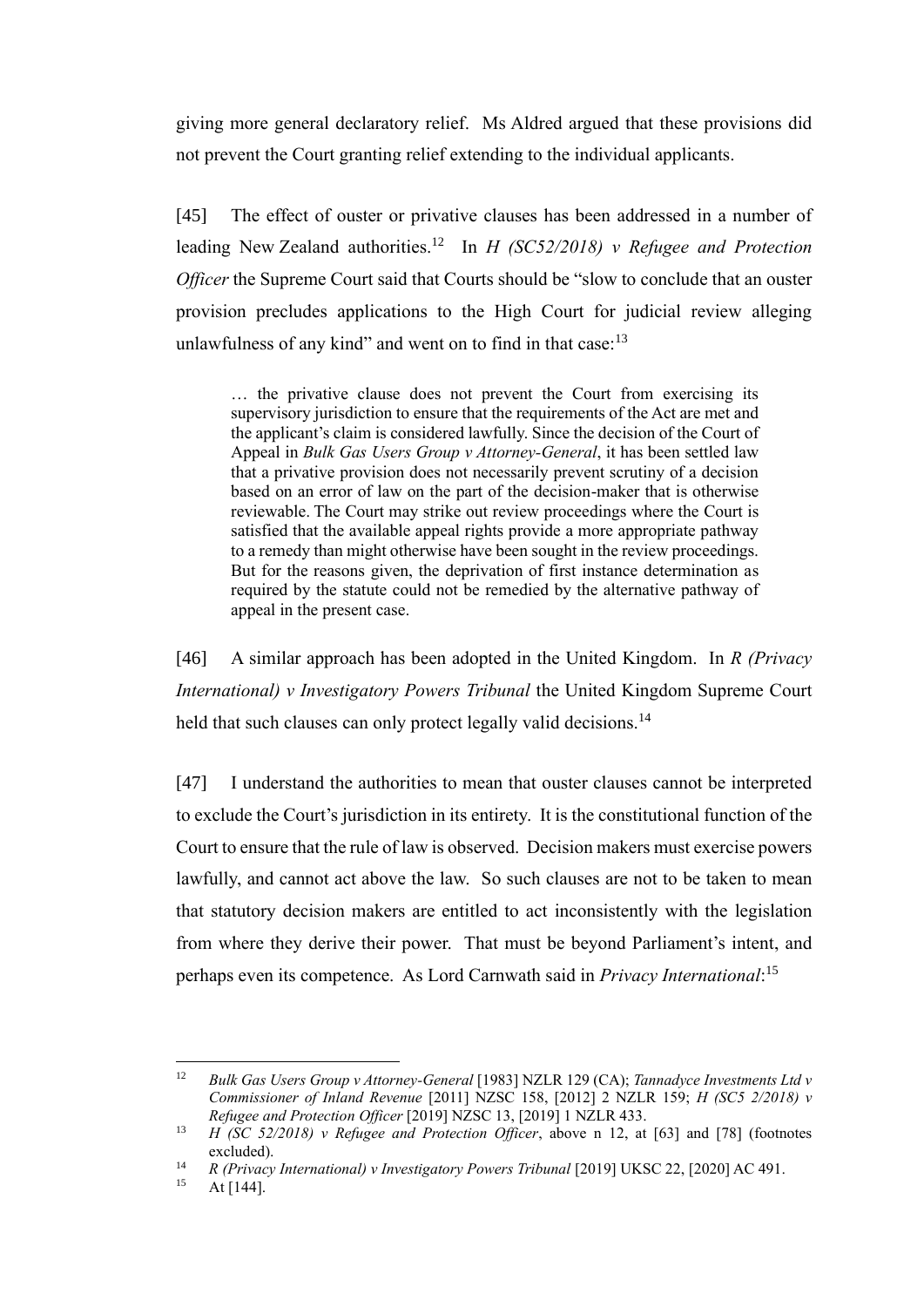… consistently with the rule of law, binding effect cannot be given to a clause which purports wholly to exclude the supervisory jurisdiction of the High Court to review a decision of an inferior court or tribunal, whether for excess or abuse of jurisdiction, or error of law. In all cases, regardless of the words used, it should remain ultimately a matter for the court to determine the extent to which such a clause should be upheld, having regard to its purpose and statutory context, and the nature and importance of the legal issue in question; and to determine the level of scrutiny required by the rule of law.

[48] So an application to the Court, be in declaratory judgment or judicial review proceedings, which properly raises the question whether the statute is being complied with engages the Court's constitutional role. This does not mean that no effect is given to clauses such as those in issue here. Here Parliament is indicating through these provisions that applications for judicial review are not part of the scheme for the making of immigration decisions, and the rights of appeal from such decisions. The Court must respect this aspect of the legislation — this is also part of the rule of law. A judicial review challenge to individual immigration decisions will be struck out if it falls within the terms of the ouster clause, and is in the nature of an appeal of an individual case of the kind Parliament intended to exclude.

[49] But that cannot exclude a challenge that involves an allegation that the statute is not being properly applied. It is for the Court to decide whether a particular judicial review challenge falls within the area of legitimate protection contemplated by an ouster clause. That is itself a question of law for the Courts. In the present case the Court must consider whether a challenge is to individual decision making that Parliament has indicated should not be part of the scheme, or alternatively that it engages its constitutional function to correct a failure to properly apply the law.

[50] The dividing line will not always be easy to draw. But it is not difficult in the present case. The two applicants are part of a larger group whose applications have been declined, or not granted, because of what is alleged to be significant misinterpretations of the Act and associated Immigration Instructions. The challenge is not a de facto appeal of an individual case brought as a judicial review proceeding. In their submissions counsel for the respondents accepted it was permissible and appropriate for the Court to decide on the proper meaning and effect of the legislation in much the same way as a declaratory judgment proceeding. But they nevertheless argued that no relief could be given in relation to any individual cases. I do not accept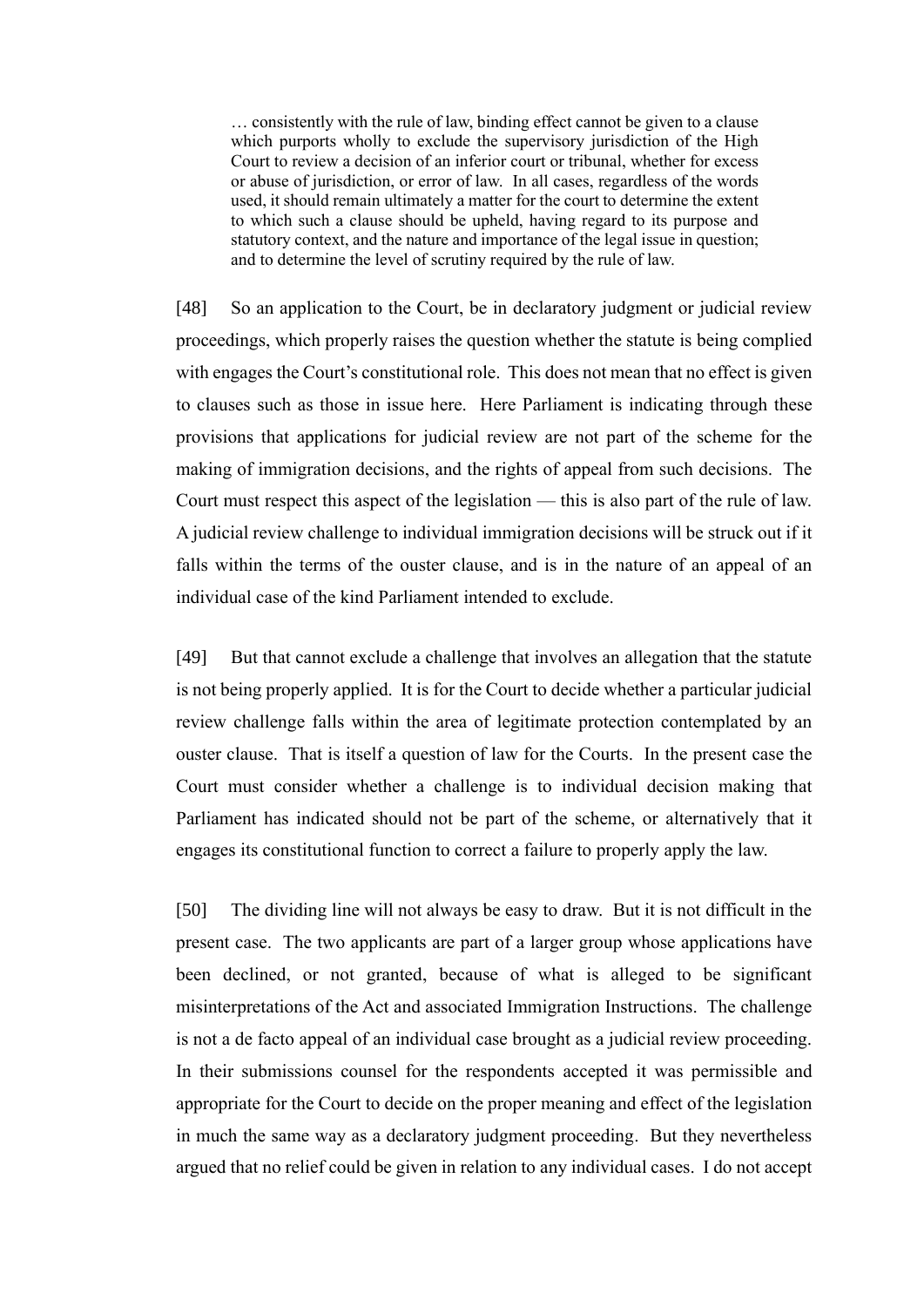this is a dividing line which identifies the limits on the legitimate role of the Court. When the interpretation of the legislation is properly in issue it may be necessary to consider individual cases in order to properly address that issue. The relief the Court then grants to reflect what it has found will likely then address the individual case. Doing so still involves the legitimate role of the Court in upholding the rule of law. I approach the present case on that basis.

# <span id="page-15-0"></span>**First challenged decisions: Failure to issue residence visas in Refugee Family Support Category**

[51] The applicants first challenge the decisions of INZ declining to issue them with the residency visas because of the changes made to Immigration Instructions arising from the COVID-19 border closure and the effect of those changes on the processing of their residency visa applications.

## <span id="page-15-1"></span>*The border closure*

[52] On 30 January 2020 the Director-General of the World Health Organisation declared COVID-19 a public health emergency of international concern. New Zealand's first case of COVID-19 was reported on 28 February. On 11 March the World Health Organisation declared COVID-19 a global pandemic.

[53] Decisions were then made by Cabinet relating to immigration. The primary means by which the Act implements Government policy in relation to immigration is through Immigration Instructions established under s 22. Those Instructions set the rules for the decisions made under the Act, including rules on the issue of visas, both temporary and permanent visas, and other decision making, such as the decision made by immigration officials at the border to allow persons who are not New Zealand citizens to enter New Zealand, which is called "entry permission".<sup>16</sup>

[54] On 19 March 2020 Cabinet met and agreed that the border should be closed due to the COVID-19 threat, albeit that exceptions could be addressed on a case by case basis, including for humanitarian reasons.

<sup>&</sup>lt;sup>16</sup> Immigration Act 2009, s 4.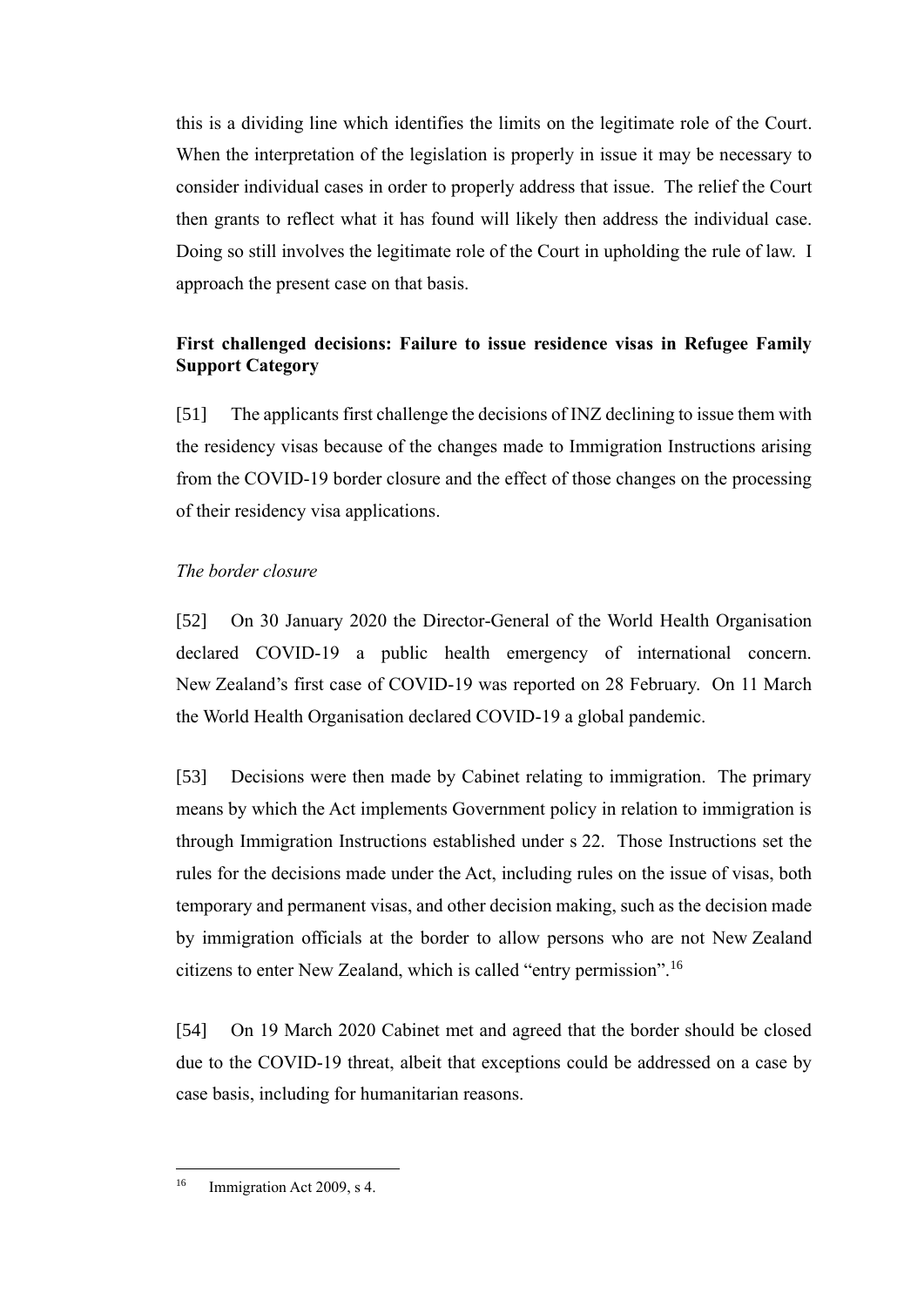<span id="page-16-0"></span>[55] This decision was given effect to by the Minister of Immigration certifying an amendment to the Immigration Instructions relating to entry permission. Y4.50, which regulates when people must be refused entry permission due to the COVID-19 outbreak, was amended with effect from 19 March 2020 to the following effect:

- a. Entry permission must be refused to any person, except a person listed in Y4.50(b), who is not otherwise dealt with under Y4.1. and who is:
	- i. the holder of a temporary entry class visa
	- ii. a person described under Schedule 2 of the Immigration (Visa, Entry Permission, and Related Matters) Regulations 2010 (visawaiver travellers, including Australians)
	- iii. the holder of a residence class visa whose visa was granted offshore and who is arriving in New Zealand for the first time.
- b. The following persons must be granted entry permission:
	- i. Those listed in Y3.10(a)
	- ii. The partner, legal guardian or any dependent children who are travelling with a New Zealand Citizen or a person listed at Y3.10(a)
	- iii. Australian citizens or a person who holds a current permanent residence visa (including a resident return visa) issued by the Government of Australia, where New Zealand is their primary place of established residence
	- iv. Diplomats accredited to New Zealand and currently resident in New Zealand.
- c. A person subject to (a) above may still be granted entry permission by an immigration officer as an exception to instructions (see Y4.45), for reasons including but not limited to:
	- i. Humanitarian reasons
	- ii. Essential health workers as confirmed by the Ministry of Health
	- iii. Other essential workers as defined by the New Zealand Government
	- iv. Citizens of Samoa and Tonga for essential travel to New Zealand
	- v. Partners or dependants of a temporary work or student visa holder, and currently resident in New Zealand where the temporary work or student visa holder is currently in New Zealand.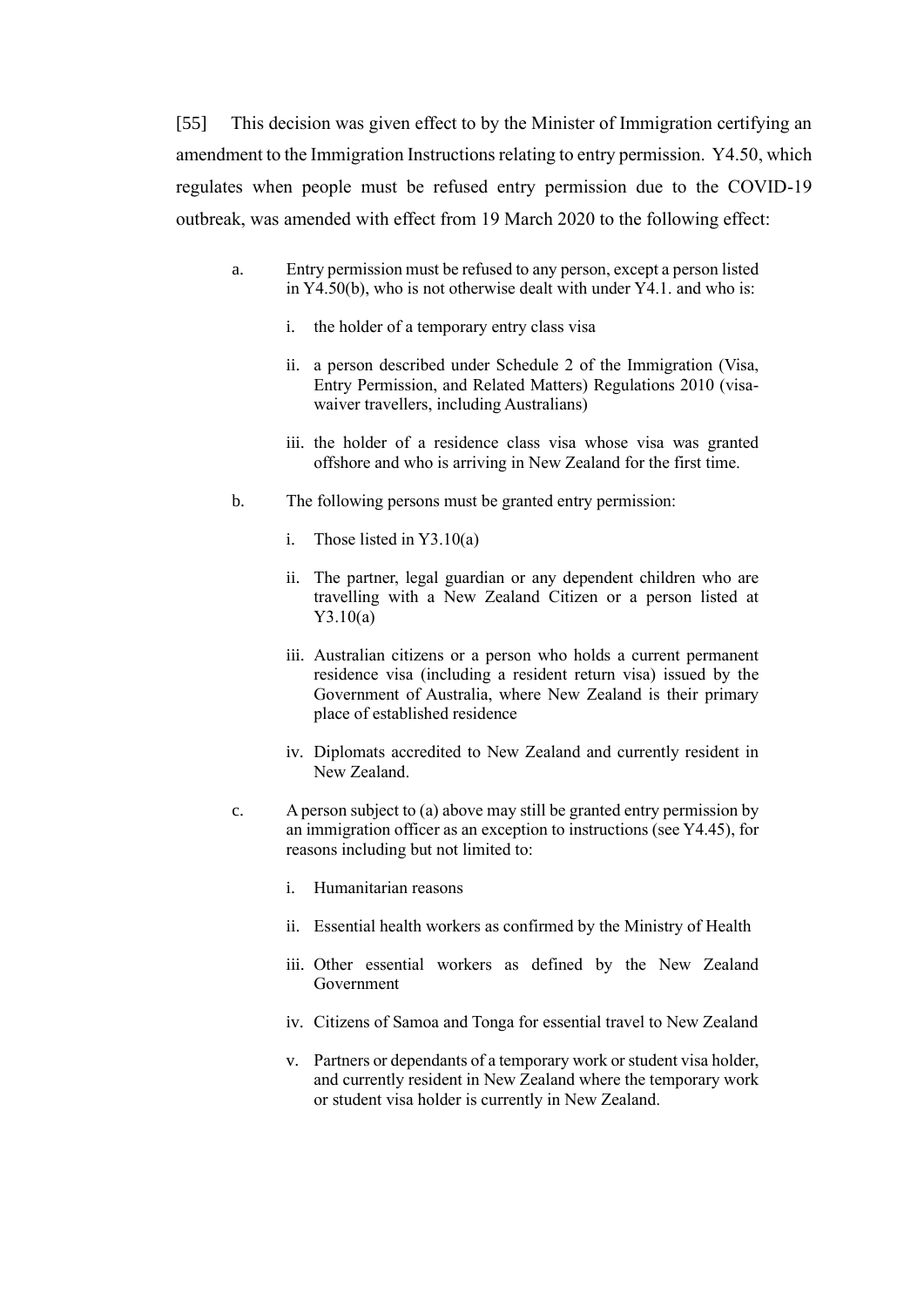[56] Instruction  $Y4.50(a)(iii)$  would apply to those in the position of the applicants as they would be being granted a visa while they were offshore, and then entering New Zealand for the first time. The exceptions under Y4.50(b) were not applicable to them. I will address the potential application of the exception in  $Y4.50(c)$  in greater detail below.

[57] Other Immigration Instructions in force at this time contemplated a person making an application for border entry when arriving at the border (emphasis added):

#### **Y3.5.1 Considering an application for entry permission**

- a. Immigration officers must consider the application for entry permission in accordance with:
	- i. the requirements of the Immigration Act 2009 and immigration regulations; and
	- **ii. the Border Entry instructions in force at the time the application is made or any general instructions given by the chief executive; and**
	- iii. any relevant special direction.

[58] On the face of it this meant that Y4.50(a)(iii) would apply to people in the position of the applicants when seeking entry permission on arrival, apparently confirming that they should be denied entry. It is this change that led to the advice to all immigration officers telling them that applications could not be granted because entry permission needed to be refused quoted at [\[21\]](#page-5-1) above.

### <span id="page-17-0"></span>*The issue*

[59] The first question is whether INZ has acted lawfully in declining to process and issue the residence visas sought by the applicants because of Y4.50 of the Immigration Instructions.

[60] Residence visas are granted under s 45 of the Act. The effect of the grant of the visa is explained (emphasis added):

#### **43 Effect of visa**

(1) A visa (other than a transit visa) granted outside New Zealand indicates that—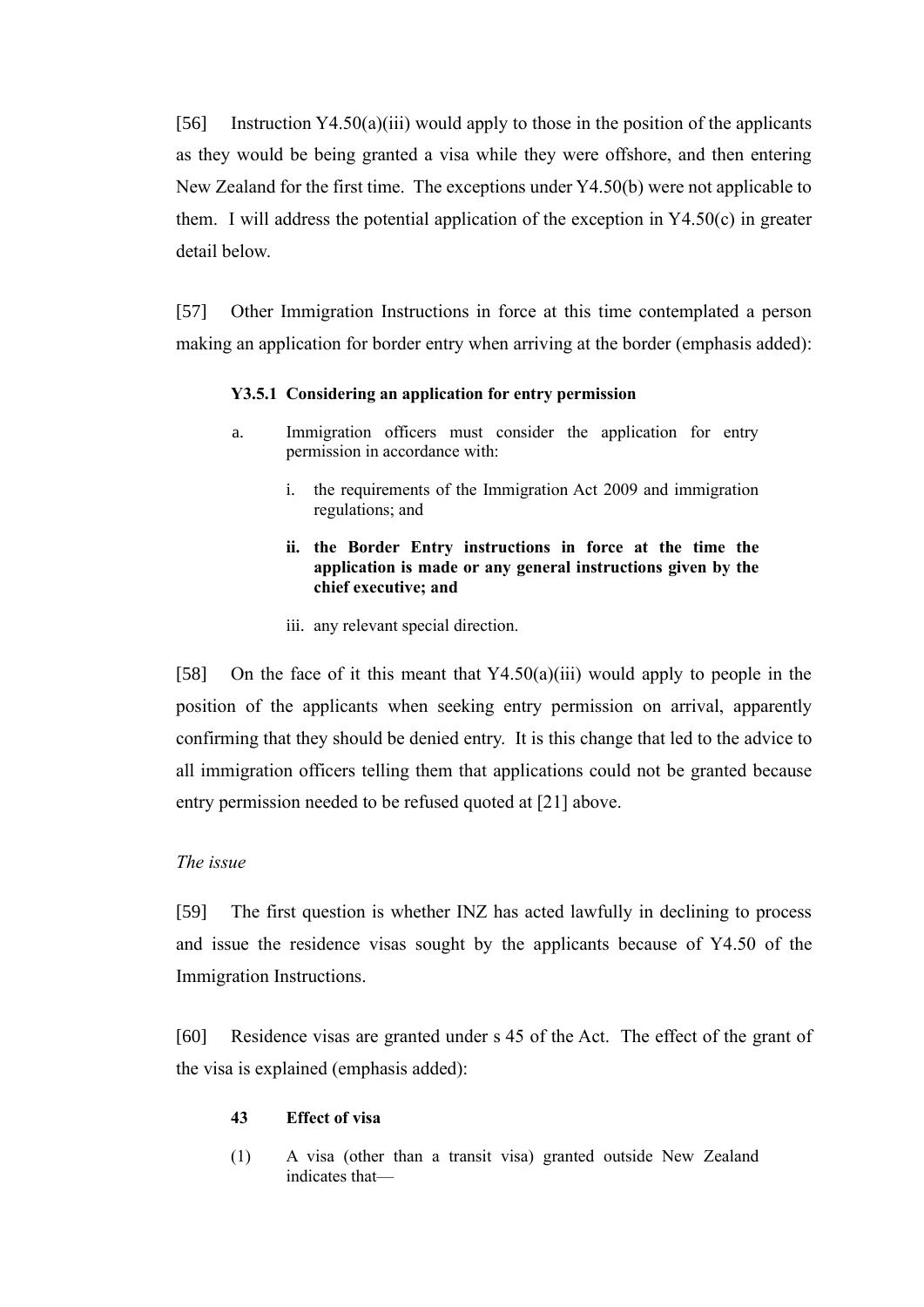- (a) the holder of the visa has permission to—
	- (i) travel to New Zealand in accordance with the conditions of the visa (if any); and
	- (ii) apply for entry permission; and
- **(b) at the time the visa is granted, there is no reason to believe that the holder will be refused entry permission if the holder's travel is consistent with the conditions of the visa relating to travel;** and
- (c) if the holder is granted entry permission, the holder has permission to stay in New Zealand in accordance with the conditions of the visa (if any).
- [61] Here the respondents say that they could not grant the residence visas because there was reason to believe that the applicants would not be granted entry permission given Y4.50. For that reason s 43(1)(b), which is effectively a pre-condition for the grant of a visa, could not be satisfied.

…

[62] Entry permission is a separate requirement that applies at the border. It is dealt with under Part 4 of the Act in ss 107–113A. It is the decision made by an immigration officer on arrival — for example at the airport when arriving passengers go through customs and immigration. Even if a visa is held the immigration officer needs to grant entry permission in accordance with applicable Immigration Instructions.

[63] Instruction Y4.50(a) purports to prevent those holding residence visas granted offshore entering New Zealand for the first time from being granted such permission. If it applied to those in the position of the applicants, officials processing the applicants' visa applications could legitimately conclude that s 43(1)(b) could not be satisfied.

[64] Visa applications are addressed in accordance with the Residence Instructions that were in place when the application was made. The Act provides:

#### **72 Decisions on applications for residence class visa**

(1) Where the Minister or an immigration officer makes any decision in relation to an application for a residence class visa, that decision must be made in terms of the residence instructions applicable at the time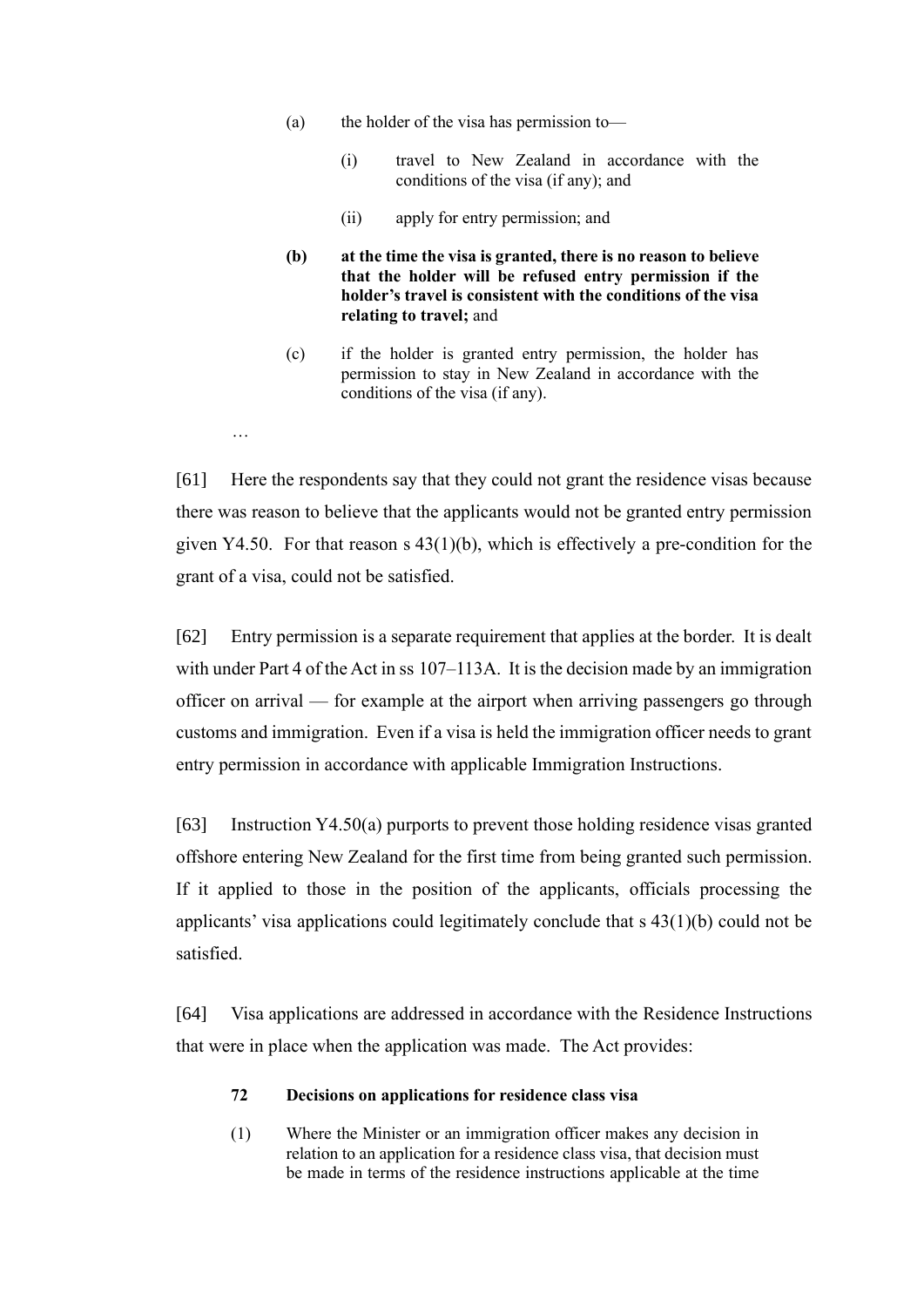the application was made and any discretion exercised must be in terms of those instructions.

…

[65] This is also confirmed in the part of the Act that deals with entry permission. The Act provides (emphasis added):

### **108 Decisions on entry permission in relation to residence class visa holders**

- …
- (5) If the holder of a resident visa arrives in New Zealand for the first time as the holder of the visa and the visa was granted outside New Zealand,—
	- (a) the Minister or, subject to any special direction, an immigration officer may, in his or her discretion,—
		- (i) grant entry permission to the person; or
		- (ii) refuse entry permission to the person; and
	- (b) the Minister may, by special direction, impose further conditions on the visa, or vary or cancel any conditions that would otherwise apply to the visa.
- (6) **The Minister's or immigration officer's decision under subsection (4)(a) or (5)(a) must be made, and any discretion exercised, in terms of the residence instructions applicable at the time the person applied for the visa.**

…

[66] The applicants' argument is that these provisions, and particularly s 108(6), make it clear that the Instructions relating to the grant of a residence visa are those that were applicable at the time that the application was made, and that the mandate in Y3.5.1(a)(ii) is *ultra vires*. The respondents disagree. They argue that the sections referred to above only give protection in relation to the rules for granting the visa. The entry permission Instructions are not so protected, and can be subsequently changed to prevent entry (and accordingly to prevent the grant of the visa given s 43(1)(b)).

[67] The people in the position of the applicants have had residency applications before INZ for some time. Ebrahim and Alia's application was filed in 2016, and was selected for processing by INZ in January 2019. Fatima's application had been made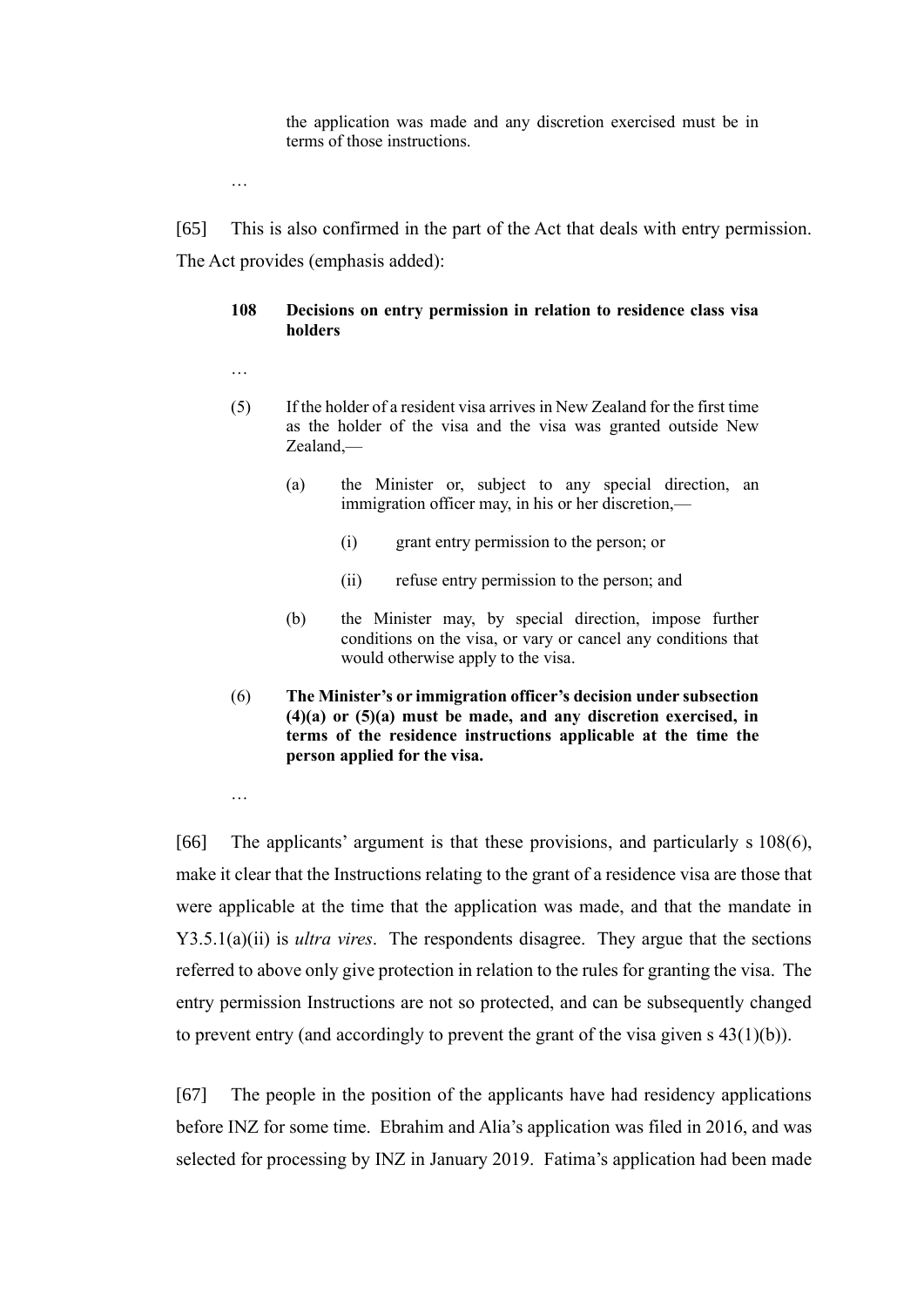in November 2017 and was selected for processing in approximately July 2018. INZ had processed their applications to a late stage when they took the view that the border was now "closed" such that the applications could not be granted because of the combined effect of the new Y4.50(a)(iii) and Y3.5.1(a)(ii). The applicants contend that this is not lawful. They say that there is a clear legislative scheme that those applying for residency are entitled to have their applications determined in accordance with the Instructions, including those concerning entry permission, that were in place at the time the application was made. That is because those applying for residency are in the process of re-establishing their lives as New Zealand residents, and are required to go through an extensive process to obtain a residency visa. They are entitled to have the certainty of knowing what the rules are before embarking on that process.

[68] The respondents contend that that cannot be what Parliament intended. Mr Kirkness referred to the approach to statutory interpretation outlined by the Court of Appeal in *Northland Milk Vendors Association Inc v Northern Milk Ltd*, <sup>17</sup> as explained in an article by Sir Douglas White. $18$  This approach to statutory interpretation focuses on making the legislation work as Parliament must have intended. As I have said in a number of cases I agree with this general approach, particularly with legislation that forms part of a statutory scheme.<sup>19</sup> It is an approach that is not limited to situations where gaps in the legislation need to be filled. But I doubt that the formulation of the approach to statutory interpretation makes a great deal of difference to the interpretation issues here. It is still a matter of identifying the intent of Parliament by considering the text of the enactment in light of its purpose and context.<sup>20</sup>

[69] In the present case the ultimate issue is whether the applicants are correct that the provisions of the Act are intended to give residency applicants the security of knowing that their applications will be dealt with in accordance with the rules in place when their application was made, or whether the respondents are correct to say that

<sup>&</sup>lt;sup>17</sup> *Northland Milk Vendors Association Inc v Northern Milk Ltd* [1988] 1 NZLR 530.<br><sup>18</sup> Douglas White "A personal perspective on legislation: Northern Milk Peyisited

<sup>18</sup> Douglas White "A personal perspective on legislation: Northern Milk Revisited – Stale or Still Fresh?" (2016) 47 VUWLR 699 at 702.

<sup>19</sup> See, for example *Lindsay v Commissioner of Inland Revenue* [2021] NZHC 830, (2021) NZTC 25-004 at [15].

<sup>&</sup>lt;sup>20</sup> Legislation Act 2019, s 10.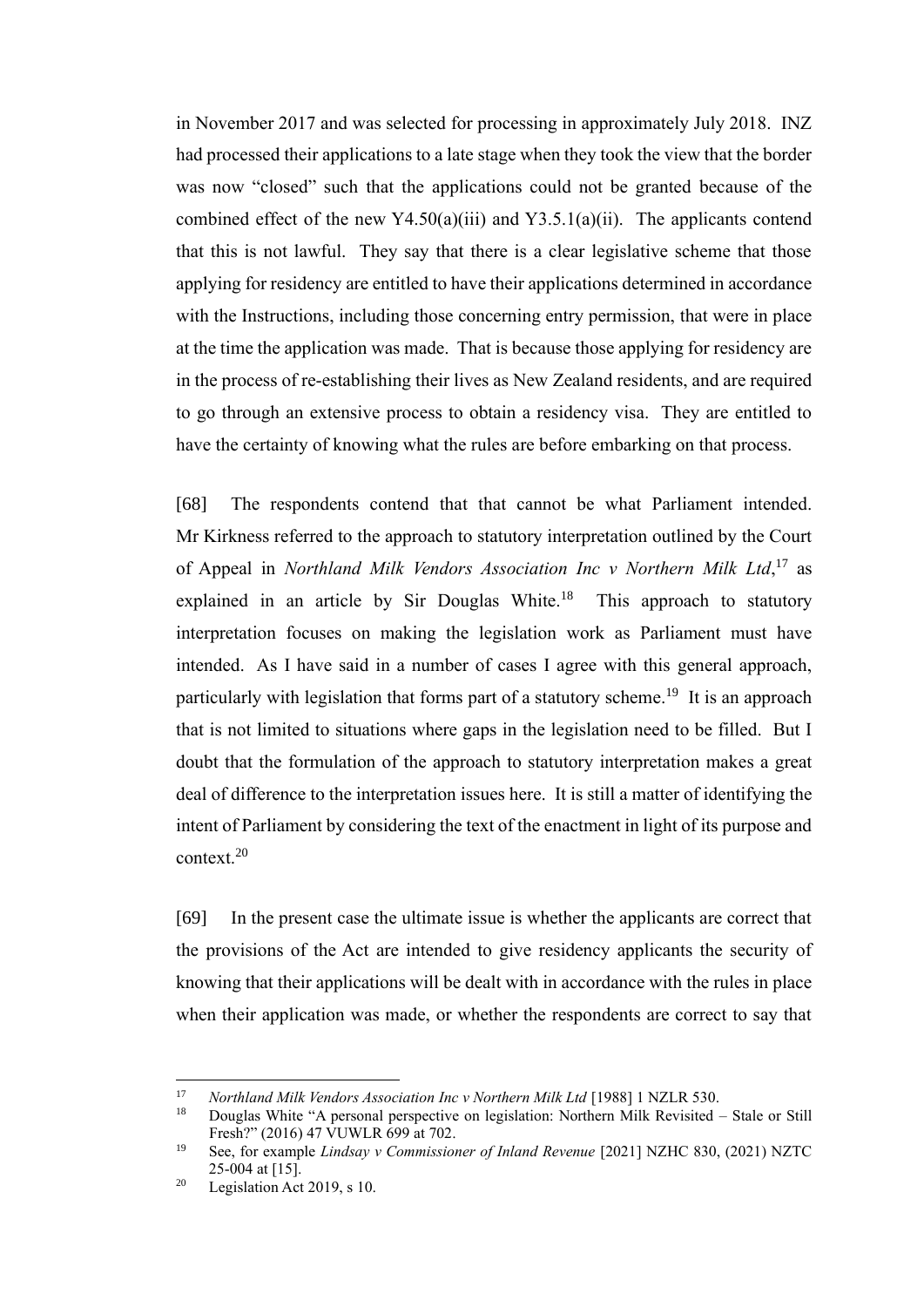the Act preserves the ability to change those rules to prevent entry because of changed circumstances. The correct interpretation arises from the text of the Act, interpreted in light of its purpose and context, thereby making the Act work as Parliament must have intended.

### <span id="page-21-0"></span>*INZ's argument*

[70] The respondents' argument is based on the definition of Residence Instructions contained in s 4. That is:

**residence instructions** means immigration instructions certified under section 22 that relate to the grant of residence class visas

[71] The respondents emphasise the concluding words. They say that s 108(6) is only referring to residence instruction that "relate to the *grant* of residence class visas" (emphasis added) and not those that relate to entry permission. They also argue that the Act would not be working as Parliament would have intended if this is not the meaning given to the provisions. Mr Kirkness argued that the respondents must have the power to change the rules in order to prevent entry because of changed circumstances such as the crisis arising from the COVID-19 pandemic. He referred to two examples where it would be appropriate to decline a person entry permission because of a change to the entry Instructions notwithstanding that the person held a residence visa. The first was a situation where an individual was added to the list of people that the United Nations Security Council had determined should not be allowed to travel to other countries. The list in Y4.10 includes people associated with terrorist organisations (such as Al-Qaida and the Taliban) or who are from particular countries subject to sanctions (such as North Korea). He argued that the government must be able to prevent entry of a person who had been added to the list. His second example was a person travelling from a country that had had an outbreak of a serious infectious disease, such as Ebola. Again, he argued that the respondents must be able to stop such entry if the scheme was to work sensibly as Parliament must have intended.

### <span id="page-21-1"></span>*Assessment*

[72] I do not accept these arguments for a series of related reasons.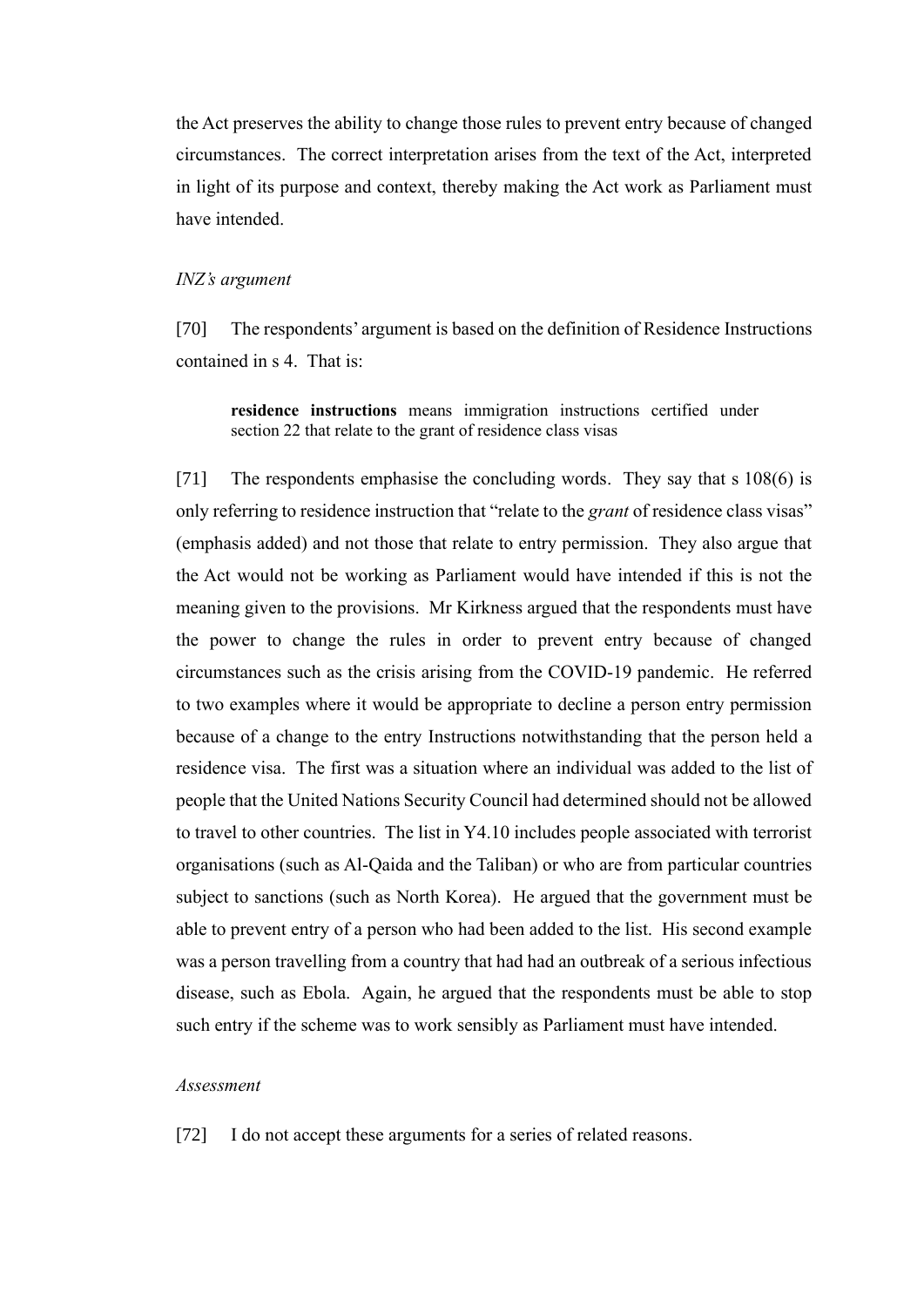[73] First, the fact that s 108(6) is in the part of the Act dealing with entry permission is a clear indication that it is referring to the Residence Instructions concerning such permission. There is a separate provision to the same effect in s 72(1) in relation to the grant of a visa. When I asked Mr Kirkness why s 108(6) would exist in the part of the Act concerning entry permission he suggested that there would be circumstances when the officer making entry permission decisions would need to know which Residence Instructions applied. He referred to Y4.25(b) of the Instructions as an example, which relates to declining entry permission to a person who no longer met the requirements of the visa held (for example because a job was no longer available).

[74] I do not agree that this suggestion, or the example answers this point. The example given relates to a condition of the visa, and it does not turn on the version of the Residence Instructions to be applied. More generally s 108(6) is unlikely to be explained by such obscure or uncommon situations. It clearly appears to be confirming the general principle also referred to in s 72(1). It is very difficult to interpret s 108(6) as not applying to Residence Instructions in relation to entry permission given its wording, and the repetition of the principle it sets out in the part of the Act dealing with such permission.

[75] Secondly, it is clear that Residence Instructions are immigrations Instructions, and that under s  $22(1)(b)$  those Instructions are to deal with entry permission. The Act then contemplates how such Instructions are to be classified:

#### **23 Immigration instructions classified as residence instructions, temporary entry instructions, or transit instructions**

- (1) The Minister must classify immigration instructions as—
	- (a) residence instructions; or
	- (b) temporary entry instructions (and, if appropriate, as restricted temporary entry instructions); or
	- (c) transit instructions.
- (2) To avoid doubt, any temporary entry instructions are not residence instructions, regardless of whether the granting of a visa or entry permission under those instructions may affect eligibility for, or otherwise relate to, the grant of a residence class visa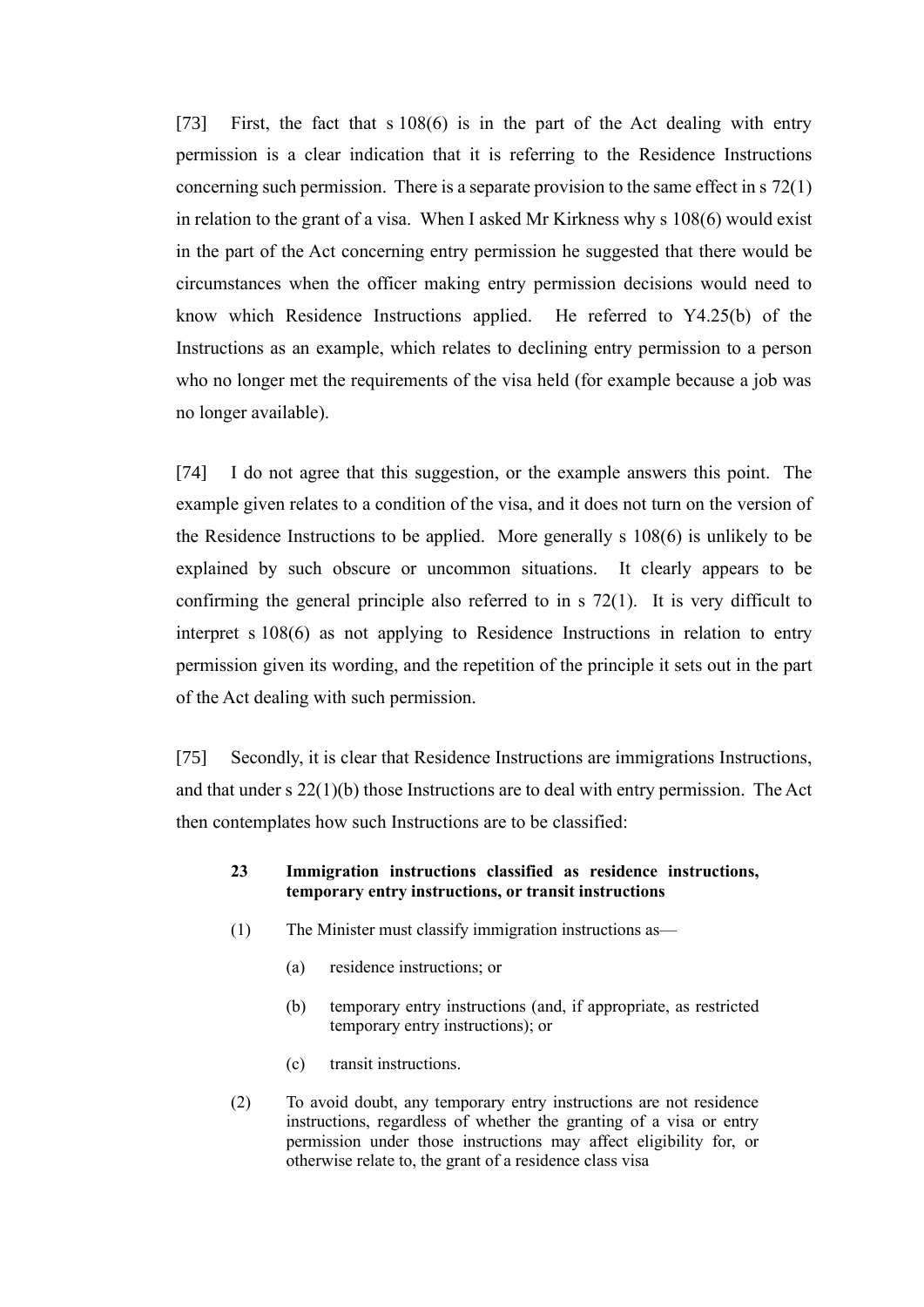[76] As Ms Aldred submitted, this means that the Instructions relating to entry permission for residence visa holders must be classified as "Residence Instructions". Ms Aldred accepted that Instructions could be within more than one of the categories in s 23(1), but what the section makes plain is that the Instructions relating to entry permission for those holding a residency visa were required to be classified as "Residence Instructions". This further indicates that s 108(6) is referring to the Instructions concerning entry permission so classified as Residence Instructions.

[77] Thirdly, the concluding words of the definition of "Residence Instructions" in s 4 cannot carry the significance attributed to them in light of these other provisions. The Instructions which concern entry permission for those holding residence class visas will still be the Instructions that "relate to" the grant of residence class visas on the ordinary meaning of those words. An officer deciding whether to grant a residence class visa will still need to be satisfied that the person satisfies the entry permission requirements for that visa. Moreover had Parliament intended to establish such an important proviso to the principle that those applying to be a New Zealand resident would have their applications addressed in accordance with the Instructions that were in place when the application was made it would have done so in far clearer terms. It has, in fact, done the opposite through s 108(6).

[78] Fourthly, as Ms Aldred submitted, the practical problems arising from Mr Kirkness's two examples are not practical problems at all. The Instructions concerning entry permission can provide that people on United Nations list will be refused entry even if their name is added later — the applicable instruction is still the one that existed at the time an application was made. The rules themselves will not have changed. Indeed that appears to be the case in relation to  $Y4.10 - i$ t provides that a designated individual or specified entity who may be declined entry is someone named on the list of persons held by INZ and "includes" those then listed. Such a rule could also be formulated for entry of people coming from a country which has an infectious disease. That "rule" need only be in the Residence Instructions made at the time when the applications are lodged.

[79] I also see some significance in the terms of s 23(2) quoted above. This subsection was introduced by Parliament following the decision of this Court in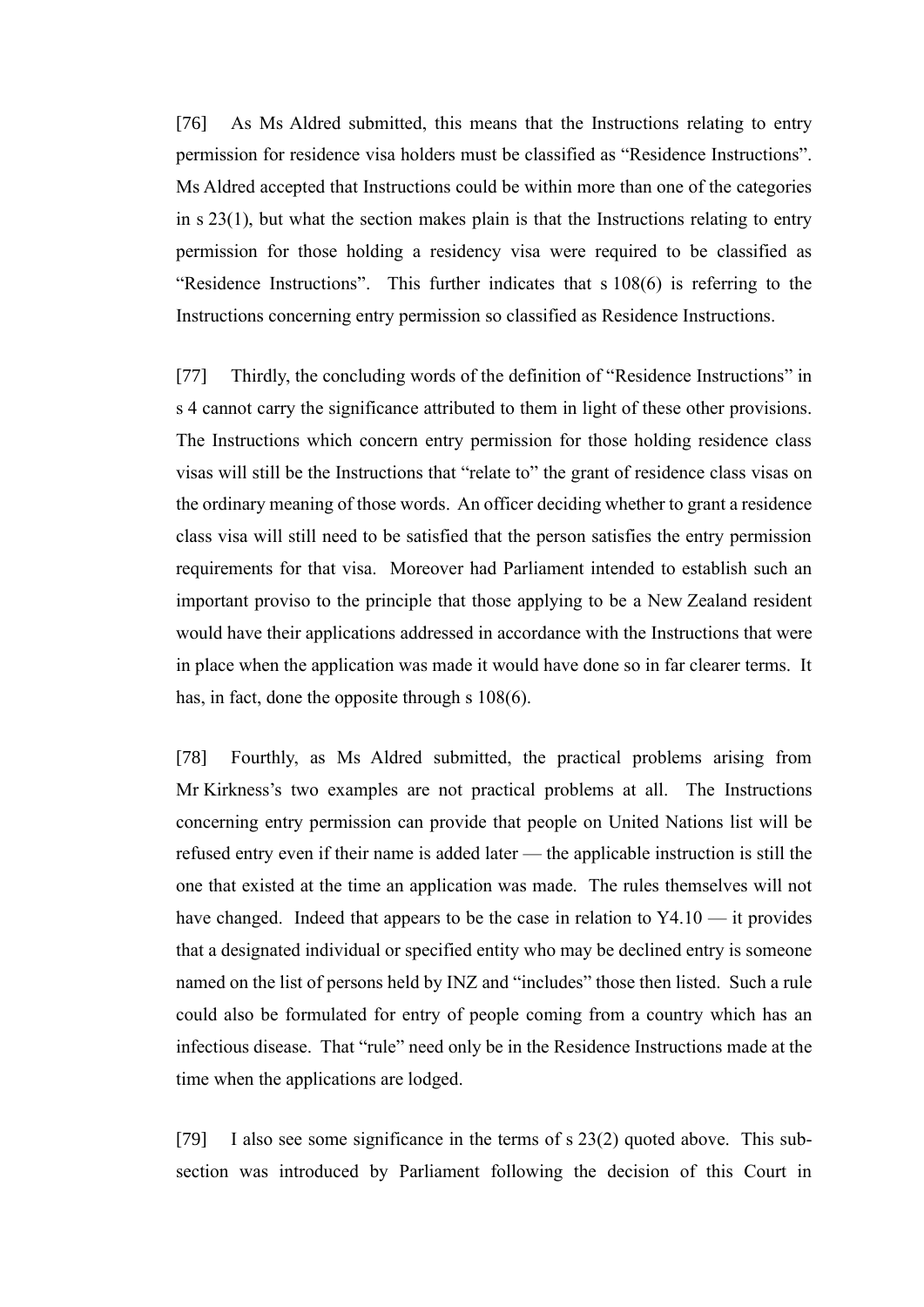<span id="page-24-1"></span>*New Zealand Association for Migration and Investments Inc v Attorney-General.* 21 There Randerson J addressed the similar regime that existed under the Immigration Act 1987. He concluded that a change to what would now be regarded as temporary entry instructions was to be regarded as a change to the policy for the grant of residence visas. This meant that changes made to those instructions after the residence visa application has been filed could not be used to deny entry. Parliament then passed an amendment to reverse the effect of this decision.<sup>22</sup> That change is now reflected in s 23(2). Significantly, the amendment is limited to providing that changes to *temporary* entry instructions do not amount to changes to the Residence Instructions. The approach of Randerson J will still be correct for changes to Residence Instructions, including instructions about entry permission which have been classified as Residence Instructions.

### <span id="page-24-0"></span>*Conclusion*

[80] The Act requires decisions in relation to residence visas, including entry permission decisions, to be made on the basis of the Instructions in place when the application for residency is made. It follows from the above that  $Y3.5.1(a)(ii)$  of the Instructions, which is to the contrary effect, is *ultra vires* as it is inconsistent with the Act. The decisions of the second respondent not to complete the processing and grant of residency visas because of the effect of Y3.5.1(a)(ii) and Y4.50 have been unlawful. They have ceased granting the applicants' resident visa applications because they have wrongly concluded that these applications cannot be granted because of the "closure" of the border. But just like other New Zealand residents, the applicants will be allowed to enter New Zealand once a residence visa is granted. There is accordingly no basis to deny granting the visa because of the border closure. The effect of the moratorium on granting their visas involves a misinterpretation of the Act. The applicants are entitled to the protections afforded to them by the Act as a matter of law.

[81] Any decision preventing those in the position of the applicants from coming to New Zealand would need to be made by Parliament. As Ms Aldred submitted, when

<sup>&</sup>lt;sup>21</sup> *New Zealand Association for Migration and Investments Inc v Attorney-General HC Auckland,* M1700/02, 16 May 2003.

<sup>&</sup>lt;sup>22</sup> Immigration Amendment Act 2015, see Immigration Amendment Bill (No 2) Explanatory Note 62-1 at 2.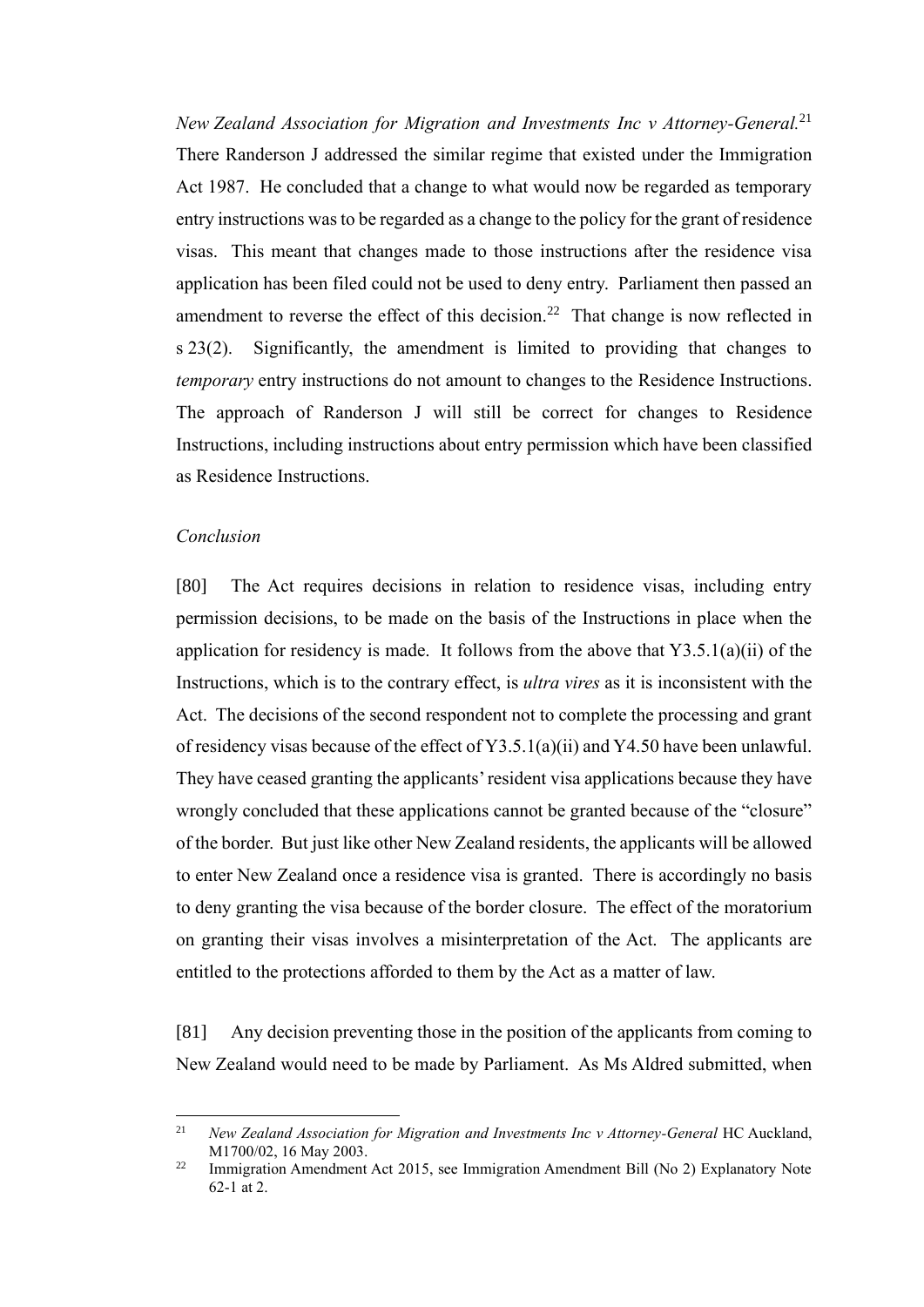Parliament has considered the impact of COVID-19 when amending immigration legislation, it has not taken the step that the respondents contend for here.<sup>23</sup>

[82] This means that the first respondent must now complete the processing of the applications and make the decisions that are now required under the Act. Based on the material before the Court this will likely involve the grant of the residence class visas to the applicants whose cases have been explained to me, although of course the final decisions are for the statutory officers to make. I will address what relief may be appropriate given the circumstances below.

## <span id="page-25-0"></span>**Second challenged decisions: Failure to issue critical purpose visitor visas on humanitarian grounds**

[83] The above conclusions are sufficient to dispose of this judicial review challenge. The decisions of the second respondent leading to a failure to process and make decisions on the applicants' residence visas in the Refugee Family Support category are unlawful.

[84] But it remains appropriate to address the alternative grounds of challenge. They involve allegations that even if the border closure prevented the grant of entry permission (and accordingly the grant of the visa given the effect of  $s(43(1)(b))$ ) there were exceptions to the border closure for humanitarian reasons which applied to persons in the position of the applicants. It is alleged that the second respondent has erred in law in failing to lawfully address the circumstances of the applicants under those exceptions.

[85] As indicated above, there was an exception to Y4.50(a) which allowed the grant of entry permission for humanitarian reasons under  $Y4.50(c)(i)$ . The applicants challenge the failure to assess their applications under this provision. I will address this basis for challenge later in the judgment as the third ground of challenge. But the applicants also challenge INZ's approach to the humanitarian exception to the CPVV, and there were more extensive submissions addressed to the exception in the CPVV, and I will address that issue first before returning to the third ground of challenge.

<sup>&</sup>lt;sup>23</sup> See Immigration Act 2009, sch 1AA, pt 1 of cl 3, as inserted by s 17 of the Immigration (COVID-19 Response) Amendment Act 2020.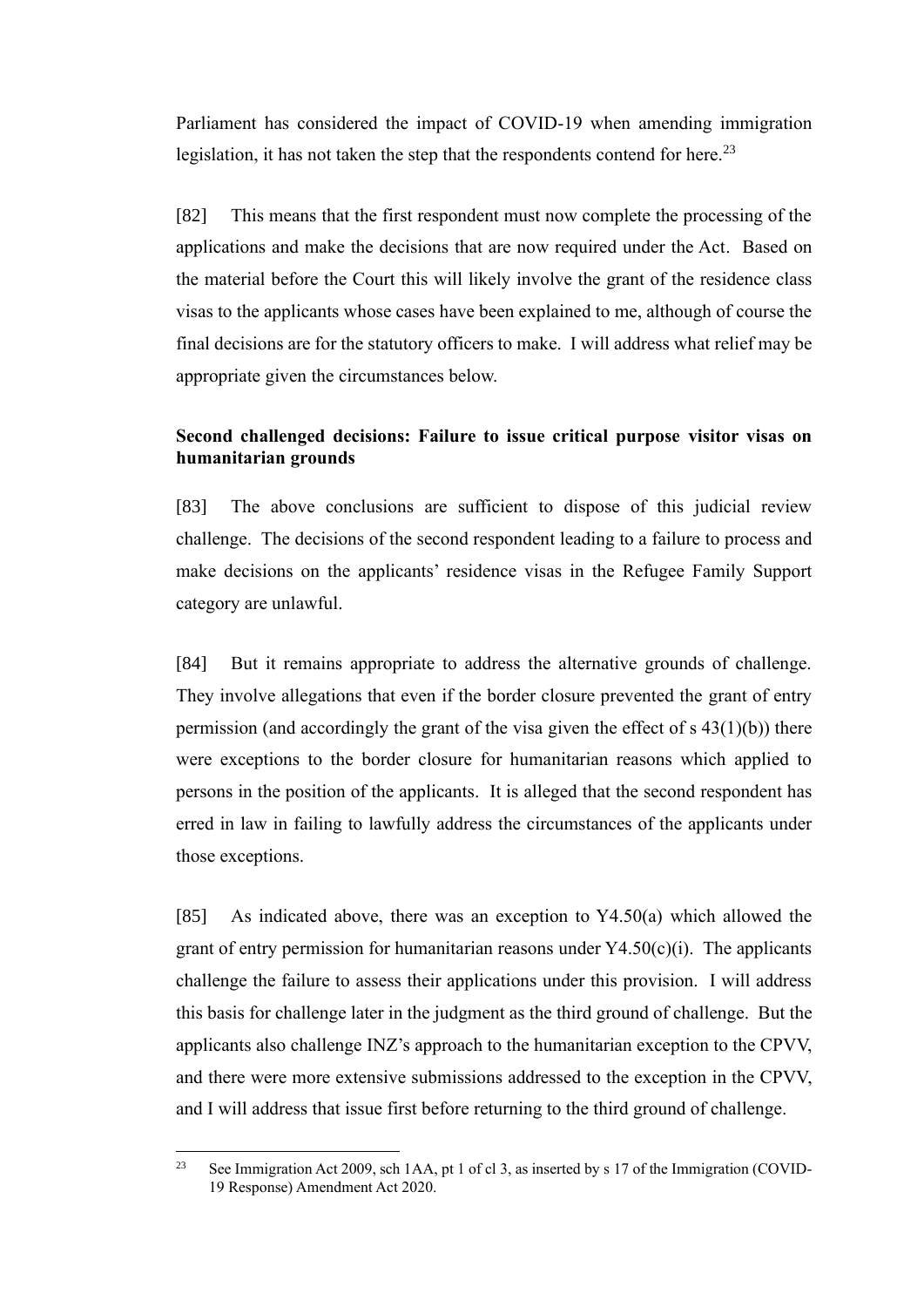### <span id="page-26-0"></span>*The humanitarian exception to the CPVV*

[86] The evidence of the respondents explain the background to the CPVV. It was recognised that there needed to be exceptions to the border closure implemented with the COVID-19 measures, and such exceptions were provided for in Y4.50. A practical problem was identified with this approach, however. The problem was described in the following way in INZ's recommendations to the Minister of Immigration on 27 March 2020:

13. The current approach requires people to attempt to board a plane en route to New Zealand in order to be considered as an exception. People will only know if they have been considered as an exceptional case once they are checking in, arguably at a very late stage after considerable time and expense. This is problematic for several reasons. For those who do meet the exceptions criteria, they have no assurance until after the travel has been booked, paid for, and are checking in. The current process does not provide access to prevetting a traveller to check that they meet the exceptions criteria in advance of travel.

[87] This led to the creation of the CPVV — in effect a temporary visa that could be obtained in advance of travel to allow exceptions to the COVID-19 border closure.

[88] This new visa was implemented by a change to H5 of the Immigration Instructions. Individuals seeking a CPVV first had to lodge an expression of interest, and then receive an invitation to apply for the visa. The list of critical purposes for travelling to New Zealand included one arising from humanitarian considerations. The relevant Instruction provided:

### **H5.30.25 Humanitarian reasons**

- a. Humanitarian reasons are exceptional circumstances of a humanitarian nature that make it strongly desirable for the applicant to travel and enter New Zealand.
- b. When considering whether a person has humanitarian reasons for travelling to New Zealand, immigration officers must consider the purpose of these instructions and the strong public interest in protecting the health of New Zealanders and supporting Government agencies' response to the risks posed by the COVID-19 situation.
- c. Relevant factors when considering if humanitarian reasons justify the grant of a visa under these instructions include:
	- i. the applicant's connection to New Zealand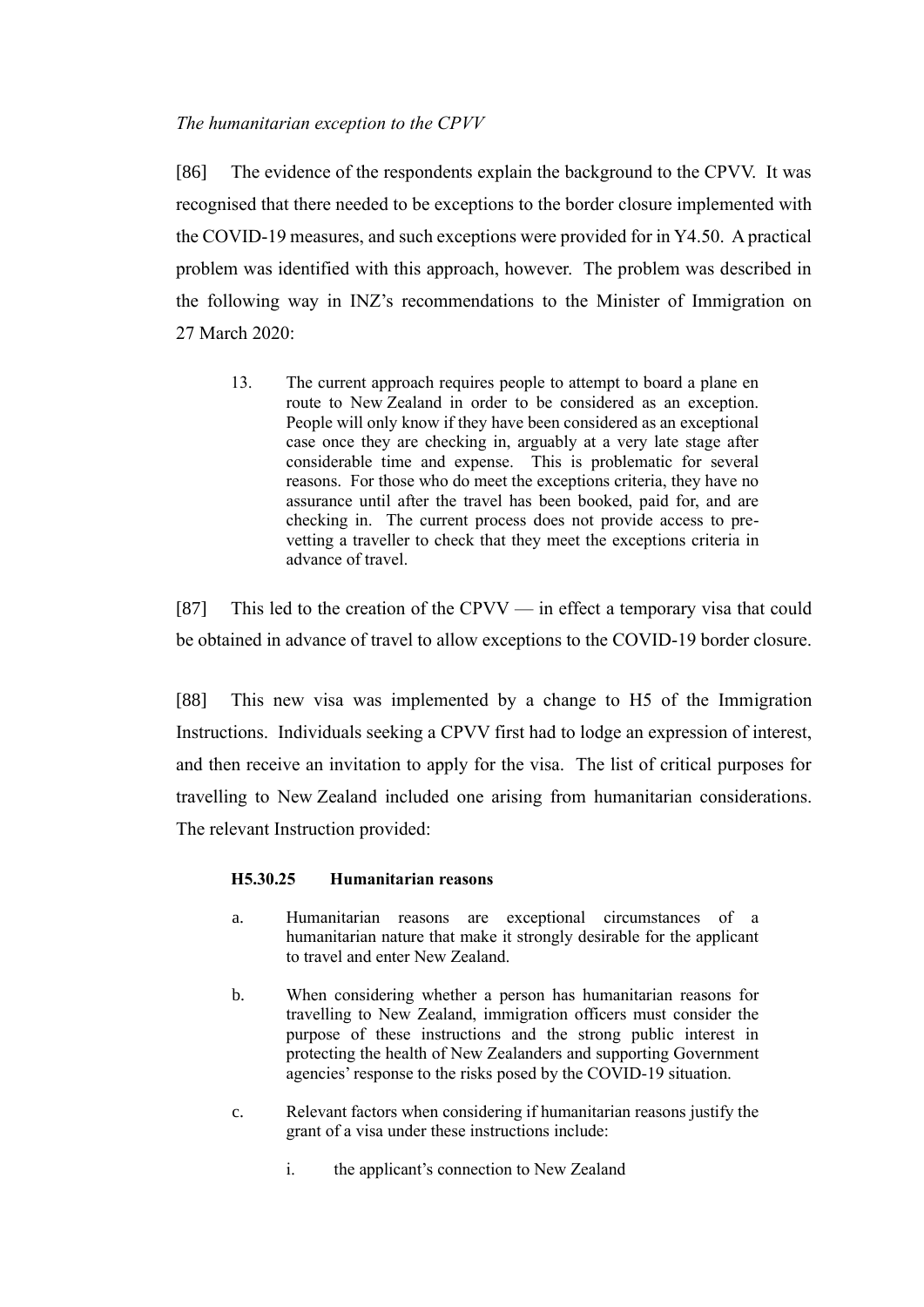- ii. the applicant's connection to the place they are currently located
- iii. whether New Zealand is their primary place of residence, and their period of absence from New Zealand
- iv. whether the applicant has any alternative options
- v. the impact of not granting a visa and entry permission to the applicant.

[89] At the hearing of the interim relief application the respondents indicated through counsel that it might be appropriate for the applicants to apply for such a visa given their situation. The applicants duly provided an expression of interest in accordance with the Instructions. But they were then declined. By letters dated 1 September 2021 the applicants were advised that they did not meet the requirements of H5.30.25.

## <span id="page-27-0"></span>*INZ's approach*

[90] The approach of INZ involved an interpretation of H30.25 that excluded those in the position of the applicants from qualifying for the exception. It was not altogether clear, however, precisely what that interpretation has been. The decision paper leading to the 1 September letter declining Fatima's application stated:

The wording of the "humanitarian" test in restricted temporary entry instructions requires exceptional circumstances of a humanitarian nature that make it strongly desirable for the applicant to travel to and enter New Zealand". While it is clear that there is a humanitarian crisis in Afghanistan, this is not in itself exceptional. Nor do these circumstances make it strongly desirable for the applicant to travel to and enter New Zealand specifically.

### **Decision**

I have considered the strong public interest in protecting the health of New Zealander and supporting Government agencies response to the risks posed by the COVID-19 situation. I do not consider that submitter's circumstances are exceptional circumstances of a humanitarian nature that make it strongly desirable for the applicant to travel to and enter New Zealand. Exceptional humanitarian circumstances are well outside the normal run of circumstances and while they do not need to be unique or very rare, they do have to be truly an exception rather than the rule.

[91] This suggests that INZ was adopting the somewhat surprising suggestion that the circumstances faced by those in the position of the applicants — which include a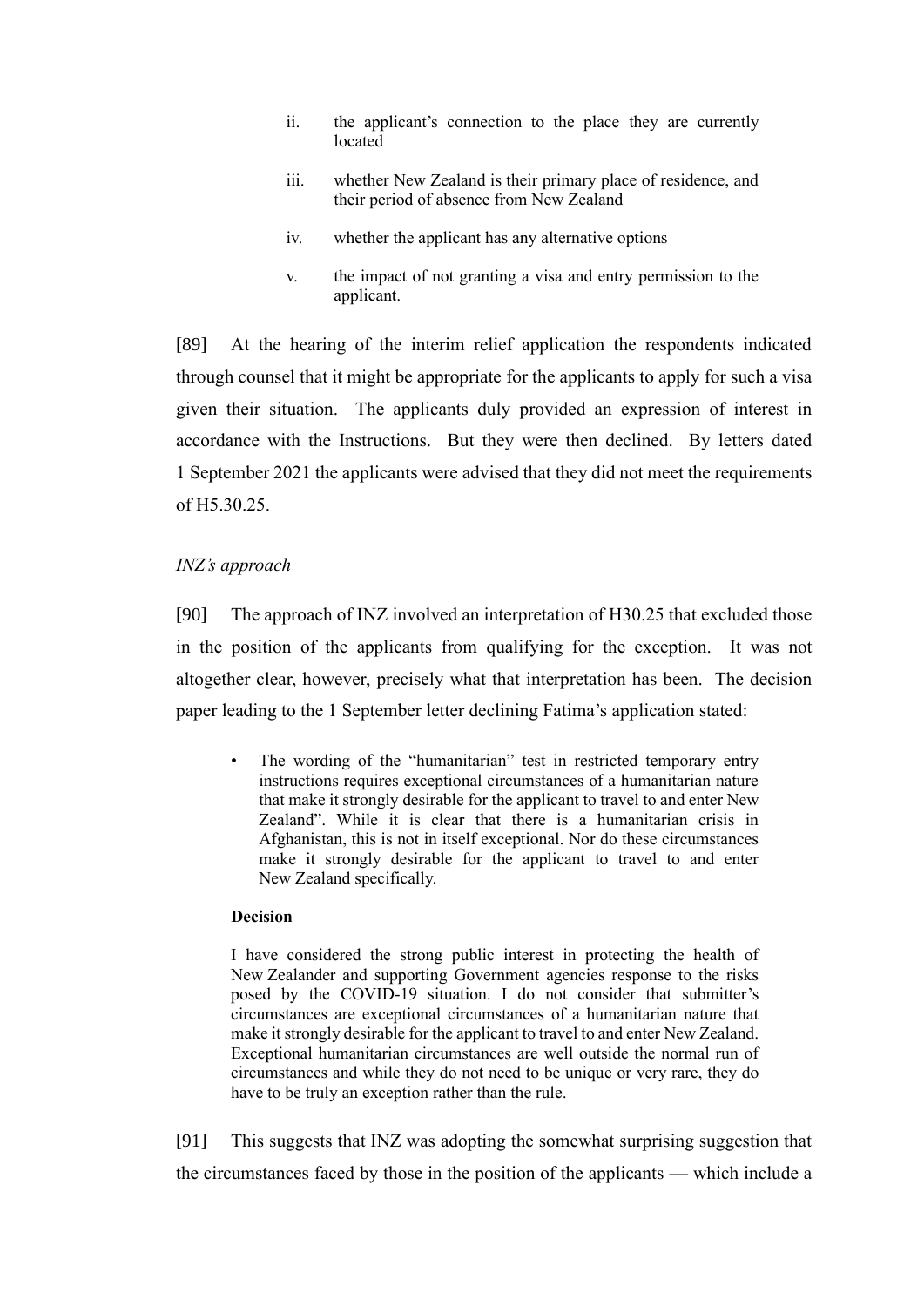threat of death arising, at least in part, because of their families association with NZDF — were not exceptional circumstances of a humanitarian kind.

[92] A fuller understanding of the approach is provided by Jock Gilray, the National Manager (Community) of Border and Visa Operations of INZ. He said:

- 54. INZ's approach to Immigration Instruction H5.30.25 is based on the requirement that the individual must have exceptional circumstances that make it "strongly desirable for the person to travel to and enter *New Zealand*", as opposed to any other country in the world.
- 55. The fact that an individual is from a country affected by war or social unrest is not, by itself, considered to meet that test. This is because many people within the country in question would be equally affected by the prevailing circumstances which could not, therefore, be considered exceptional. In addition, while an individual might be motivated to leave their own country, it does not necessarily follow that New Zealand is the country that they should travel to.
- 56. Having an extended family member living in New Zealand is also not in and of itself considered sufficient grounds for approval. The CPVV applications that have been approved under the humanitarian category have often involved situations such as a New Zealand family member needing the physical or emotional support of the applicant, e.g. due to family death or terminal illness.

[93] This better explains the approach, particularly in light of the examples in paragraph 56. Contrary to the suggestion in the decision paper it is not because the humanitarian considerations were not sufficiently exceptional. Rather INZ have interpreted the instruction to necessitate the relevant humanitarian circumstances to arise *in New Zealand*. The humanitarian crisis in Afghanistan did not establish such qualifying circumstances — there were thousands of people facing the crisis in that country. What made the application relevant was some exceptional factor of a humanitarian kind within New Zealand, such as a death or terminal illness of the applicant's family in New Zealand.

[94] This approach is confirmed by the contemporaneous documents. A "humanitarian calibration meeting" was held by INZ on 19 August 2021, a few days before the interim relief application in this proceeding, and some two weeks before the standard form letters declining the applications were sent. It recorded that those attending had a "robust discussion". The minutes record: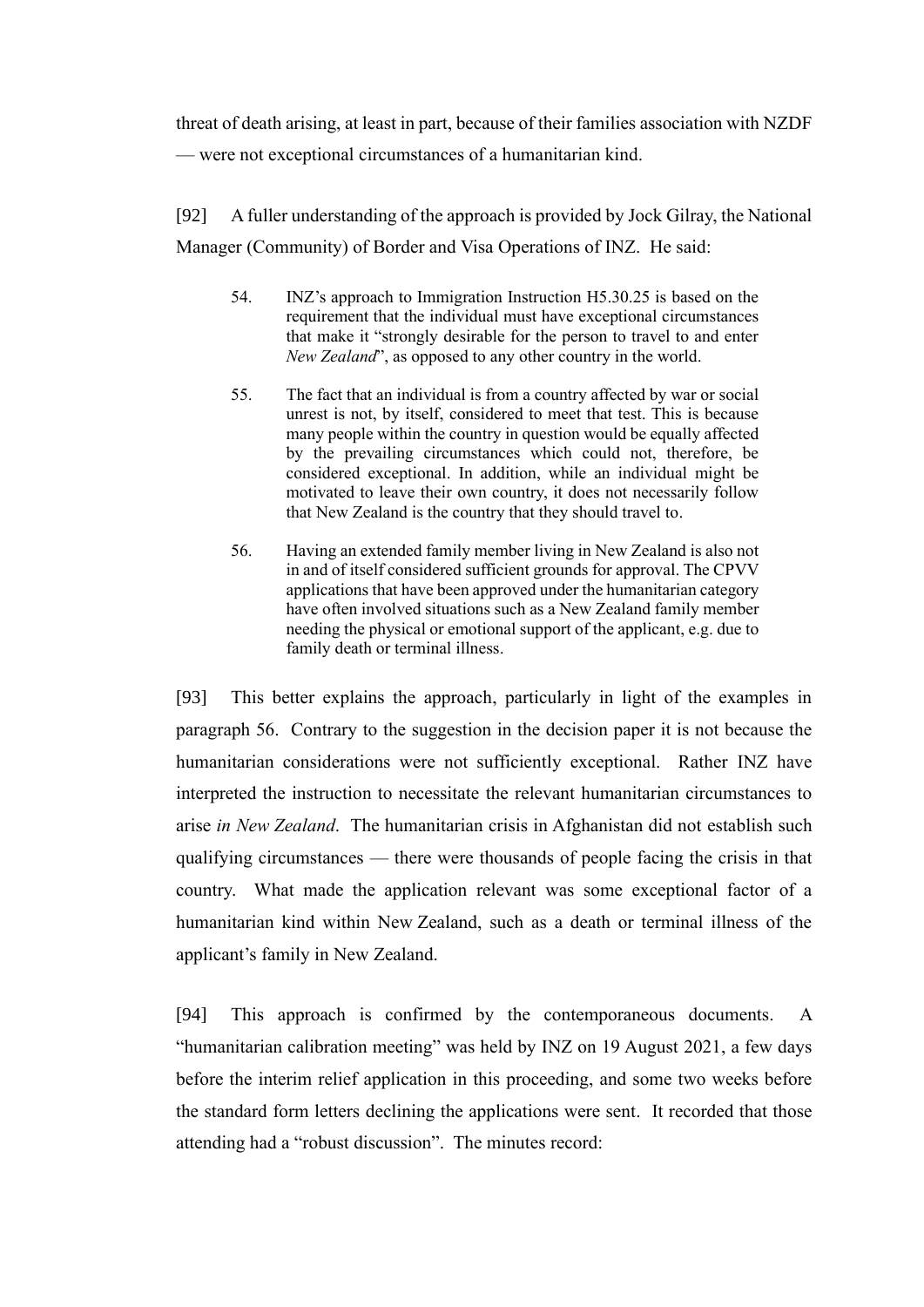SEIO's discussed established Humanitarian EOI considerations and that there has been no change in the way that these requests are considered. It is noted that the circumstances must be exceptional for approval to travel to New Zealand and be consistent with the approach already used in humanitarian considerations. SEIO's noted that the instructions have strong focus on a need to be traveling into New Zealand for humanitarian reasons, not the nature of circumstances that may be making people want to leave where they currently are. **Considerations will be made regarding what may be making a person wish to leave their current circumstances, but the focus remains on the need to travel into New Zealand for a humanitarian purpose that exists here.**

(emphasis added)

[95] This requires factors *within New Zealand* that provide a humanitarian purpose for the applicant to come to New Zealand. So if the applicant is coming to support a family member who is facing extremely difficult circumstances in New Zealand (such as a death, or a person dying) then there is potentially a humanitarian reason to allow entry. The fact that the applicant also escapes the perils in Afghanistan is not the focus. That is either irrelevant, or at least not qualifying in itself.

### <span id="page-29-0"></span>*Immigration New Zealand's argument*

[96] The respondents argued that INZ's approach was the correct one. Mr Kirkness argued that the approach to interpreting immigration instruction was similar to that adopted for statutory interpretation, but contended on the basis of the decision of the Court of Appeal in *Patel v Chief Executive of the Department of Labour* that the purpose of the Instructions was of greater importance as the Instructions were a working document designed to provide guidance on decisions intended to implement policy.<sup>24</sup> The respondents then emphasised that the Instruction was not designed to create a general exception on humanitarian grounds, but rather an exception relevant only to the particular COVID-19 border closure. It was a limited exception to allow people to come to New Zealand in particular notwithstanding COVID-19, and accordingly a focus on the particular circumstances prevailing in New Zealand. It was not directed to wider suffering, or intended to address that wider suffering. This was further reflected in the fact that it was only a temporary entry exception, and that  $H5.25.1(a)(v)$  contemplated onward travel by that person, and accordingly entry only

<sup>&</sup>lt;sup>24</sup> *Patel v Chief Executive of the Department of Labour* [1997] NZAR 264 (CA) at 271.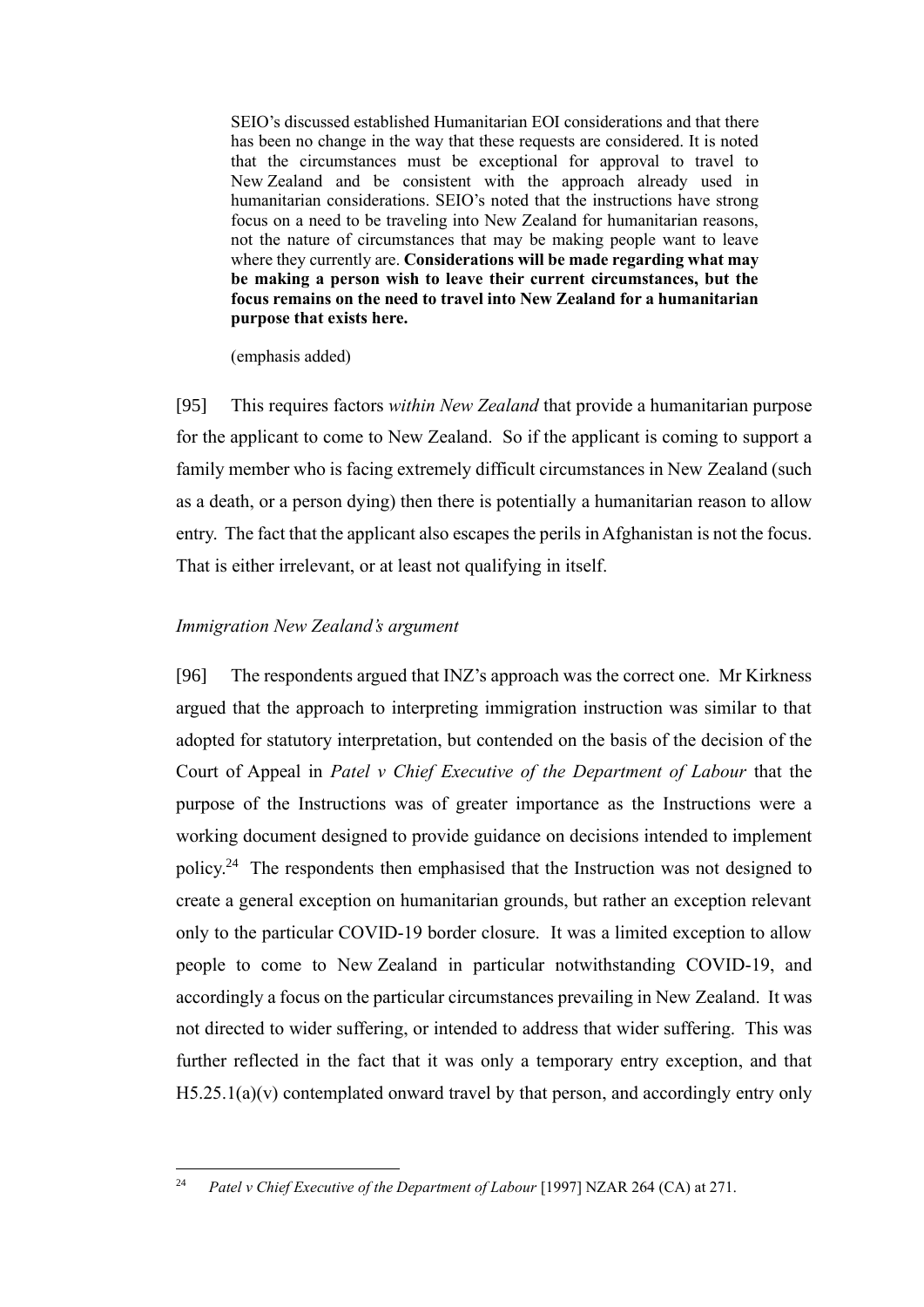for a limited time. Those factors influenced the meaning to be given to the exception, and the criteria specified in H5.30.25(c).

#### <span id="page-30-0"></span>*Assessment*

[97] I do not accept the respondents' submissions, and conclude that the interpretation adopted by INZ is erroneous.

[98] It is apparent from paragraph H5.30.25(a) that there are three inter-related elements to the Instruction. First there must be exceptional circumstances, second they must be of a humanitarian nature, and thirdly those circumstances must make it strongly desirable for the applicant to travel and enter New Zealand. That follows a similar structure to the assessment of humanitarian considerations explained by the Supreme Court in *Ye v Minister of Immigration*. 25

[99] The word "humanitarian" has a reasonably well understood general meaning in the immigration context. In *Ye* the Supreme Court observed that it was unnecessary and undesirable to attempt to define the compass of the word.<sup>26</sup> It has a natural meaning, and should not be given a narrow or technical interpretation. A person facing persecution to the point of severe mistreatment and even death clearly raises humanitarian circumstances. Given the nature of these factors in the present cases they are of an exceptional kind — permission is being sought in order that the applicants can avoid the quite profound and compelling humanitarian consequences arising for them in Afghanistan.

[100] I agree with the respondents' general point that there is a required connection between such circumstances and the desirability of them coming to New Zealand in particular. The exceptional circumstances of a humanitarian kind must be circumstances that justify the person being allowed to enter New Zealand notwithstanding the COVID-19 restrictions on entry. As the respondents submitted it is not a more general humanitarian exception. There are very many people around the world who could make a case for leaving their own country because of humanitarian

<sup>25</sup> *Ye v Minister of Immigration* [2009] NZSC 76, [2010] 1 NZLR 104.

At  $[34]$ .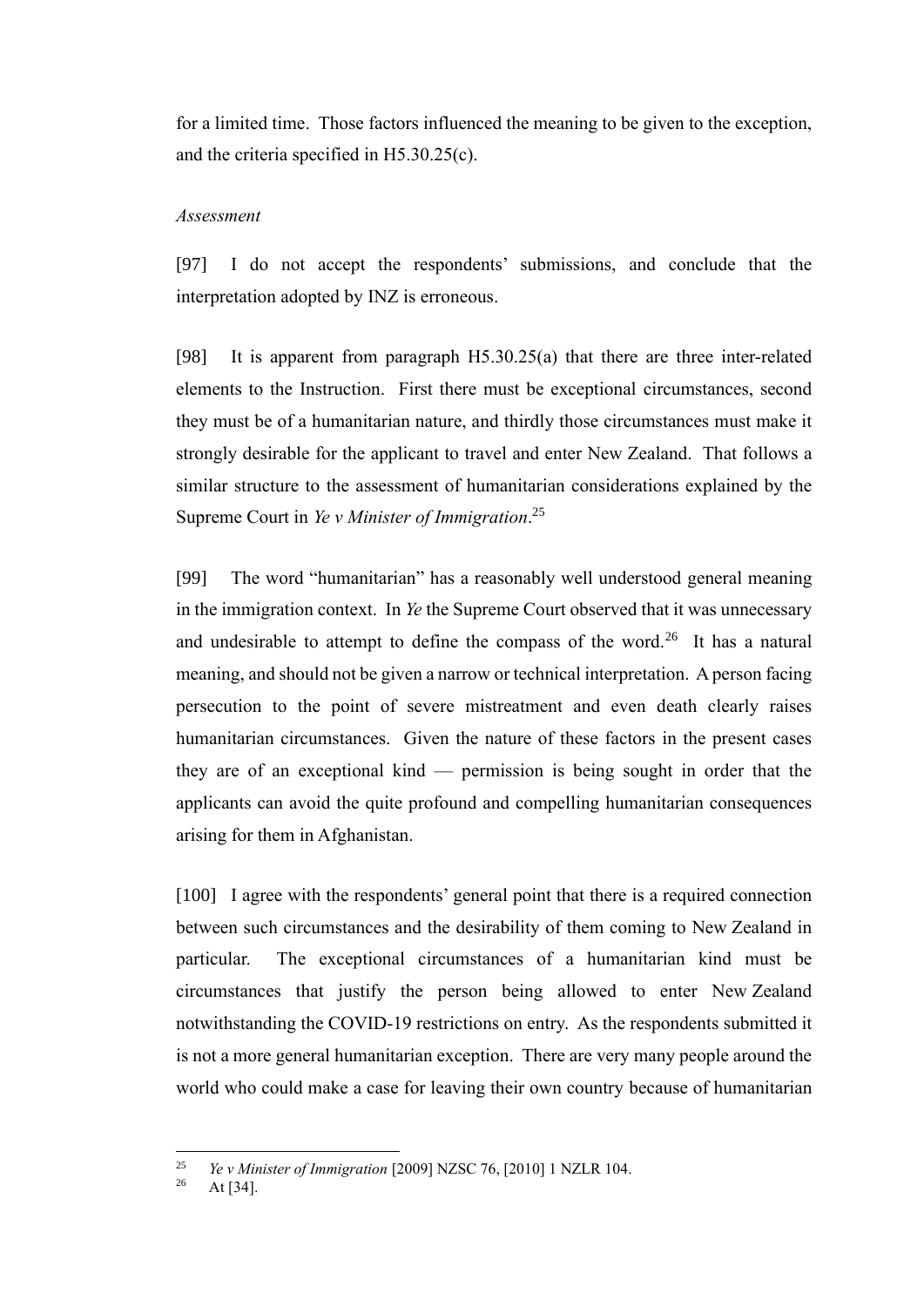circumstances. The circumstances must provide the reason why it is desirable from them to come to New Zealand in particular.

[101] But this does not mean that the humanitarian circumstances must arise only *within* New Zealand. Here there is an obvious reason for the applicants to be allowed to come to New Zealand in particular. The reason why they face peril in Afghanistan is, at least in significant part, because their families assisted New Zealand military forces when they were part of the allied forces occupying Afghanistan. This factor has created a serious risk for them — in other words it is a key part of the reasons why there are exceptional circumstances of a humanitarian kind. The peril they face may also be because of the interrelated point that they are part of a persecuted ethnic minority, but the key justification for being allowed permission to come here arises from risk to their personal safety arising from the help their family has given New Zealand. Indeed it might be thought that New Zealand has a kind of moral responsibility to address the peril faced by such persons. That is reflected in H5.30.25(a). These circumstances are clearly of a humanitarian kind, they are exceptional, and they provide reasons as to why the persons should be given permission to travel and enter New Zealand in particular as an exception to the COVID-19 border closure.

[102] There is a further factor that satisfies the requirement that the humanitarian circumstances of an exceptional kind make it desirable to allow the applicants' entry into New Zealand. That is that the applicants have applied for, and were on the cusp of being granted residency in New Zealand to allow them to join their family here under the Refugee Family Support category when the border was closed. Were it not for the border closure their applications to move to New Zealand could have been finalised. They have since been faced with the humanitarian crisis in Afghanistan, and have compelling reasons to be granted an exemption that allows them to travel to New Zealand in particular given their intention to re-settle here.

[103] To interpret the instruction so that the humanitarian circumstances must arise solely within New Zealand is inconsistent with both the wording and apparent intent of the policy. Nothing in the instruction suggests that the humanitarian circumstances have a geographical element. There would also be no reason to contort the wording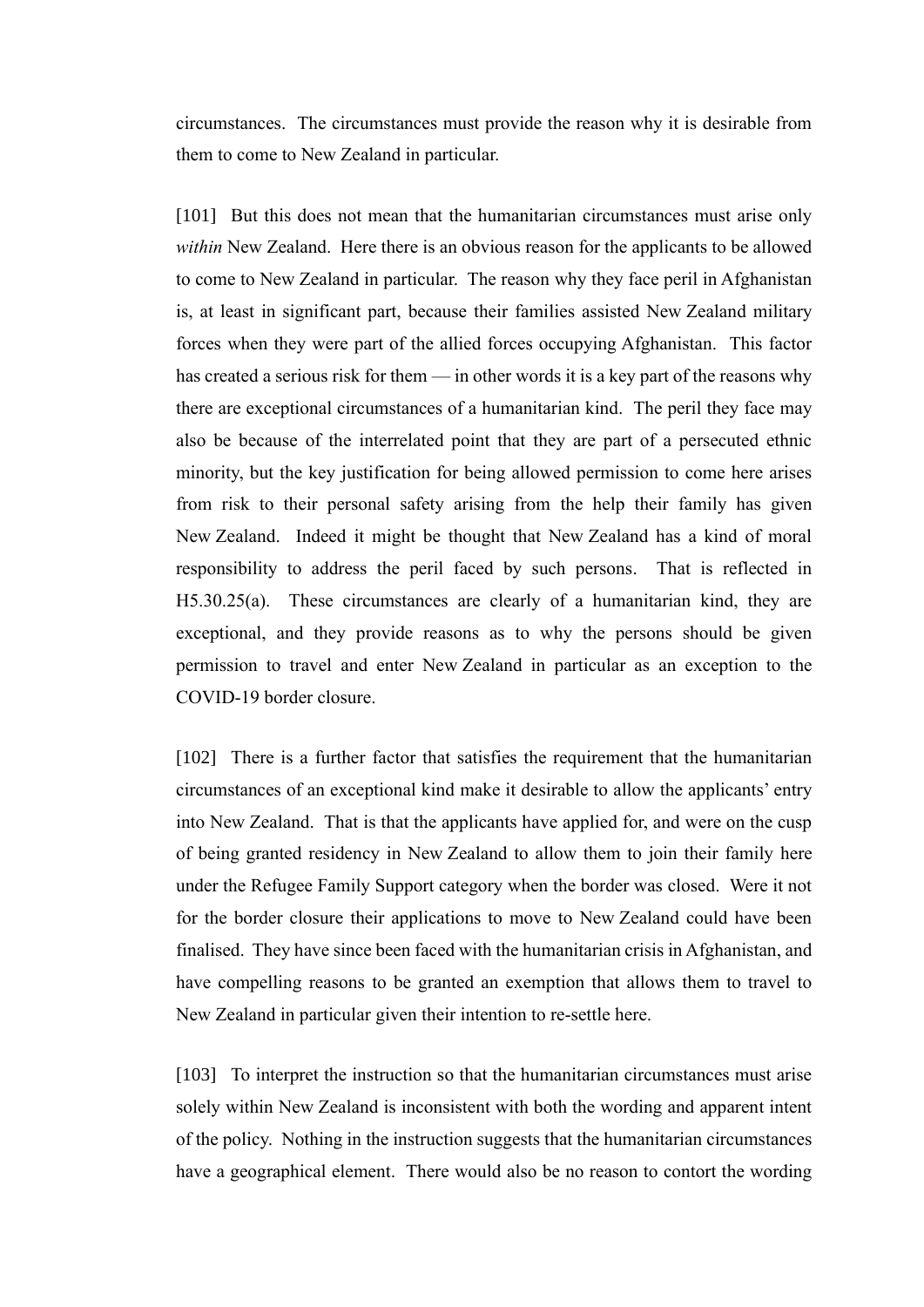to do so given the connection to New Zealand that is required to justify the exception that I have explained. Moreover INZ's interpretation leads to perverse results. Two applicants in Afghanistan facing persecution and death would be treated differently if the New Zealand family member of one of them happened to have had a recent bereavement. It should be the persecution and potential death in Afghanistan, which partly arises from the applicants' associations with New Zealand, that provide the qualifying circumstances.

[104] The error in INZ's approach is further confirmed by a consideration of the relevant factors set out in H5.30.25(c). Those factors mandate a broader inquiry that would not be relevant on INZ's interpretation. For example, it would not matter what the applicants' connection was to the place they were currently located under (ii), or whether they had alternative options under (iv) if the enquiry was solely concerned with humanitarian considerations arising from within New Zealand.

[105] The applications made here seem to me to be squarely within the criteria in H5.30.25(c). In particular:

- (a) They have a strong connection with New Zealand under (i) given the assistance their family provided NZDF in Afghanistan and the increased risk to their personal safety that this has caused, and also given that they were in the process of obtaining residency visas in order to move from Afghanistan to join their resettled family in New Zealand.
- (b) Their connection with Afghanistan under (ii) is now both tenuous, and dangerous because of this connection to New Zealand and the need to flee that country.
- (c) New Zealand is not their primary place of residence under (iii), but it is intended to be in accordance with the applications that appear to have been on the cusp of being granted when this instruction blocked their entry.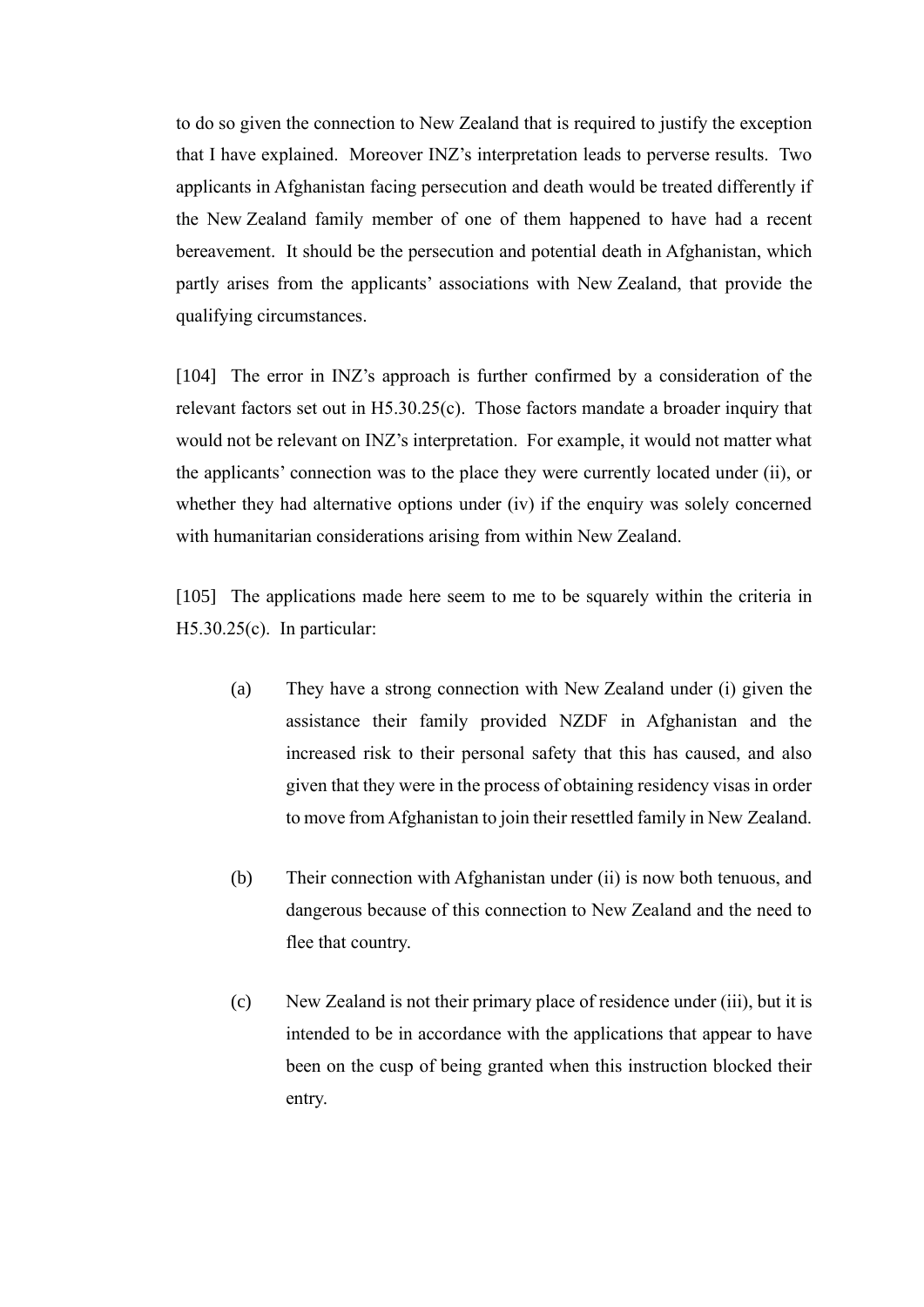- (d) They have limited options but to follow through on their intention to move to New Zealand, now with urgency, under (iv).
- (e) And the impact of not granting a visa and entry permission is to require them to face the peril to their lives under  $(v)$ .

[106] The requirement of  $H5.25.1(a)(iv)$  is not an answer to these considerations. This is a requirement for an officer to be satisfied that the person meets onward travel requirements. The respondents say this demonstrates that such permission was only ever intended to be temporary. But this is only a requirement for "visitors". Here the applicants were, and are in the process of being granted residency in New Zealand. The Instructions must be able to be interpreted and applied to make them work in a sensible way. An applicant who is in the process of being granted New Zealand residency does not need to meet the requirements for onward travel that are required of a visitor if the Instructions as a whole contemplate them remaining in New Zealand. It can only be referring to *relevant* onward travel requirements. Here the persons are given temporary entry for humanitarian reasons in a way that will allow the processing of their residency visa applications to be completed.

[107] Overall the errors of INZ can be described in a number of ways. First, the proposition in the standard form letter that the applicants' circumstances did not qualify as "exceptional" is flawed — the circumstances are clearly exceptional. Similarly the position that the only relevant humanitarian circumstances are those that arise within New Zealand, and cannot arise from circumstances faced by the applicant offshore, is misconceived — the required connection with New Zealand arises from the concluding words of H5.30.25(a), not a geographical limit on the humanitarian considerations. Finally the failure to address the key aspects of that connection — the fact that the peril is faced at least in part because of the applicants families' assistance to New Zealand forces in Afghanistan, and that they were in the process of being granted residency and moving to New Zealand when the borders were closed involves a failure to apply the relevant considerations arising from the instruction. Those factors clearly correspond to the considerations mandated by H5.30.25(c) which have not been lawfully applied.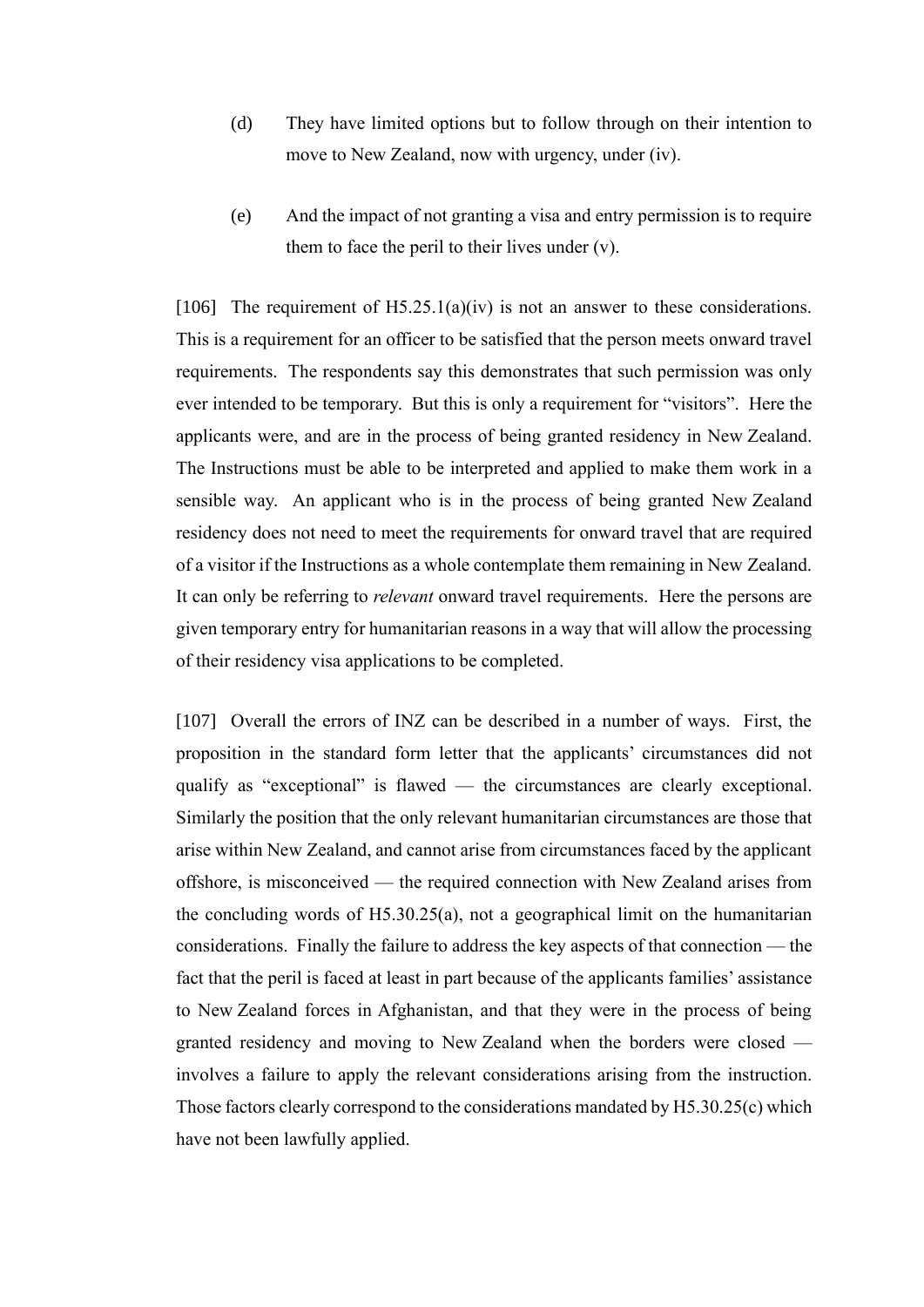[108] INZ has misinterpreted and misapplied H5.30.25(c). For these reasons also the respondents' decisions are unlawful. This provides an alternative basis for the Court to grant relief in this case.

## <span id="page-34-0"></span>**Third ground of challenge: Failure to grant residence visas under the humanitarian exception**

[109] There is a further alternative ground upon which the applicants contend that the respondents'decisions have been unlawful. That is that the respondents have failed to apply the separate humanitarian exception that exists within Y4.50 itself.

[110] Again this is a further argument in the alternative. The applicants have succeeded on their first ground of challenge, and they have also succeeded on their alternative ground of challenge in relation to the CPVV. This is a further alternative basis for challenge.

[111] If Y4.50(a) did legitimately close the border to those granted a residence visas and entering for the first time, there were separate exceptions within Y4.50 itself. In particular it went on to provide:

- c. A person subject to (a) above may still be granted entry permission by an immigration officer as an exception to instructions (see  $Y4.45$ ), for reasons including but not limited to:
	- i. Humanitarian reasons
	- ii. Essential health workers as confirmed by the Ministry of Health
	- iii. Other essential workers as defined by the New Zealand Government
	- iv. Citizens of Samoa and Tonga for essential travel to New Zealand
	- v. Partners or dependants of a temporary work or student visa holder, and currently resident in New Zealand where the temporary work or student visa holder is currently in New Zealand.

[112] As indicated above, the CPVV was created because of a difficulty that arose from having to apply these exceptions at the airport on departure, or on arrival into New Zealand. It was felt necessary to create a visa — the CPVV — that a person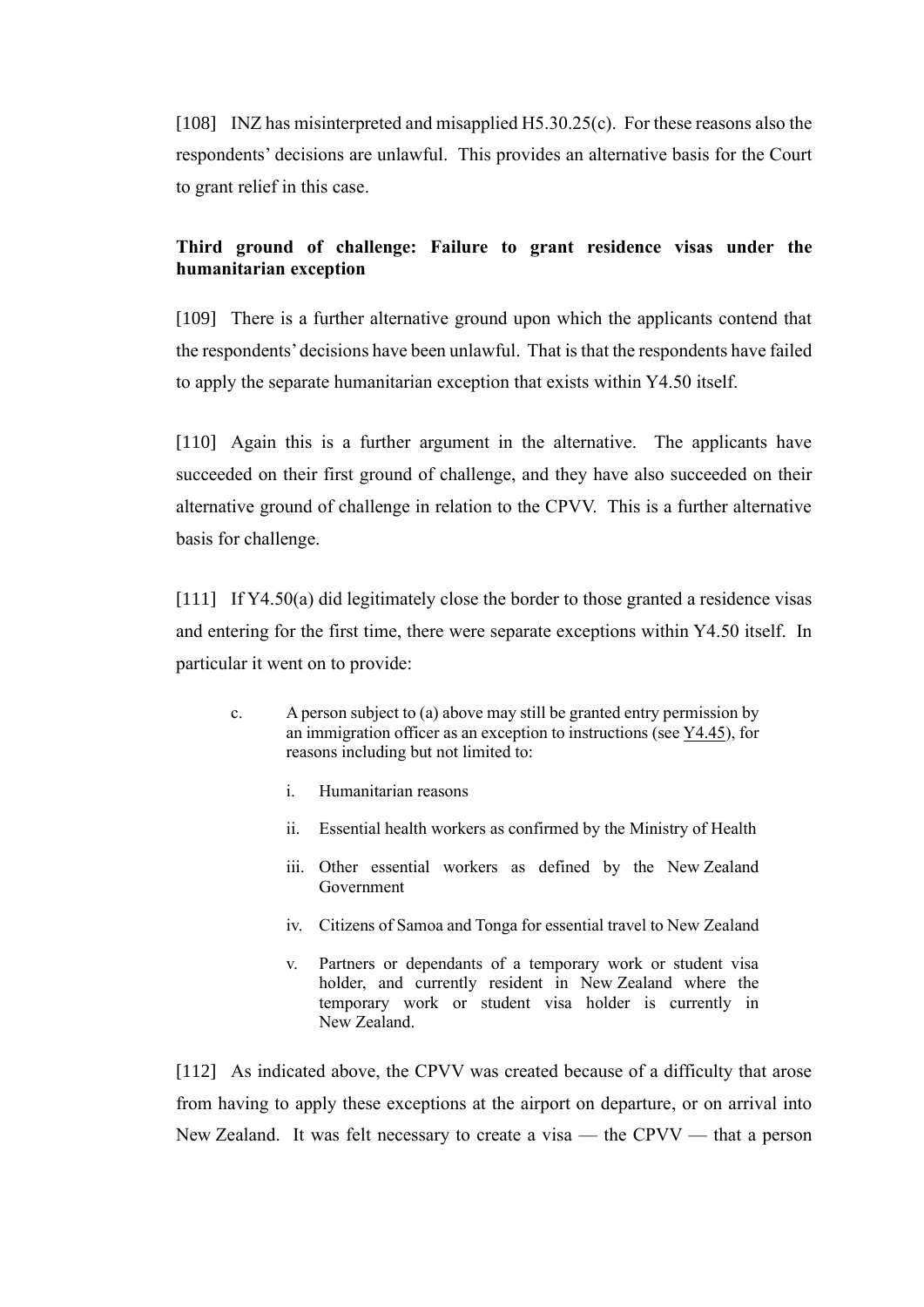could obtain in advance of that travel to allow entry into New Zealand notwithstanding the COVID-19 border closure.

[113] But the creation of that separate visa did not include any repeal of  $Y4.50(c)$ . Those exceptions remained in place to be assessed on their merits. It follows that those considering the applicants' resident visa applications, and applying s 43(1)(b) would need to take into account that a person being declined entry permission under  $Y4.50(a)$  may nevertheless qualify for an exception under  $Y4.50(c)$ . If the person was likely to qualify for such an exception there would not be a basis to decline the visa.

[114] It is apparent that INZ did not consider whether this exception applied in the case of the applicants. There are no contemporaneous documents suggesting that they did so. The memorandum referred to in [\[21\]](#page-5-1) above only referred to the potential exception in H5, and the only record of consideration of an exception arose from the CPVV decisions that I have referred to.

[115] That is confirmed by Mr Gilray's evidence who said:

*Why Y4.45 is not individually applied to visa applicants by immigration officers*

- 33. INZ made an operational decision to pause processing applications by offshore applicants who are affected by New Zealand's border closure, as immigration officers are unable to grant a visa to an offshore person in these circumstances. I understand this operational decision will be covered in another affidavit, and I do not describe it in detail here. The relevant point for my purposes is that immigration officers are not expected to, and do not, proactively consider whether a particular offshore applicant might qualify for a humanitarian exception to the border closure under Immigration Instruction Y4.45. There are four main reasons for this.
- 34. First, there is now a specific category of visa through which an individual can request a border exception, namely the CPVV. Information about the CPVV is published online on INZ's website. The expectation is that individuals who may qualify to be invited to apply for a CPVV will make an EOI.
- 35. Second, as a practical matter, it would be difficult for an immigration officer to monitor proactively the circumstances of all individual offshore applicants on an ongoing basis to determine whether their individual circumstances might qualify for an exception to the border closure at a particular point in time.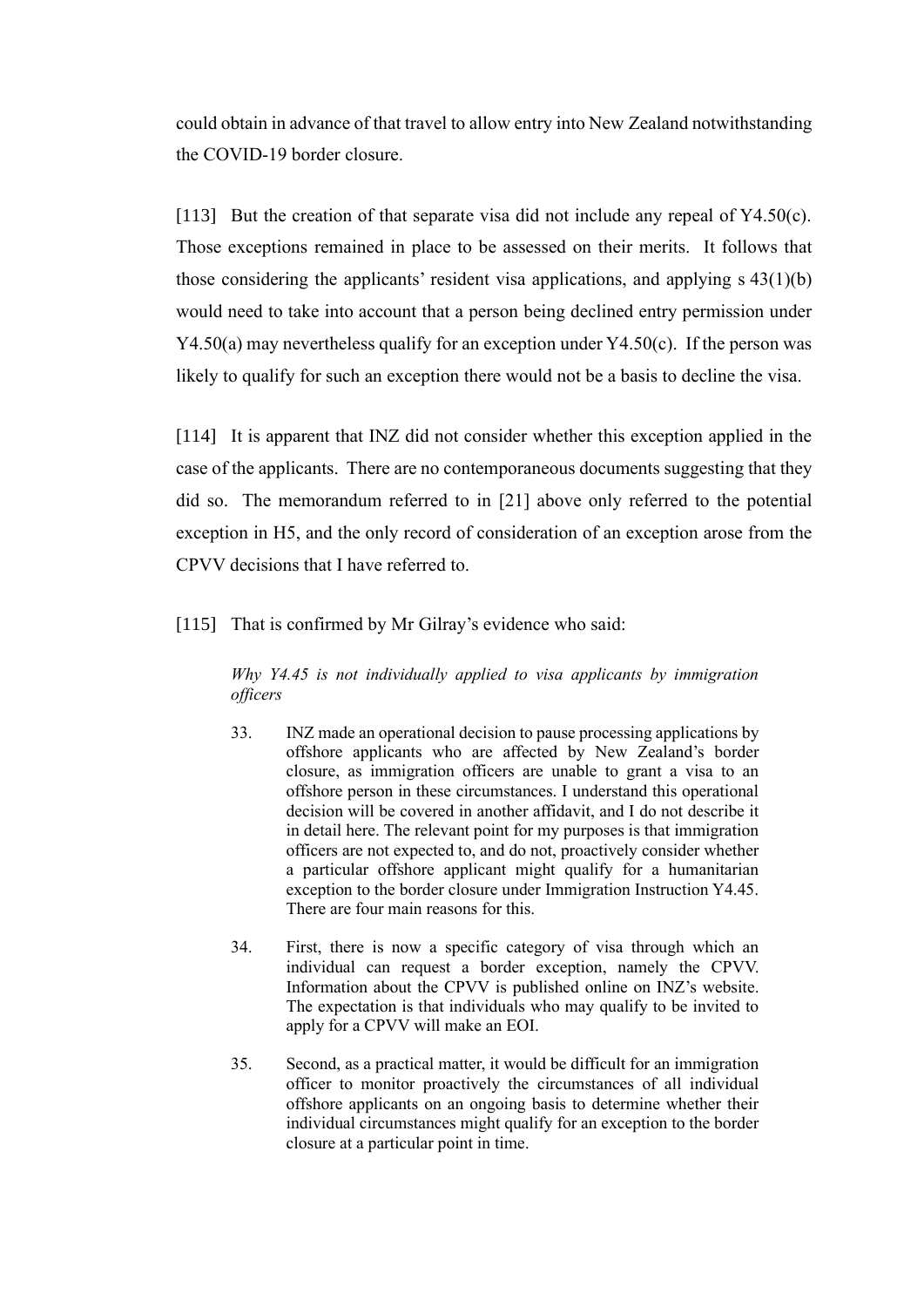- 36. Third, by granting a visa to a person outside New Zealand, an immigration officer is indicating for the purposes of s 43 of the Act that "at the time the visa is granted, there is no reason to believe that the holder will be refused entry permission". If a particular offshore applicant could only be granted entry permission as an exception to immigration instructions, the immigration officer necessarily has reason to believe that person will be refused entry permission (i.e. they will be refused entry permission on the basis of immigration instructions, which is why they must seek an exception).
- 37. Fourth, as explained above, an application for entry permission is determined when a person enters New Zealand's border control area by a specific category of immigration officers within INZ (i.e. border officers). Different immigration officers assess a person's visa application. This division of labour means that a border officer will not necessarily be familiar with the considerations that an immigration officer who assesses visa applications would be aware of, and vice versa.

[116] None of these factors provide an explanation for not addressing the residence visa applications in accordance with law. The only legitimate reason that has been put forward for why a visa might not be processed and issued arises under s 43(1)(b), namely that this is reason to believe that the holder will be refused entry permission. It is not appropriate to apply only Y4.50(a) when addressing that section, or to place a moratorium on making such decisions because of Y4.50 without considering its full terms.

[117] I also accept Ms Aldred's criticisms of the passage from Mr Gilray's evidence. The point made by Mr Gilray in paragraph 33 of his evidence quoted above that immigration officers were not expected to and did not proactively consider the exception seems to be an acceptance that  $s(43(1)(b))$  was not applied in the manner required. And in terms of the four reasons provided:

(a) The fact that there was a CPVV did not mean that Y4.50(c) was not to be addressed when considering the residence visa applications under s  $43(1)(b)$ . A decision was made to leave both avenues in place. In any event the CPVV decisions were not made for the applicants until 1 September 2021, and accordingly does not explain why the applications were not processed and granted in  $2020$ .<sup>27</sup>

<sup>&</sup>lt;sup>27</sup> See, for example, the email of 9 December 2020 a[t \[9\]](#page-3-0) above.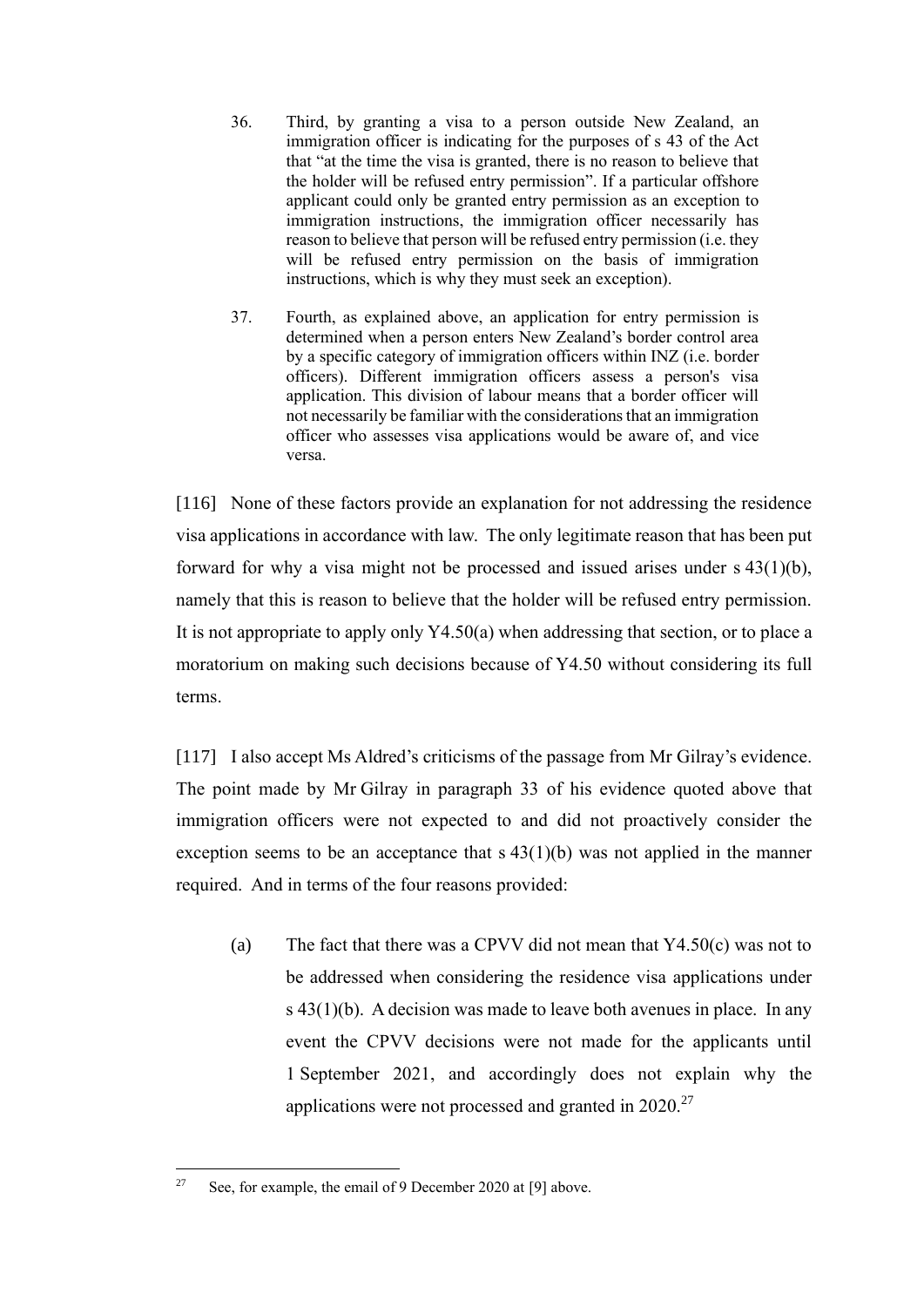- (b) It is not a matter of proactive monitoring on an ongoing basis as Mr Gilray says in paragraph 35. Rather it is a matter of considering, in the process of addressing the applicants' resident visa applications, whether they were likely to be permitted entry such that the visa could be granted. It simply formed part of the required assessment of the residence visa applications.
- (c) The suggestion in paragraph 36 is an obvious error of law. The exception in Y4.50(c) forms part of the Immigration Instructions. The officer processing the visa application must consider that instruction as a whole. If he or she is satisfied that the exception was likely satisfied, then there is no reason to conclude that entry permission will be declined under s 43(1)(b).
- (d) Finally, the fact that different officers will deal with the grant of the visa and the grant of entry permission on arrival is an inherent feature of the regime. The only significance of this is that it is important for the officer processing the visa application to give appropriate consideration to the applicability of the exception. You would not want an applicant granted a visa to be subsequently turned away at the border. If the visa granting officer is satisfied that the exception applies this will be highly influential for the more busy officer at the border. This is not a reason to fail to address the exception at all. Quite the opposite.

[118] The respondents otherwise argue that the applicants did not meet the humanitarian exception for similar reasons to those advanced in relation to the exception to the CPVV. For similar reasons I do not accept those arguments. The language of this exception is more open-ended, and simply focused on whether there are humanitarian reasons to allow an exception. Such circumstances arose here for the reasons I have explained. The more precise terms of H5.30.25(c) favour the grant of the exception. Those considerations do not form part of the exception here, but there is also no reason to interpret the humanitarian exception so that it applies only with respect to humanitarian considerations arising within New Zealand. There are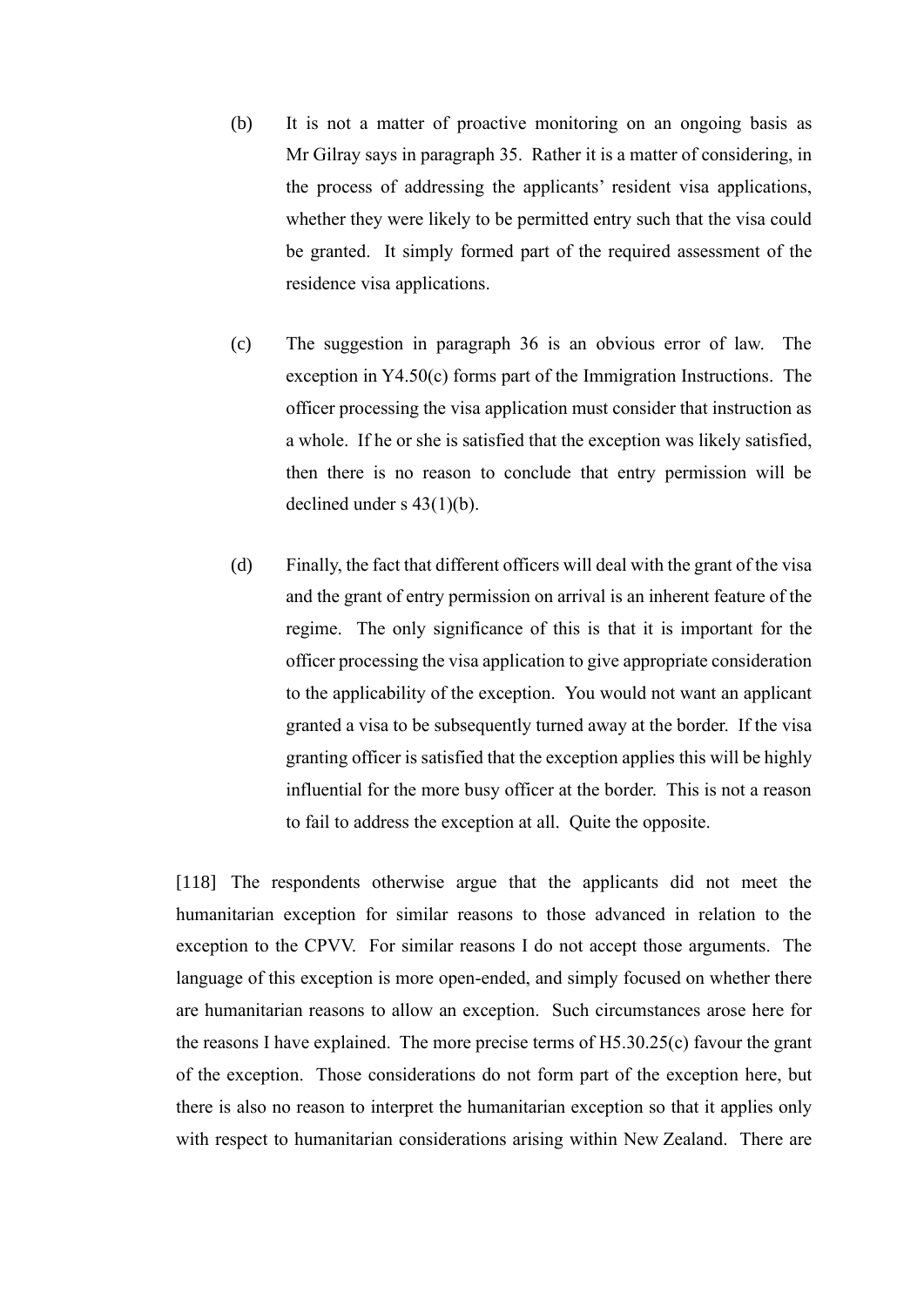profound humanitarian considerations associated with the pressing need for the applicants to be allowed to come to New Zealand.

[119] For these reasons I also uphold the third ground of challenge. INZ erred in failing to consider and grant permission for the applicants to come to New Zealand under this exception.

### <span id="page-38-0"></span>**Additional grounds of challenge raised by the applicants**

[120] The applicants raise a number of other grounds of challenge to the respondents' decisions. Given my conclusions above I do not address these matters as fully. But it is nevertheless appropriate to provide my essential conclusions on these arguments.

## <span id="page-38-1"></span>*Breach of natural justice*

[121] The applicants contend that the people in the position of the applicants had a right to natural justice, that the delay on making decisions and the effective moratorium on processing the applications was unreasonable, that the applicant did not have visas at the time of the evacuation from Afghanistan as a consequence, and that this was unjustified to the point of involving a breach of natural justice.<sup>28</sup>

[122] I accept that the applicants' challenge could be formulated in this way. But as is often the case in judicial review the grounds overlap. Success under one ground can often be re-described using the language of another. The grounds of judicial review are not like alternative causes of action — all the alternative formulations address the same ultimate question: whether there has been a failure to make decisions in accordance with law.

[123] Here the applicants' successful grounds of challenge can be legitimately described as involving a breach of natural justice, or procedural impropriety. Another way that they can be described is that there has been an unlawful moratorium on the granting of visas. But in judicial review it is appropriate to drill down as far as possible to the errors that have led to the law not being complied with. So whilst there has been procedural unfairness to the applicants in the approach adopted by INZ, and the errors

<sup>28</sup> *Vea v Minister of Immigration* [2002] NZAR 171 (HC) at 182.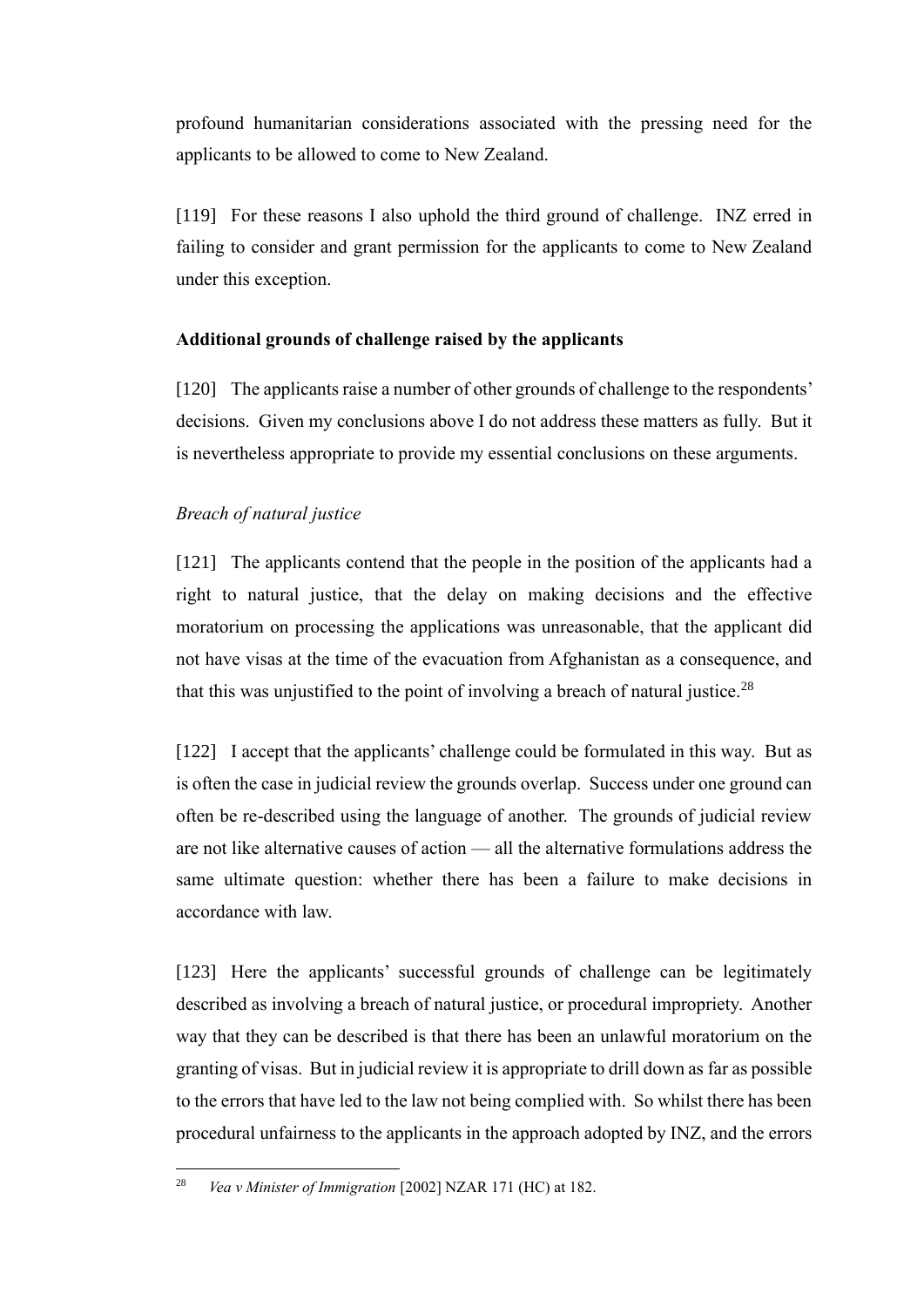can be described in that way, the reason for that unfairness is the misinterpretation of the Act and Instructions that I have explained in the first, second and third grounds of challenge. So whilst I accept that there may be validity in the argument as advanced, nothing is gained in upholding a further ground of judicial review on this basis.

### <span id="page-39-0"></span>*The five day window*

[124] As explained when the humanitarian crisis arose from the collapse of the coalition occupation of Afghanistan, Cabinet Ministers met to decide what to do about evacuation. The Minister of Immigration, the Hon Kristopher Faafoi explains in his affidavit that the unfortunate reality was that New Zealand was never able to commit to evacuating all who wished to leave Afghanistan and that difficult decisions had to be made. On 19 August 2021 a decision was made by Cabinet that "people in Afghanistan with a valid New Zealand visa can be included in exit flights if space permits, and granted a border exemption to enter New Zealand". The Minister's notes of discussion with his Cabinet colleagues also record:

There are also Afghanistan citizens who have visa applications that have not been processed.  $\tilde{I}$  do not consider that it is a priority to fast track processing for this group at this point as part of the short-term emergency response. We could explore this option later.

[125] When these decisions were given effect by amendments to the Immigration Instructions, the exception to Y4.50(a) allowed entry under Y3.30 to:

xii. Persons who were in Afghanistan on 15 August 2021 and who either hold a valid temporary entry class visa or a residence class visa which was granted when the person was offshore and the person is arriving in New Zealand for the first time.

[126] This amendment to Y3.30 was made effective on 22 August. The applicants' point is that this exception, as worded, did not exclude additional persons being granted a visa after 15 August. The requirements as worded simply required the people to be in Afghanistan on 15 August, and that they hold a valid visa granted offshore at the time of entry for the first time.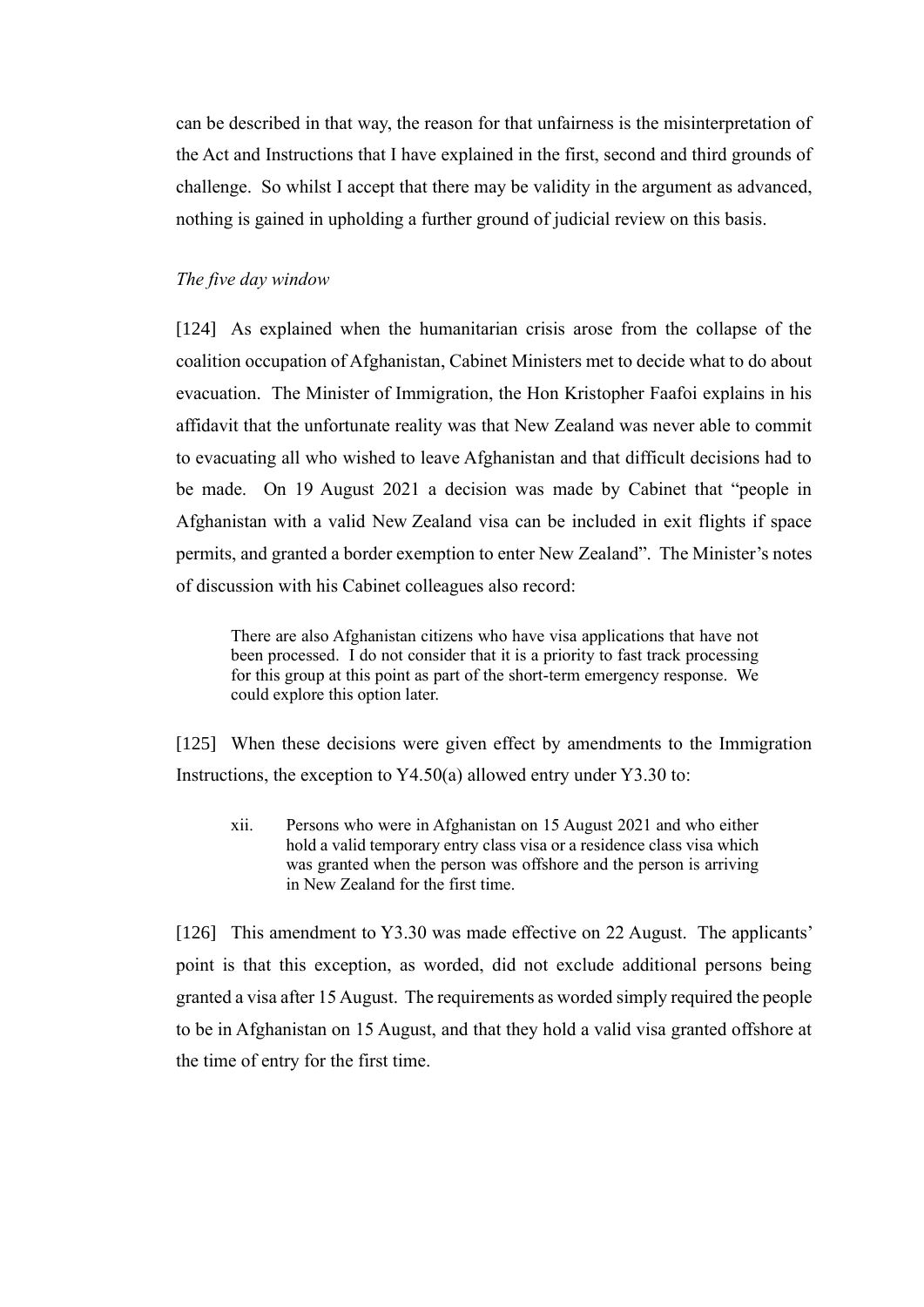[127] On 26 August the applicants' solicitors, Community Law Waikato wrote to the Minister pointing this out. An amendment to the Instructions was then immediately made. The substituted instruction effective 27 August read:

xii. Persons who were in Afghanistan on 15 August 2021 and who on 19 August 2021 held and continue to hold either a valid temporary entry class visa or a residence class visa which was granted when the person was offshore and the person is arriving in New Zealand for the first time.

[128] The applicants contend that between 22 and 27 August the applicants were improperly excluded by the respondents.

[129] I accept that on the wording of the 22 August version of the instruction the applicants were not excluded from obtaining entry permission. That was clearly not intended, however and the instruction was promptly changed when the drafting error was identified. I do not see that there is significance placed on the five day period the error existed, and neither could there be any real criticism of the interpretation placed on the 22 August version by INZ during that period given the obvious intent of the amendment.

[130] For these reasons I see no substance to this ground of challenge.

### <span id="page-40-0"></span>*Challenge to Cabinet decisions*

[131] Finally the applicants challenge the decisions made by Cabinet in August 2021 which resulted in these changes to the Immigration Instructions. The implementation of the decisions made by Cabinet utilised s 61A of the Act. The applicants say that the decisions of the Cabinet were irrational, involved failing to take account of relevant considerations (such as the grave risks for those in the position of the applicants), and a failure to consider international obligations given the plight of those involved.

[132] Ms van Alphen Fyfe argued that decisions of this kind were susceptible to judicial review. She accepted that there were policy consideration and matters of political judgment involved, but referred to the observation of Randerson J in *New Zealand Association for Migration Investments Inc v Attorney-General* that even in that context the Court would not forgo "… its proper constitutional role on judicial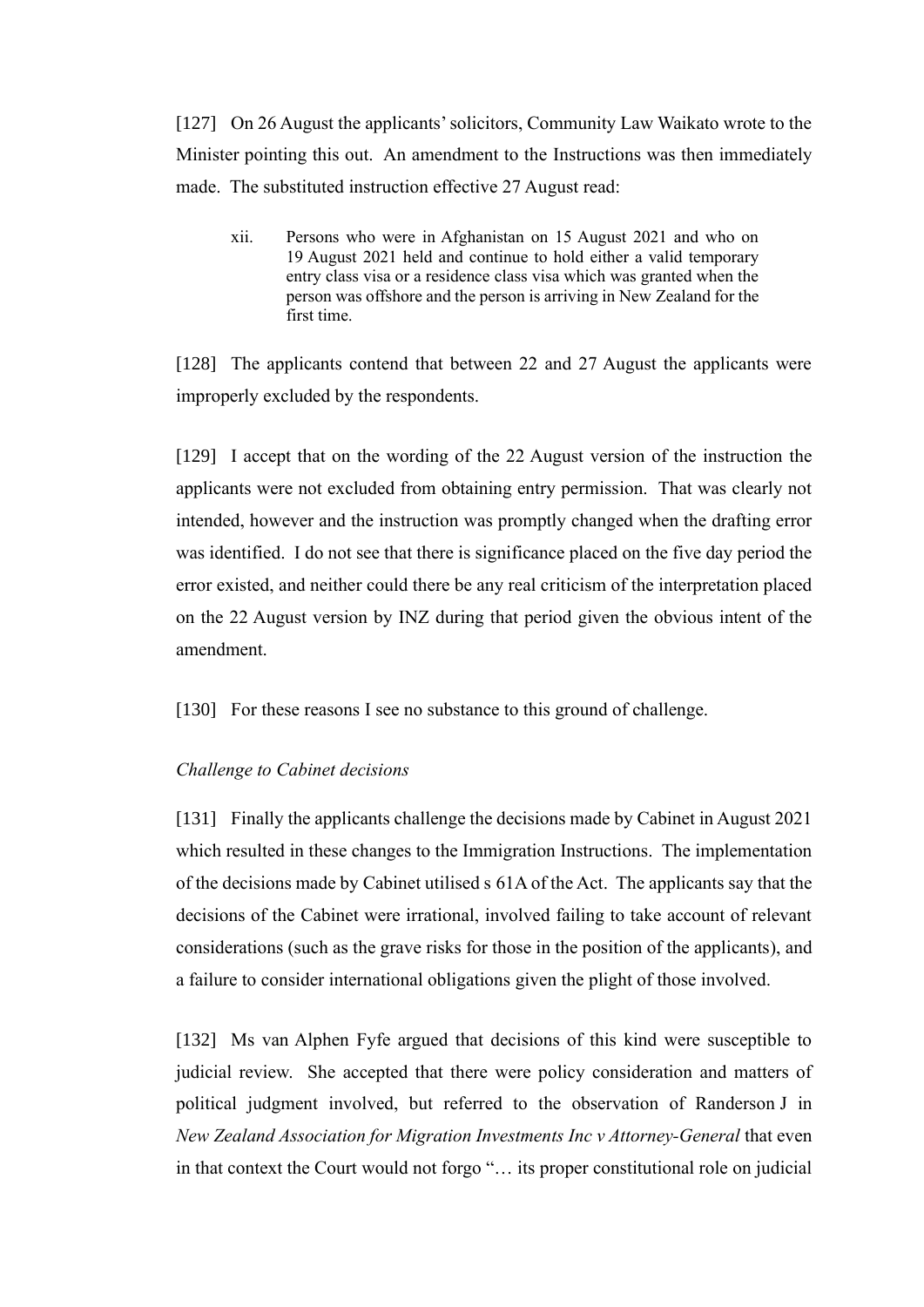review of ensuring that the decision maker has acted in accordance with law, fairly and reasonably".<sup>29</sup>

[133] I accept that the fact that a decision is made by Cabinet, involving high level questions of policy and political judgment, does not make it immune from judicial review. But before the Court will intervene there needs to be a basis upon which such decisions can be identified as not being in accordance with law. The Court does not simply apply legal criteria — such as relevant/irrelevant considerations, unreasonableness, irrationality — to political decision making. There needs to be a basis upon which the decision making is subject to legal limits.

[134] It is not uncommon for political decision making of this kind to result in, or be implemented by legal decisions, such as those made under a statute. If a statutory decision is made by a group considering political matters then it must still meet the requirements of the law. An example is *Quake Outcasts v Minister for Canterbury Earthquake Recovery* where Cabinet Ministers made certain decisions concerning earthquake recovery having high policy components which were subsequently implemented under a statute.<sup>30</sup> The decisions were found to be unlawful for failure to comply with the requirements of that statute.

[135] Here the decisions made by the Cabinet Ministers were implemented by amendments to the Immigration Instructions under s 61A of the Act which allows the Minister to grant a visa of any type by the Minister's own volition, by special direction. If the applicants could identify some requirements of law arising from the decisions as so implemented under the statute such that the decisions were not in accordance with law, judicial review would follow. But no such error has been identified. In particular:

(a) The Cabinet Ministers essentially made emergency evacuation decisions. They were deciding who should be included in the evacuation flights if space permitted. This was not a decision under the

<sup>29</sup> *New Zealand Association for Migration Investments Inc v Attorney-General*, above n [21,](#page-24-1) at [158].

<sup>30</sup> *Quake Outcasts v Minister for Canterbury Earthquake Recovery* [2015] NZSC 27, [2016] 1 NZLR 1.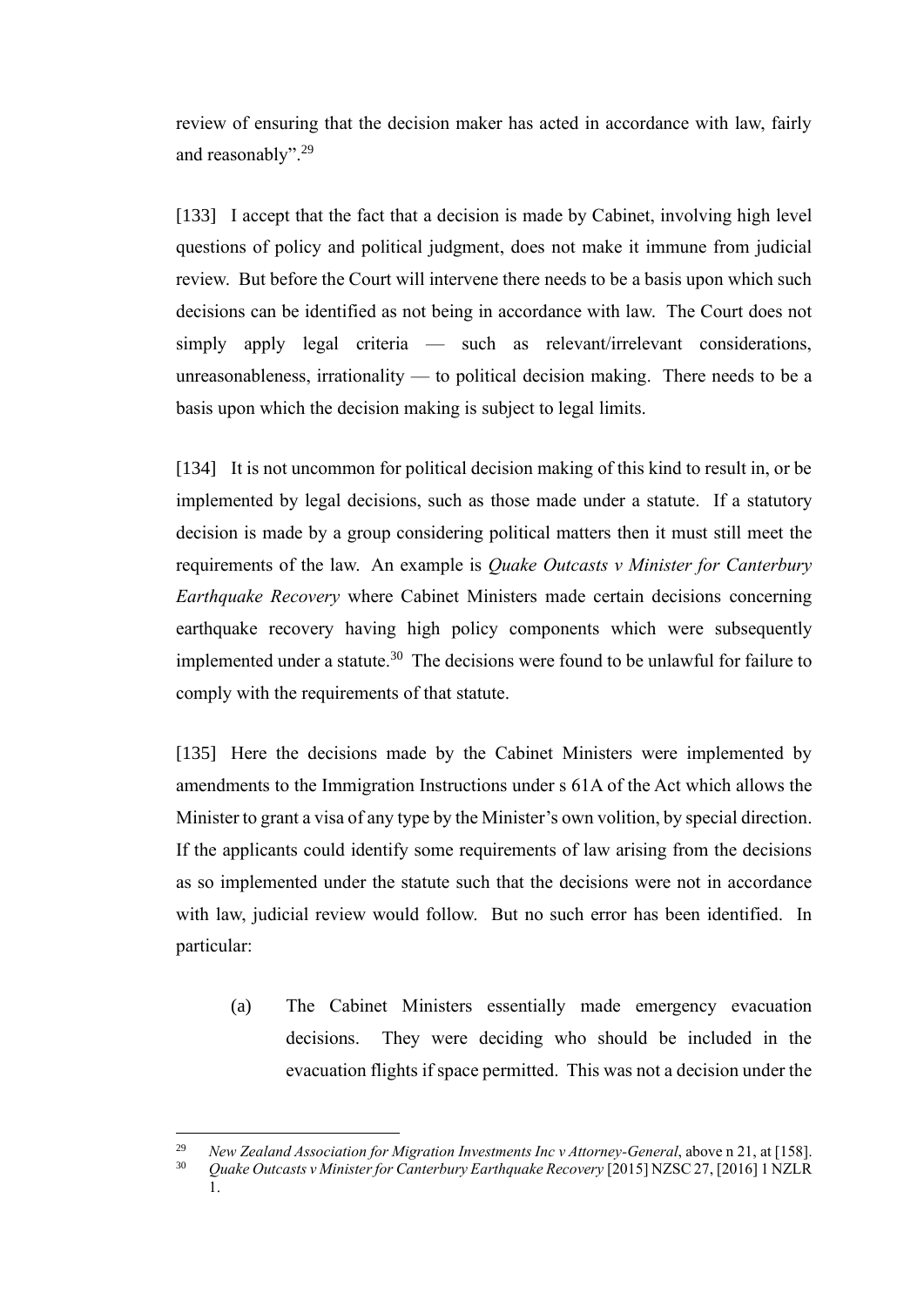Act, but a decision based on political imperatives, international relations, and humanitarian concerns. Whilst such decisions could still be subject to legal limits given the consequential changes to Immigration Instructions issued under the Act, nothing has been put forward to demonstrate that the decisions were beyond what was legitimately determined from a legal point of view.

(b) The evacuation decisions did not have the consequential legal consequences for the applicants that the respondents have suggested. The errors of the respondents have included the conclusion that they did. For the reasons I have already addressed in the first, second and third grounds of challenge the applicants remained entitled to have their applications for residency (or, in the alternative, for temporary entry) addressed in accordance with the Act and Instructions. INZ has failed to do so. They will now be required to do so. Through the success on those first three grounds of challenge the requirements of the law and the proper scrutiny by the Court of the decision making by the respondents, has occurred.

[136] In short there is no independent ground of judicial review associated with the decision of the Ministers that arises. This ground is accordingly dismissed.

#### <span id="page-42-0"></span>**Conclusion and remedies**

[137] This case involves most unusual circumstances. The crisis caused by the COVID-19 pandemic has coincided with a humanitarian crisis in Afghanistan. COVID-19 has given rise to a need to prevent people entering New Zealand, yet the humanitarian crisis has given rise to the opposite need. Those circumstances may explain the errors made by INZ, as at a general level the position was difficult.

[138] The applicants have nevertheless demonstrated that INZ has failed to properly address their applications in accordance with law. In particular the applicants were entitled to have their applications for residency in the Refugee Family Support category determined in accordance with the Residence Instructions in existence at the time they made their application, including the Residence Instructions that addressed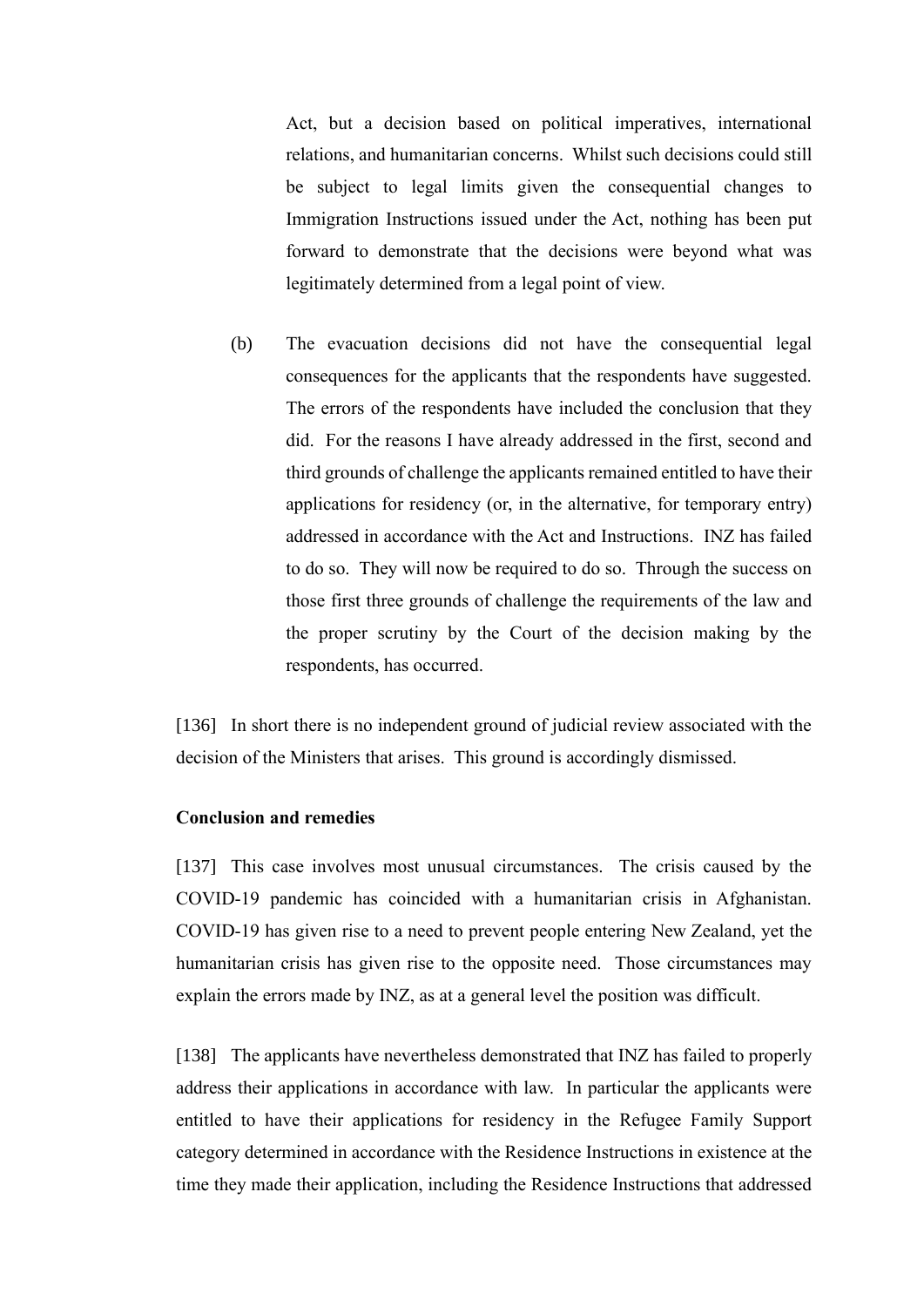the question of entry permission. The changes to the Instructions in relation to permission introduced with the COVID-19 border closure from 2020 should not have been applied to them, and the failure to finally determine their residence visa application as a consequence was unlawful. Those in the position of the applicants had just as much of a right to enter New Zealand as other New Zealand residents once their visas were granted.

[139] Moreover, the Instructions in relation to border entry contemplated an exception to allow entry for humanitarian reasons, and this exception was not even considered in relation to the applicants notwithstanding they had a compelling case for entry on this basis. The reason why the exception was not considered was, at least in part, due to INZ's misinterpretation on the scope of the humanitarian exception.

[140] Furthermore the applicants were wrongly denied Critical Purpose Visitor Visas because of a misinterpretation of the humanitarian exception contained in the Instructions for that Visa. Those exceptions were not limited to humanitarian considerations arising within New Zealand and clearly applied to the circumstances raised by the applicants.

[141] The applicants are accordingly entitled to relief. Given the relief sought in the second amended statement of claim dated 3 November 2021 I grant the following:

- (a) a declaration that instruction Y3.5.1(a)(ii) is *ultra vires* to the extent that it requires the border entry Instructions for residence class visa holders to be those in effect at the time the entry permission is sought, rather than those in force when the applicant applied for a residence visa;
- (b) an order in the nature of mandamus that the second respondent promptly consider and determine the applicants' residence visa applications in accordance with law and in light of this judgment;